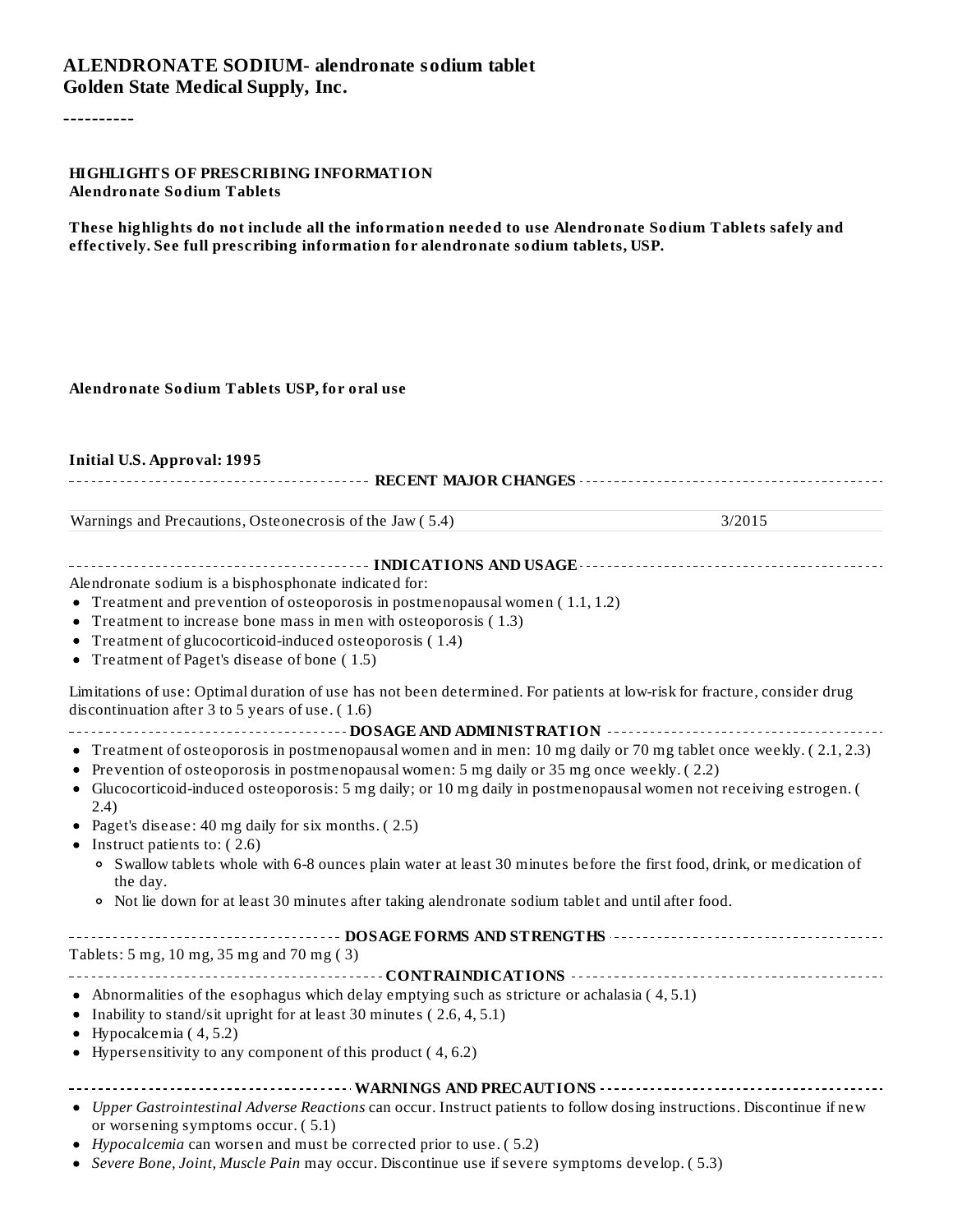- *Osteonecrosis of the Jaw* has been reported. ( 5.4)
- *Atypical Femur Fractures* have been reported. Patients with new thigh or groin pain should be evaluated to rule out an  $\bullet$ incomplete femoral fracture. ( 5.5)

#### **ADVERSE REACTIONS Most common adverse reactions (≥3%) are abdominal pain, acid regurgitation, constipation, diarrhea, dyspepsia, musculoskeletal pain, nausea. (**6.1**)To report SUSPECTED ADVERSE REACTIONS, contact GSMS, Inc. at (800) 284-8633 or FDA at 1-800-FDA-1088 or www.fda.gov/medwatch.**

#### **DRUG INTERACTIONS**

- Calcium supplements, antacids, or oral medications containing multivalent cations interfere with absorption of alendronate. ( 2.6, 7.1)
- Use caution when co-prescribing aspirin/nonsteroidal anti-inflammatory drugs that may worsen gastrointestinal  $\bullet$ irritation. ( 7.2, 7.3)

#### **USEE IN SPECIFIC POPULATIONS**

- Alendronate sodium is not indicated for use in pediatric patients. ( 8.4)
- Alendronate sodium is not recommended in patients with renal impairment (creatinine clearance <35 mL/min). ( 5.6, 8.6)

#### **See 17 for PATIENT COUNSELING INFORMATION and Medication Guide.**

**Revised: 10/2017**

#### **FULL PRESCRIBING INFORMATION: CONTENTS\***

#### **1 INDICATIONS AND USAGE**

- 1.1 Treatment of Osteoporosis in Postmenopausal Women
- 1.2 Prevention of Osteoporosis in Postmenopausal Women
- 1.3 Treatment to Increase Bone Mass in Men with Osteoporosis
- 1.4 Treatment of Glucocorticoid-Induced Osteoporosis
- 1.5 Treatment of Paget's Disease of Bone
- 1.6 Important Limitations of Use

#### **2 DOSAGE AND ADMINISTRATION**

- 2.1 Treatment of Osteoporosis in Postmenopausal Women
- 2.2 Prevention of Osteoporosis in Postmenopausal Women
- 2.3 Treatment to Increase Bone Mass in Men with Osteoporosis
- 2.4 Treatment of Glucocorticoid-Induced Osteoporosis
- 2.5 Treatment of Paget's Disease of Bone
- 2.6 Important Administration Instructions
- 2.7 Recommendations for Calcium and Vitamin D Supplementation
- 2.8 Administration Instructions for Missed Doses

#### **3 DOSAGE FORMS AND STRENGTHS**

#### **4 CONTRAINDICATIONS**

#### **5 WARNINGS AND PRECAUTIONS**

- 5.1 Upper Gastrointestinal Adverse Reactions
- 5.2 Mineral Metabolism
- 5.3 Musculoskeletal Pain
- 5.4 Osteonecrosis of the Jaw
- 5.5 Atypical Subtrochanteric and Diaphyseal Femoral Fractures
- 5.6 Renal Impairment
- 5.7 Glucocorticoid-Induced Osteoporosis

#### **6 ADVERSE REACTIONS**

- 6.1 Clinical Trials Experience
- 6.2 Post-Marketing Experience

#### **7 DRUG INTERACTIONS**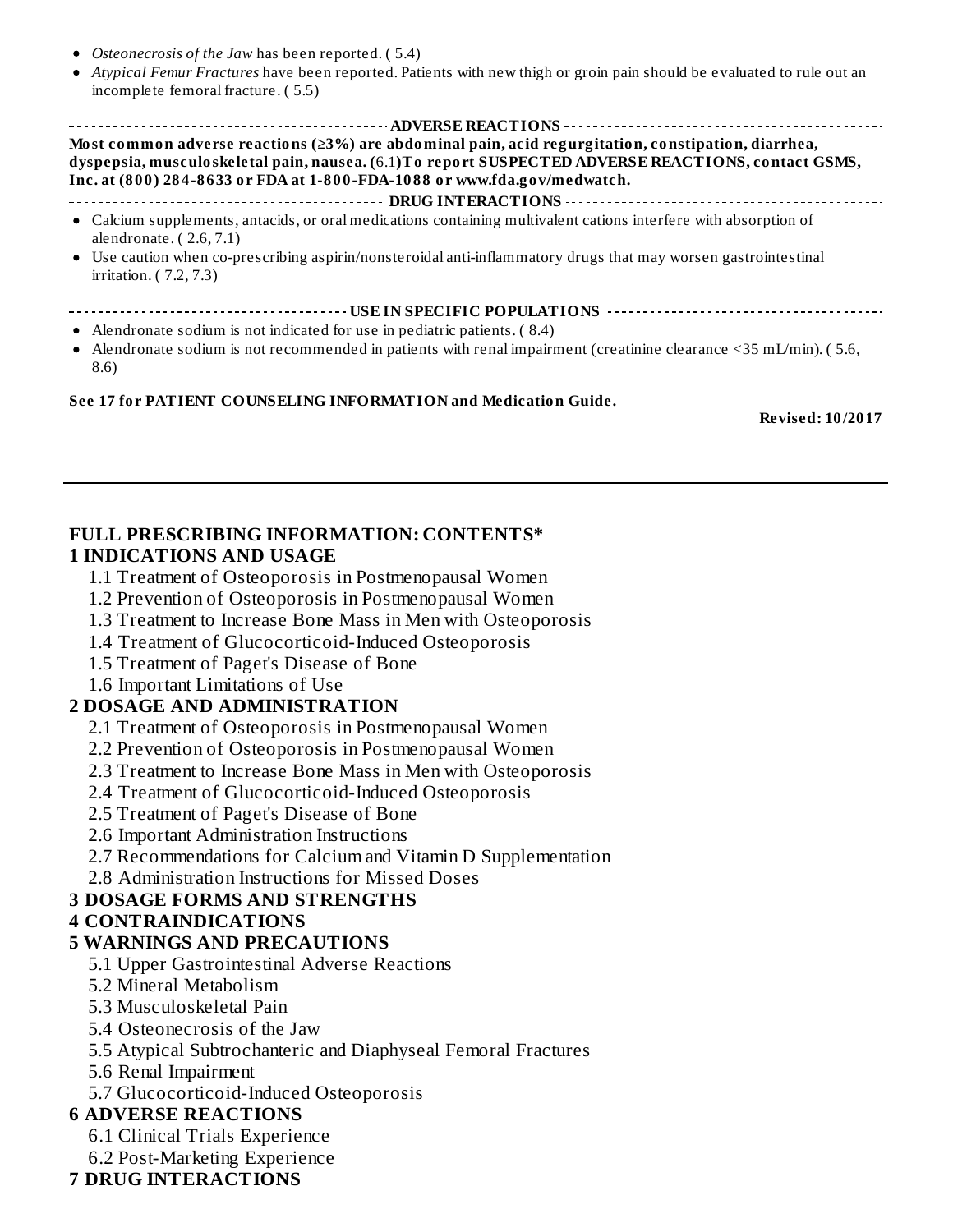### 7.1 Calcium Supplements/Antacids

7.2 Aspirin

7.3 Nonsteroidal Anti-Inflammatory Drugs

### **8 USE IN SPECIFIC POPULATIONS**

- 8.1 Pregnancy
- 8.3 Nursing Mothers
- 8.4 Pediatric Use
- 8.5 Geriatric Use
- 8.6 Renal Impairment
- 8.7 Hepatic Impairment

### **10 OVERDOSAGE**

### **11 DESCRIPTION**

### **12 CLINICAL PHARMACOLOGY**

- 12.1 Mechanism of Action
- 12.2 Pharmacodynamics
- 12.3 Pharmacokinetics

# **13 NONCLINICAL TOXICOLOGY**

- 13.1 Carcinogenesis, Mutagenesis, Impairment of Fertility
- 13.2 Animal Toxicology and/or Pharmacology

# **14 CLINICAL STUDIES**

- 14.1 Treatment of Osteoporosis in Postmenopausal Women
- 14.2 Prevention of Osteoporosis in Postmenopausal Women
- 14.3 Treatment to Increase Bone Mass in Men with Osteoporosis
- 14.4 Treatment of Glucocorticoid-Induced Osteoporosis
- 14.5 Treatment of Paget's Disease of Bone

# **16 HOW SUPPLIED/STORAGE AND HANDLING**

### **17 PATIENT COUNSELING INFORMATION**

- 17.1 Osteoporosis Recommendations, Including Calcium and Vitamin D Supplementation
- 17.2 Dosing Instructions
- \* Sections or subsections omitted from the full prescribing information are not listed.

# **FULL PRESCRIBING INFORMATION**

### **1 INDICATIONS AND USAGE**

### **1.1 Treatment of Osteoporosis in Postmenopausal Women**

Alendronate sodium tablets, USP are indicated for the treatment of osteoporosis in postmenopausal women. In postmenopausal women, alendronate sodium tablets, USP increase bone mass and reduces the incidence of fractures, including those of the hip and spine (vertebral compression fractures). *[See Clinical Studies (14.1).]*

### **1.2 Prevention of Osteoporosis in Postmenopausal Women**

Alendronate sodium tablets, USP are indicated for the prevention of postmenopausal osteoporosis *[see Clinical Studies (14.2)]* .

### **1.3 Treatment to Increas e Bone Mass in Men with Osteoporosis**

Alendronate sodium tablets, USP are indicated for treatment to increase bone mass in men with osteoporosis *[see Clinical Studies (14.3)]* .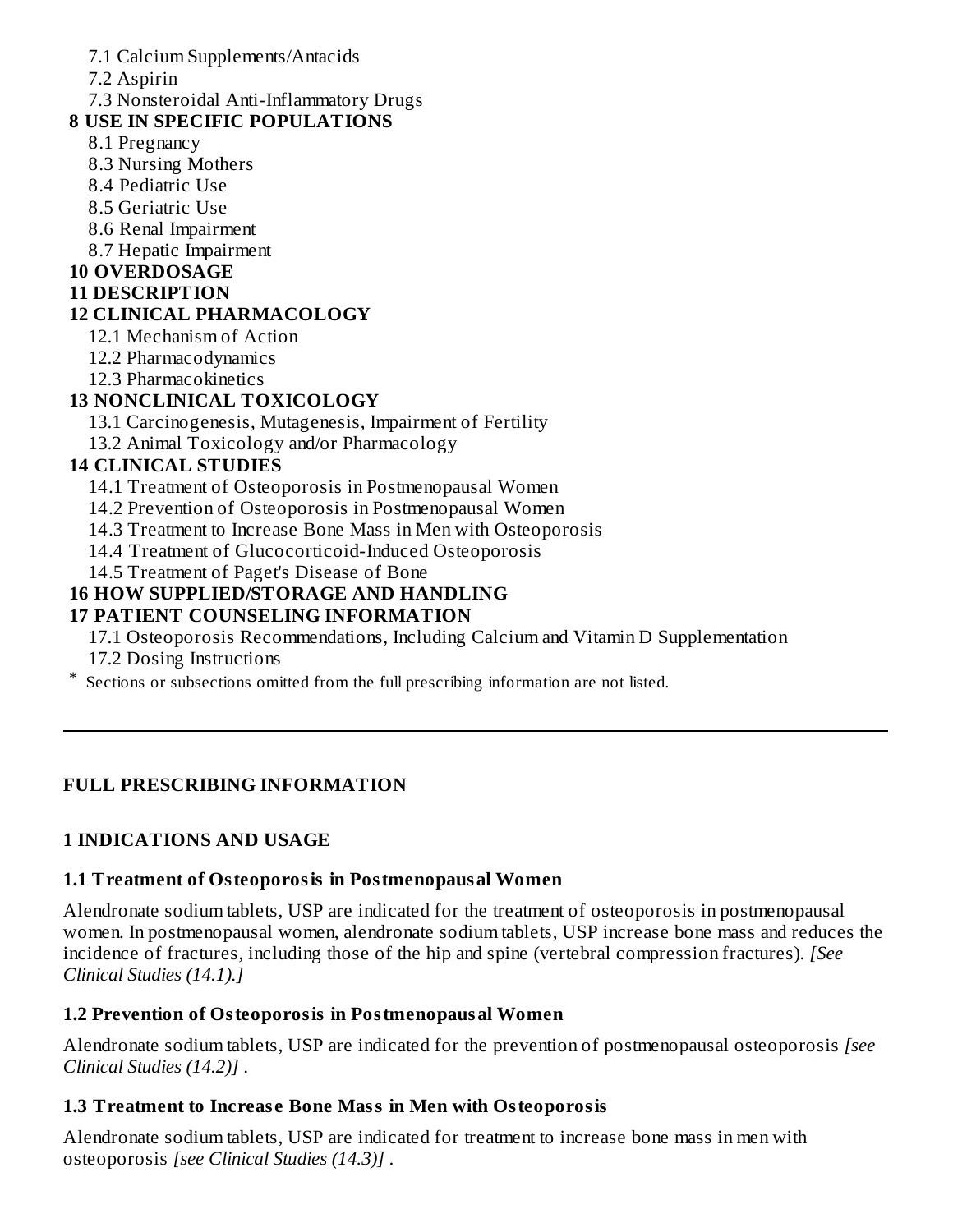### **1.4 Treatment of Glucocorticoid-Induced Osteoporosis**

Alendronate sodium tablets, USP are indicated for the treatment of glucocorticoid-induced osteoporosis in men and women receiving glucocorticoids in a daily dosage equivalent to 7.5 mg or greater of prednisone and who have low bone mineral density *[see Clinical Studies (14.4)]* .

### **1.5 Treatment of Paget's Dis eas e of Bone**

Alendronate sodium tablets, USP are indicated for the treatment of Paget's disease of bone in men and women. Treatment is indicated in patients with Paget's disease of bone who have alkaline phosphatase at least two times the upper limit of normal, or those who are symptomatic, or those at risk for future complications from their disease. *[See Clinical Studies (14.5).]*

### **1.6 Important Limitations of Us e**

The optimal duration of use has not been determined. The safety and effectiveness of alendronate sodium tablets, USP for the treatment of osteoporosis are based on clinical data of four years duration. All patients on bisphosphonate therapy should have the need for continued therapy re-evaluated on a periodic basis. Patients at low-risk for fracture should be considered for drug discontinuation after 3 to 5 years of use. Patients who discontinue therapy should have their risk for fracture re-evaluated periodically.

### **2 DOSAGE AND ADMINISTRATION**

### **2.1 Treatment of Osteoporosis in Postmenopausal Women**

The recommended dosage is:

● one 70 mg (alendronate) tablet once weekly or ● one 10 mg (alendronate) tablet once daily

### **2.2 Prevention of Osteoporosis in Postmenopausal Women**

The recommended dosage is:

● one 35 mg (alendronate) tablet once weekly or ● one 5 mg (alendronate) tablet once daily

### **2.3 Treatment to Increas e Bone Mass in Men with Osteoporosis**

The recommended dosage is:

```
● one 70 mg (alendronate) tablet
once weekly
              or
 ● one 10 mg (alendronate) tablet
once daily
```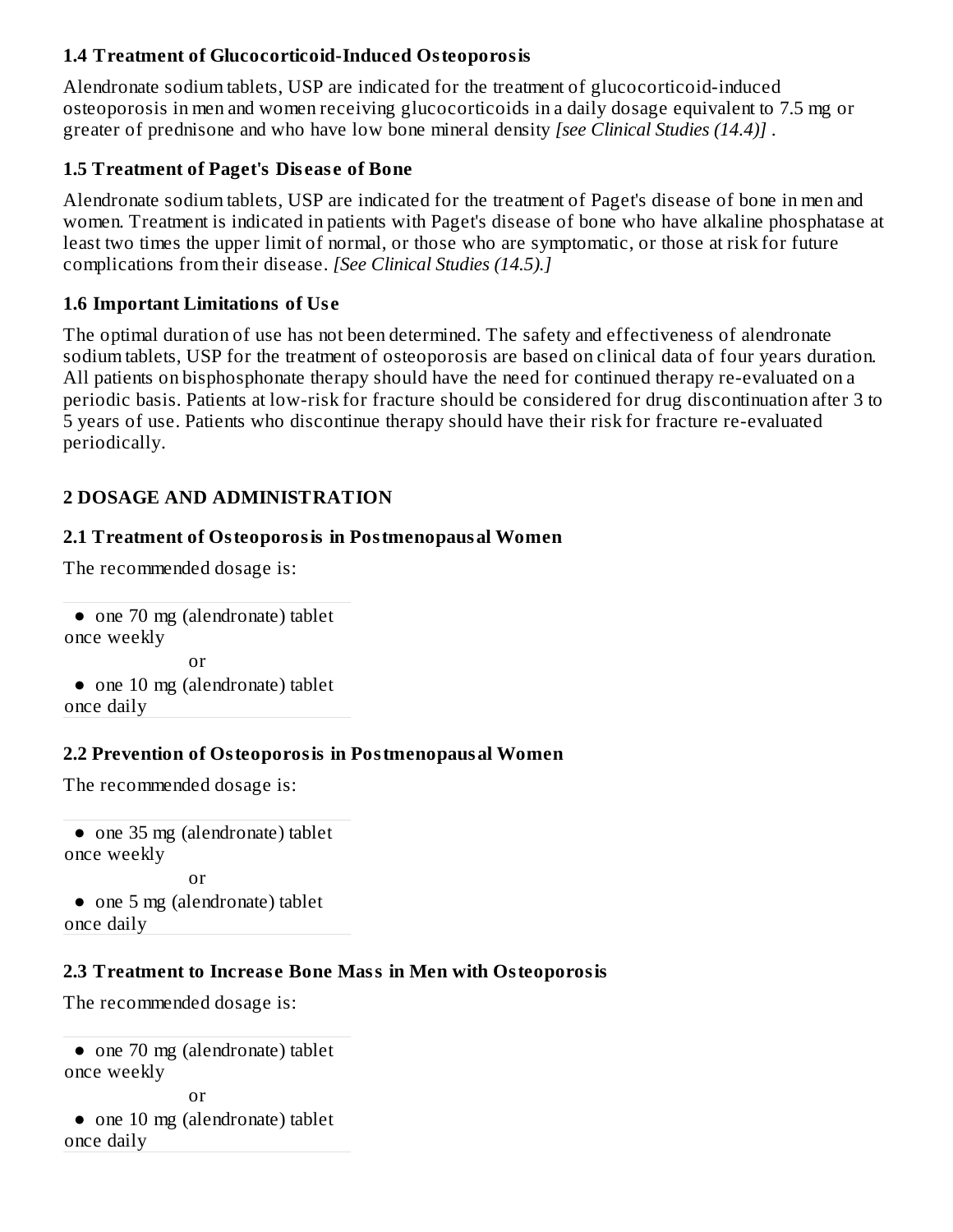### **2.4 Treatment of Glucocorticoid-Induced Osteoporosis**

The recommended dosage is one 5 mg (alendronate) tablet once daily, except for postmenopausal women not receiving estrogen, for whom the recommended dosage is one 10 mg (alendronate) tablet once daily.

### **2.5 Treatment of Paget's Dis eas e of Bone**

The recommended treatment regimen is 40 mg once a day for six months.

### *Re-treatment of Paget's Disease*

Re-treatment with alendronate sodium tablets may be considered, following a six-month post-treatment evaluation period in patients who have relapsed, based on increases in serum alkaline phosphatase, which should be measured periodically. Re-treatment may also be considered in those who failed to normalize their serum alkaline phosphatase.

### **2.6 Important Administration Instructions**

Instruct patients to do the following:

- Take alendronate sodium tablets *at least* one-half hour before the first food, beverage, or medication of the day with plain water only *[see Patient Counseling Information (17.2)]* . Other beverages (including mineral water), food, and some medications are likely to reduce the absorption of alendronate sodium tablets *[see Drug Interactions (7.1)]* . Waiting less than 30 minutes, or taking alendronate sodium tablets with food, beverages (other than plain water) or other medications will lessen the effect of alendronate sodium tablets by decreasing its absorption into the body.
- Take alendronate sodium tablets upon arising for the day. To facilitate delivery to the stomach and thus reduce the potential for esophageal irritation, an alendronate sodium tablet should be swallowed with a full glass of water (6-8 oz). Patients should not lie down for at least 30 minutes and until after their first food of the day. Alendronate sodium tablets should not be taken at bedtime or before arising for the day. Failure to follow these instructions may increase the risk of esophageal adverse experiences *[see Warnings and Precautions (5.1) and Patient Counseling Information (17.2)]* .

### **2.7 Recommendations for Calcium and Vitamin D Supplementation**

Instruct patients to take supplemental calcium if dietary intake is inadequate *[see Warnings and Precautions (5.2)]* . Patients at increased risk for vitamin D insufficiency (e.g., over the age of 70 years, nursing home-bound, or chronically ill) may need vitamin D supplementation. Patients with gastrointestinal malabsorption syndromes may require higher doses of vitamin D supplementation and measurement of 25-hydroxyvitamin D should be considered.

Patients treated with glucocorticoids should receive adequate amounts of calcium and vitamin D.

### **2.8 Administration Instructions for Miss ed Dos es**

If a once-weekly dose of alendronate sodium tablet is missed, instruct patients to take one dose on the morning after they remember. They should not take two doses on the same day but should return to taking one dose once a week, as originally scheduled on their chosen day.

### **3 DOSAGE FORMS AND STRENGTHS**

- 5 mg (alendronate) tablets are round, flat face beveled edged, white to off-white tablets; one side debossed "AP209", the other side blank.
- 10 mg (alendronate) tablets are modified oval, white to off-white tablets; one side debossed "AP208", the other side blank.
- 35 mg (alendronate) tablets are modified oval, white to off-white tablets; one side debossed "AP207", the other side blank.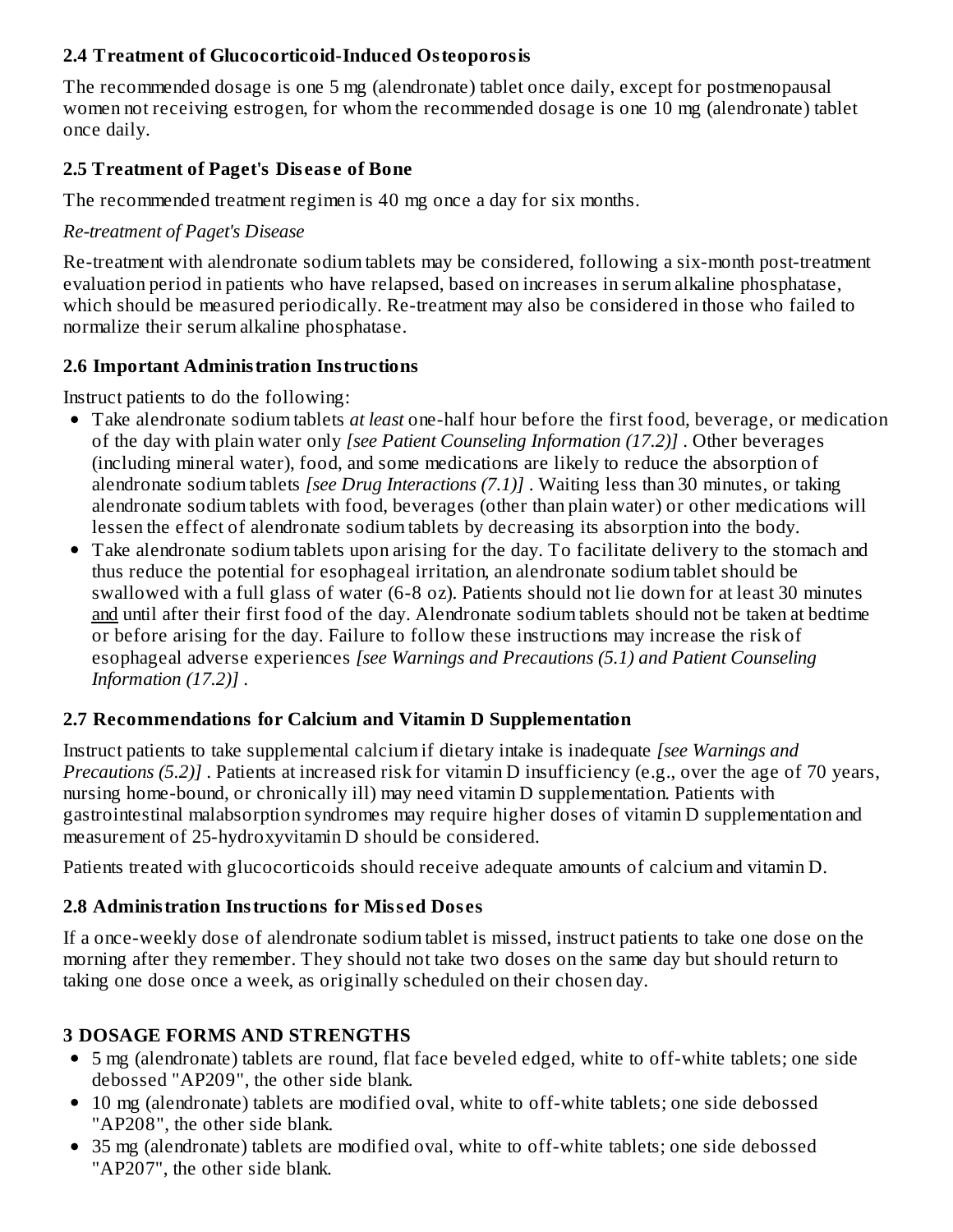70 mg (alendronate) tablets are modified oval, white to off-white tablets; one side debossed "AP205", the other side blank.

# **4 CONTRAINDICATIONS**

Alendronate sodium is contraindicated in patients with the following conditions:

- Abnormalities of the esophagus which delay esophageal emptying such as stricture or achalasia *[see Warnings and Precautions (5.1)]*
- Inability to stand or sit upright for at least 30 minutes *[see Dosage and Administration (2.6); Warnings and Precautions (5.1)]*
- Hypocalcemia *[see Warnings and Precautions (5.2)]*
- Hypersensitivity to any component of this product. Hypersensitivity reactions including urticaria and angioedema have been reported *[see Adverse Reactions (6.2)]* .

# **5 WARNINGS AND PRECAUTIONS**

# **5.1 Upper Gastrointestinal Advers e Reactions**

Alendronate sodium, like other bisphosphonates administered orally, may cause local irritation of the upper gastrointestinal mucosa. Because of these possible irritant effects and a potential for worsening of the underlying disease, caution should be used when alendronate sodium is given to patients with active upper gastrointestinal problems (such as known Barrett's esophagus, dysphagia, other esophageal diseases, gastritis, duodenitis, or ulcers).

Esophageal adverse experiences, such as esophagitis, esophageal ulcers and esophageal erosions, occasionally with bleeding and rarely followed by esophageal stricture or perforation, have been reported in patients receiving treatment with oral bisphosphonates including alendronate sodium. In some cases these have been severe and required hospitalization. Physicians should therefore be alert to any signs or symptoms signaling a possible esophageal reaction and patients should be instructed to discontinue alendronate sodium and seek medical attention if they develop dysphagia, odynophagia, retrosternal pain or new or worsening heartburn.

The risk of severe esophageal adverse experiences appears to be greater in patients who lie down after taking oral bisphosphonates including alendronate sodium and/or who fail to swallow oral bisphosphonates including alendronate sodium with the recommended full glass (6-8 oz) of water, and/or who continue to take oral bisphosphonates including alendronate sodium after developing symptoms suggestive of esophageal irritation. Therefore, it is very important that the full dosing instructions are provided to, and understood by, the patient *[see Dosage and Administration (2.6)]* . In patients who cannot comply with dosing instructions due to mental disability, therapy with alendronate sodium should be used under appropriate supervision.

There have been post-marketing reports of gastric and duodenal ulcers with oral bisphosphonate use, some severe and with complications, although no increased risk was observed in controlled clinical trials *[see Adverse Reactions (6.2)]* .

# **5.2 Mineral Metabolism**

Hypocalcemia must be corrected before initiating therapy with alendronate sodium *[see Contraindications (4)]* . Other disorders affecting mineral metabolism (such as vitamin D deficiency) should also be effectively treated. In patients with these conditions, serum calcium and symptoms of hypocalcemia should be monitored during therapy with alendronate sodium.

Presumably due to the effects of alendronate sodium on increasing bone mineral, small, asymptomatic decreases in serum calcium and phosphate may occur, especially in patients with Paget's disease, in whom the pretreatment rate of bone turnover may be greatly elevated, and in patients receiving glucocorticoids, in whom calcium absorption may be decreased. Ensuring adequate calcium and vitamin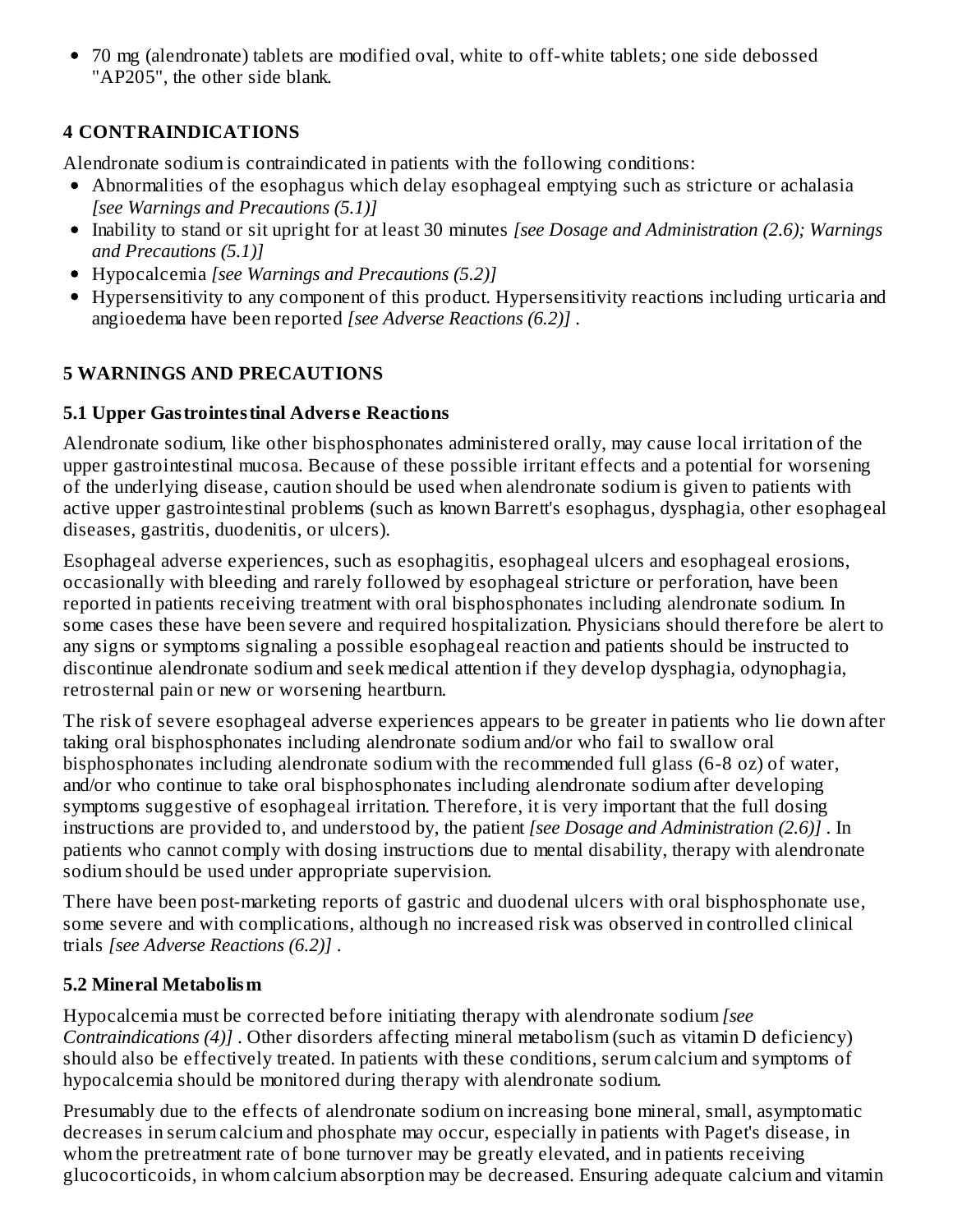D intake is especially important in patients with Paget's disease of bone and in patients receiving glucocorticoids.

# **5.3 Mus culoskeletal Pain**

In post-marketing experience, severe and occasionally incapacitating bone, joint, and/or muscle pain has been reported in patients taking bisphosphonates that are approved for the prevention and treatment of osteoporosis *[see Adverse Reactions (6.2)]* . This category of drugs includes alendronate. Most of the patients were postmenopausal women. The time to onset of symptoms varied from one day to several months after starting the drug. Discontinue use if severe symptoms develop. Most patients had relief of symptoms after stopping. A subset had recurrence of symptoms when rechallenged with the same drug or another bisphosphonate.

In placebo-controlled clinical studies of alendronate sodium, the percentages of patients with these symptoms were similar in the alendronate sodium and placebo groups.

### **5.4 Osteonecrosis of the Jaw**

Osteonecrosis of the jaw (ONJ), which can occur spontaneously, is generally associated with tooth extraction and/or local infection with delayed healing, and has been reported in patients taking bisphosphonates, including alendronate sodium. Known risk factors for osteonecrosis of the jaw include invasive dental procedures (e.g., tooth extraction, dental implants, boney surgery), diagnosis of cancer, concomitant therapies (e.g., chemotherapy, corticosteroids, angiogenesis inhibitors), poor oral hygiene, and co-morbid disorders (e.g., periodontal and/or other pre-existing dental disease, anemia, coagulopathy, infection, ill-fitting dentures). The risk of ONJ may increase with duration of exposure to bisphosphonates. For patients requiring invasive dental procedures, discontinuation of bisphosphonate treatment may reduce the risk for ONJ. Clinical judgment of the treating physician and/or oral surgeon should guide the management plan of each patient based on individual benefit/risk assessment.

Patients who develop osteonecrosis of the jaw while on bisphosphonate therapy should receive care by an oral surgeon. In these patients, extensive dental surgery to treat ONJ may exacerbate the condition. Discontinuation of bisphosphonate therapy should be considered based on individual benefit/risk assessment.Patients who develop osteonecrosis of the jaw while on bisphosphonate therapy should receive care by an oral surgeon. In these patients, extensive dental surgery to treat ONJ may exacerbate the condition. Discontinuation of bisphosphonate therapy should be considered based on individual benefit/risk assessment.

# **5.5 Atypical Subtrochanteric and Diaphys eal Femoral Fractures**

Atypical, low-energy, or low trauma fractures of the femoral shaft have been reported in bisphosphonate-treated patients. These fractures can occur anywhere in the femoral shaft from just below the lesser trochanter to above the supracondylar flare and are transverse or short oblique in orientation without evidence of comminution. Causality has not been established as these fractures also occur in osteoporotic patients who have not been treated with bisphosphonates.

Atypical femur fractures most commonly occur with minimal or no trauma to the affected area. They may be bilateral and many patients report prodromal pain in the affected area, usually presenting as dull, aching thigh pain, weeks to months before a complete fracture occurs. A number of reports note that patients were also receiving treatment with glucocorticoids (e.g. prednisone) at the time of fracture.

Any patient with a history of bisphosphonate exposure who presents with thigh or groin pain should be suspected of having an atypical fracture and should be evaluated to rule out an incomplete femur fracture. Patients presenting with an atypical fracture should also be assessed for symptoms and signs of fracture in the contralateral limb. Interruption of bisphosphonate therapy should be considered, pending a risk/benefit assessment, on an individual basis.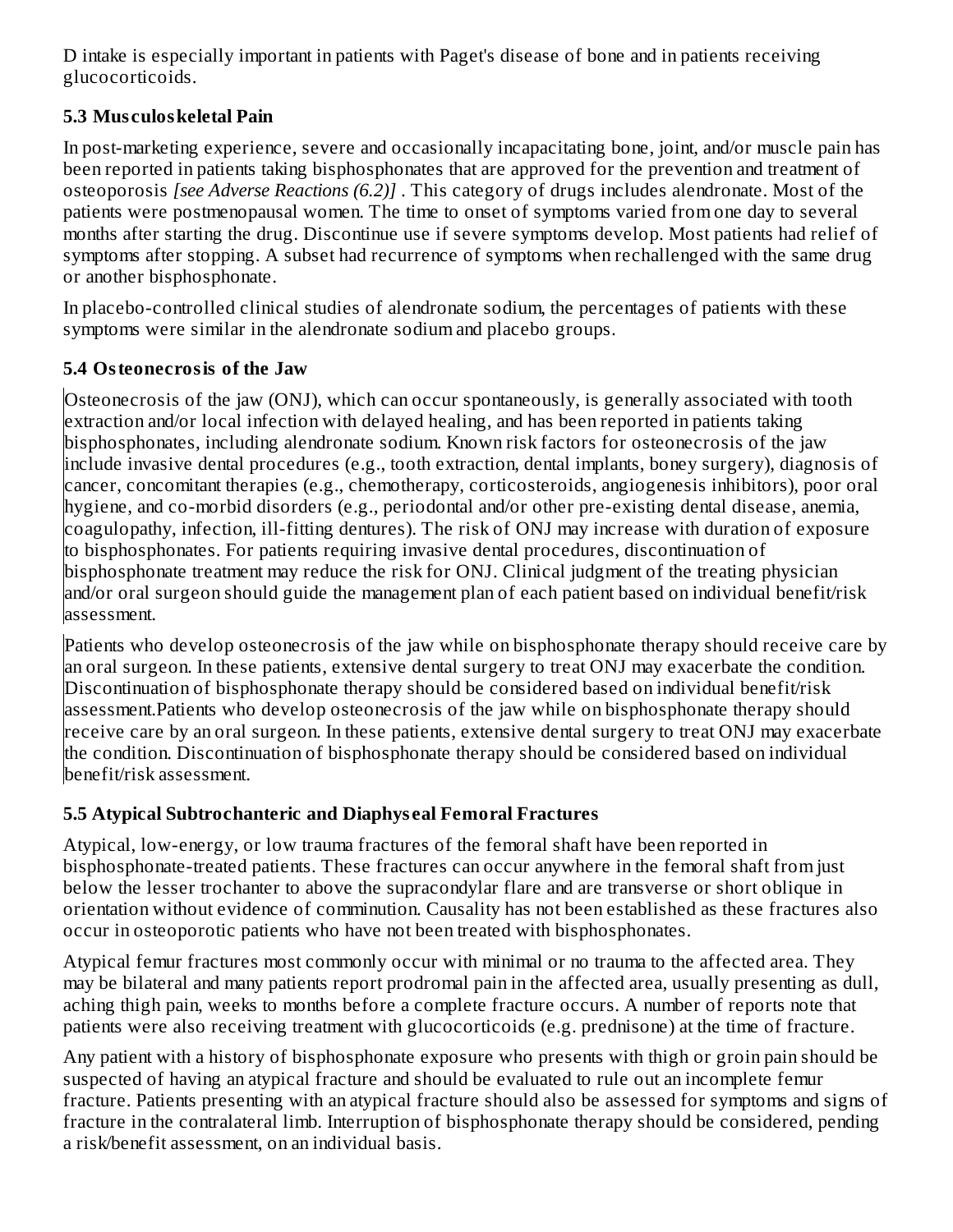### **5.6 Renal Impairment**

Alendronate sodium is not recommended for patients with creatinine clearance <35 mL/min.

### **5.7 Glucocorticoid-Induced Osteoporosis**

The risk versus benefit of alendronate sodium for treatment at daily dosages of glucocorticoids less than 7.5 mg of prednisone or equivalent has not been established *[see Indications and Usage (1.4)]* . Before initiating treatment, the gonadal hormonal status of both men and women should be ascertained and appropriate replacement considered. A bone mineral density measurement should be made at the initiation of therapy and repeated after 6 to 12 months of combined alendronate sodium and glucocorticoid treatment.

### **6 ADVERSE REACTIONS**

### **6.1 Clinical Trials Experience**

Because clinical trials are conducted under widely varying conditions, adverse reaction rates observed in the clinical trials of a drug cannot be directly compared to rates in the clinical trials of another drug and may not reflect the rates observed in clinical practice.

*Treatment of Osteoporosis in Postmenopausal Women*

### Daily Dosing

The safety of alendronate sodium in the treatment of postmenopausal osteoporosis was assessed in four clinical trials that enrolled 7453 women aged 44-84 years. Study 1 and Study 2 were identically designed, three-year, placebo-controlled, double-blind, multicenter studies (United States and Multinational n=994); Study 3 was the three year vertebral fracture cohort of the Fracture Intervention Trial [FIT] (n=2027) and Study 4 was the four-year clinical fracture cohort of FIT (n=4432). Overall, 3620 patients were exposed to placebo and 3432 patients exposed to alendronate sodium. Patients with pre-existing gastrointestinal disease and concomitant use of non-steroidal anti-inflammatory drugs were included in these clinical trials. In Study 1 and Study 2 all women received 500 mg elemental calcium as carbonate. In Study 3 and Study 4 all women with dietary calcium intake less than 1000 mg per day received 500 mg calcium and 250 IU Vitamin D per day. Among patients treated with alendronate 10 mg or placebo in Study 1 and Study 2, and all patients in Study 3 and Study 4, the incidence of all-cause mortality was 1.8% in the placebo group and 1.8% in the alendronate sodium group. The incidence of serious adverse event was 30.7% in the placebo group and 30.9% in the alendronate sodium group. The percentage of patients who discontinued the study due to any clinical adverse event was 9.5% in the placebo group and 8.9% in the alendronate sodium group. Adverse reactions from these studies considered by the investigators as possibly, probably, or definitely drug related in  $\geq 1\%$  of patients treated with either alendronate sodium or placebo are presented in Table 1.

| Table 1. Osteoporosis Treatment Studies in Postmenopausal Women            |
|----------------------------------------------------------------------------|
| <b>Adverse Reactions Considered Possibly, Probably, or Definitely Drug</b> |
| Related by the Investigators and Reported in $\geq 1\%$ of Patients        |

|                  | <b>United</b><br><b>Studies</b> | <b>States/Multinational</b><br>Trail |                                                                                              | <b>Fracture Intervention</b> |
|------------------|---------------------------------|--------------------------------------|----------------------------------------------------------------------------------------------|------------------------------|
|                  | sodium $*$ % (n=397)<br>(n=196) |                                      | Alendronate Placebo % Alendronate Placebo %<br>sodium $\frac{1}{2}$ % (n=3223)<br>$(n=3236)$ |                              |
| Gastrointestinal |                                 |                                      |                                                                                              |                              |
| abdominal pain   | 6.6                             | 4.8                                  | 1.5                                                                                          | 1.5                          |
| nausea           | 3.6                             | 4.0                                  | 1.1                                                                                          | 15                           |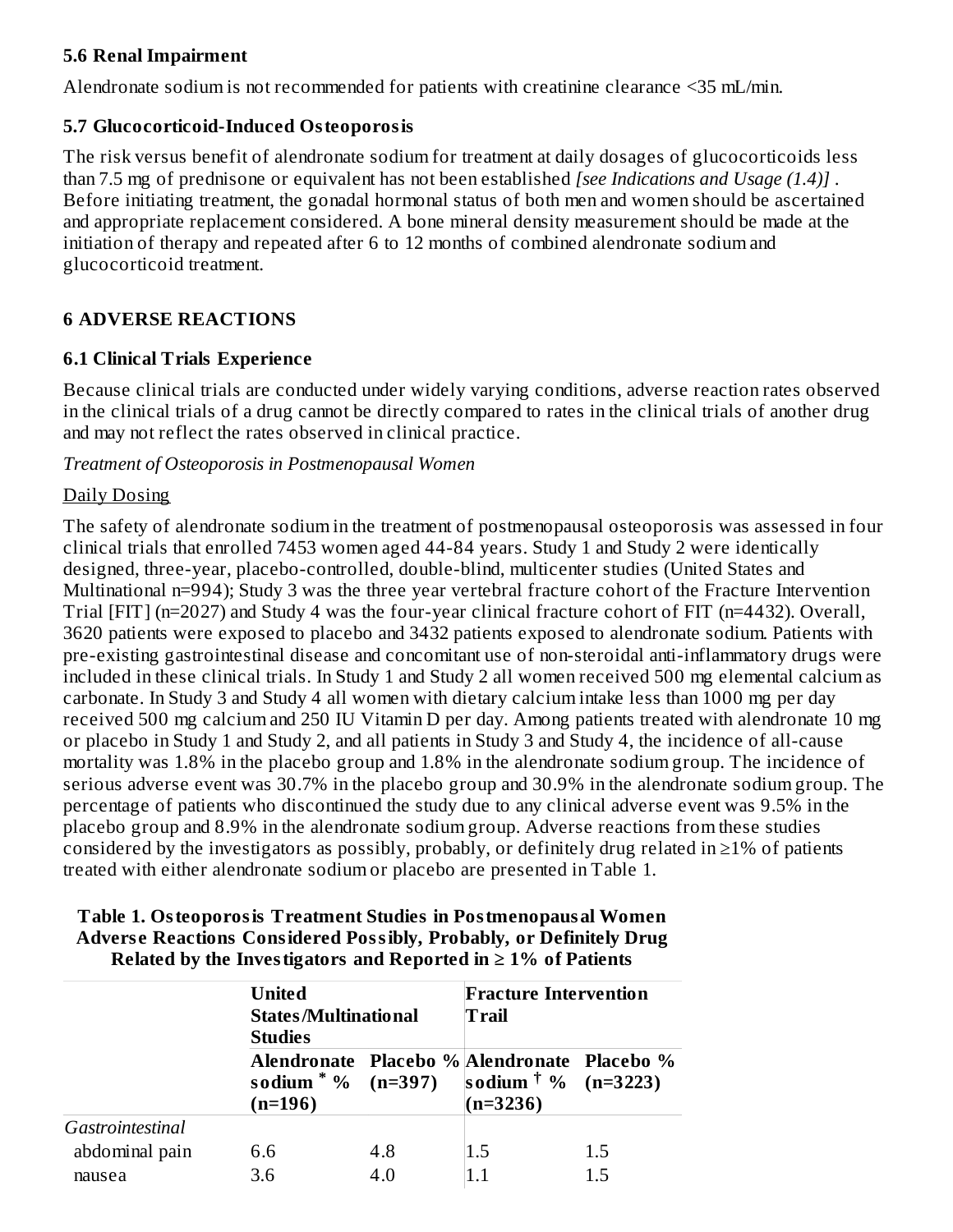| dyspepsia               | 3.6 | 3.5 | 1.1     | 1.2 |
|-------------------------|-----|-----|---------|-----|
| constipation            | 3.1 | 1.8 | 0.0     | 0.2 |
| diarrhea                | 3.1 | 1.8 | 0.6     | 0.3 |
| flatulence              | 2.6 | 0.5 | 0.2     | 0.3 |
| acid regurgitation      | 2.0 | 4.3 | 1.1     | 0.9 |
| esophageal ulcer        | 1.5 | 0.0 | 0.1     | 0.1 |
| vomiting                | 1.0 | 1.5 | 0.2     | 0.3 |
| dysphagia               | 1.0 | 0.0 | 0.1     | 0.1 |
| abdominal distention    | 1.0 | 0.8 | 0.0     | 0.0 |
| gastritis               | 0.5 | 1.3 | 0.6     | 0.7 |
| Musculoskeletal         |     |     |         |     |
| Musculoskeletal         |     |     |         |     |
| (bone, muscle or joint) |     |     |         |     |
| pain                    | 4.1 | 2.5 | 0.4     | 0.3 |
| muscle cramp            | 0.0 | 1.0 | 0.2     | 0.1 |
| Nervous                 |     |     |         |     |
| System/Psychiatric      |     |     |         |     |
| headache                | 2.6 | 1.5 | 0.2     | 0.2 |
| dizziness               | 0.0 | 1.0 | 0.0     | 0.1 |
| Special Senses          |     |     |         |     |
| taste perversion        | 0.5 | 1.0 | $0.1\,$ | 0.0 |
|                         |     |     |         |     |

\* 10 mg/day for three years

† 5 mg/day for 2 years and 10 mg/day for either 1 or 2 additional years.

### Rash and erythema have occurred.

*Gastrointestinal Adverse Reactions*: One patient treated with alendronate (10 mg/day), who had a history of peptic ulcer disease and gastrectomy and who was taking concomitant aspirin, developed an anastomotic ulcer with mild hemorrhage, which was considered drug related. Aspirin and alendronate sodium were discontinued and the patient recovered. In the Study 1 and Study 2 populations, 49-54% had a history of gastrointestinal disorders at baseline and 54-89% used nonsteroidal anti-inflammatory drugs or aspirin at some time during the studies. *[See Warnings and Precautions (5.1).]*

*Laboratory Test Findings:* In double-blind, multicenter, controlled studies, asymptomatic, mild, and transient decreases in serum calcium and phosphate were observed in approximately 18% and 10%, respectively, of patients taking alendronate sodium versus approximately 12% and 3% of those taking placebo. However, the incidences of decreases in serum calcium to <8.0 mg/dL (2.0 mM) and serum phosphate to  $\leq$ 2.0 mg/dL (0.65 mM) were similar in both treatment groups.

### Weekly Dosing

The safety of alendronate 70 mg once weekly for the treatment of postmenopausal osteoporosis was assessed in a one-year, double-blind, multicenter study comparing alendronate 70 mg once weekly and alendronate 10 mg daily. The overall safety and tolerability profiles of once weekly alendronate 70 mg and alendronate 10 mg daily were similar. The adverse reactions considered by the investigators as possibly, probably, or definitely drug related in ≥1% of patients in either treatment group are presented in Table 2.

**Table 2: Osteoporosis Treatment Studies in Postmenopausal Women Advers e Reactions Considered Possibly, Probably, or Definitely Drug Related** by the Investigators and Reported in  $\geq 1\%$  of Patients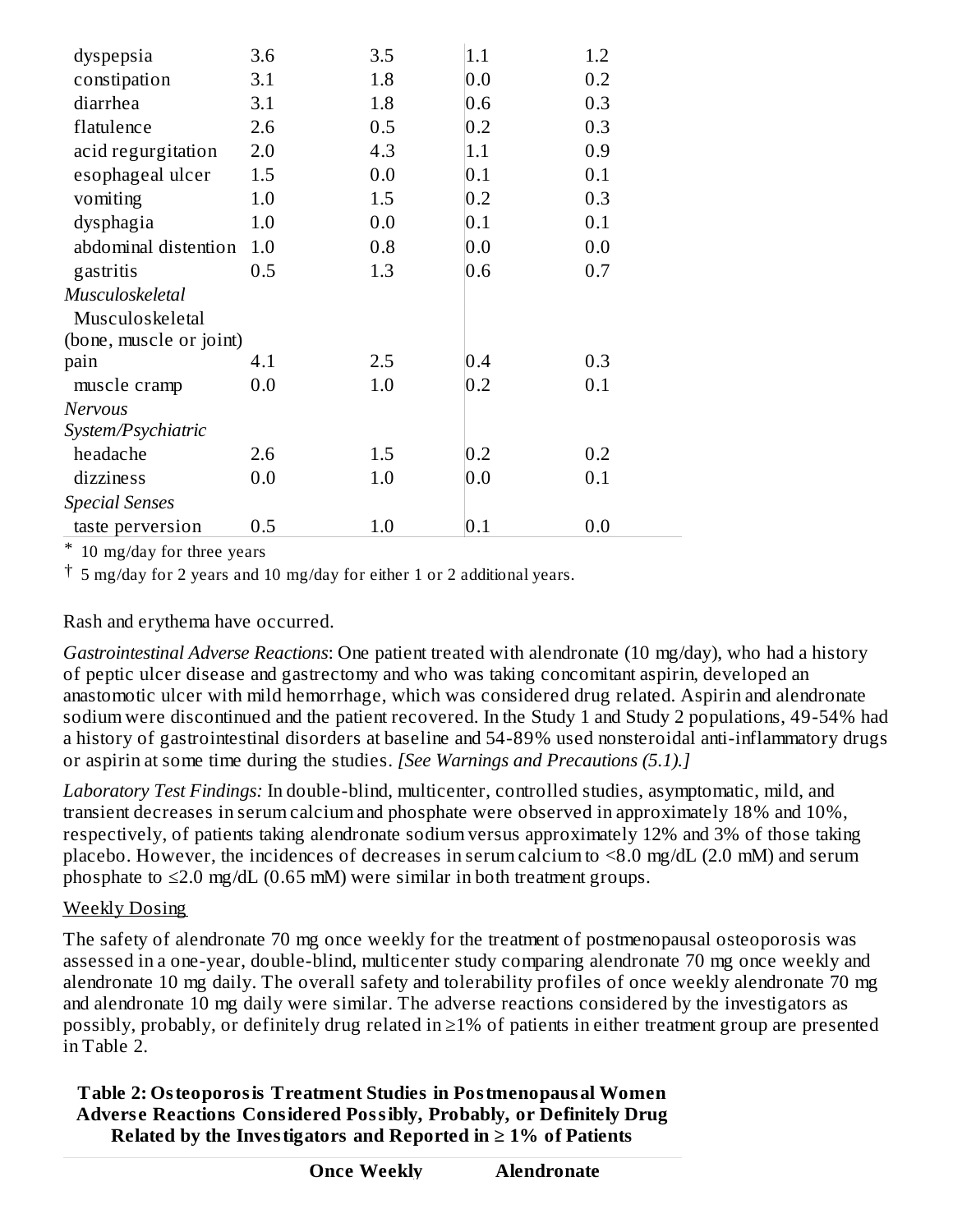|                        | <b>Alendronate</b> |                |  |
|------------------------|--------------------|----------------|--|
|                        | 70 mg              | $10 \; mg/day$ |  |
|                        | $\%$               | $\%$           |  |
|                        | $(n=519)$          | $(n=370)$      |  |
| Gastrointestinal       |                    |                |  |
| abdominal pain         | 3.7                | 3.0            |  |
| dyspepsia              | 2.7                | 2.2            |  |
| acid regurgitation     | 1.9                | 2.4            |  |
| nausea                 | 1.9                | 2.4            |  |
| abdominal distention   | 1.0                | 1.4            |  |
| constipation           | 0.8                | 1.6            |  |
| flatulence             | 0.4                | 1.6            |  |
| gastritis              | 0.2                | 1.1            |  |
| gastric ulcer          | 0.0                | 1.1            |  |
| Musculoskeletal        |                    |                |  |
| musculoskeletal (bone, | 2.9                | 3.2            |  |
| muscle or joint) pain  |                    |                |  |
| muscle cramp           | 0.2                | 1.1            |  |

*Prevention of Osteoporosis in Postmenopausal Women*

### Daily Dosing

The safety of alendronate 5 mg/day in postmenopausal women 40-60 years of age has been evaluated in three double-blind, placebo-controlled studies involving over 1,400 patients randomized to receive alendronate sodium for either two or three years. In these studies the overall safety profiles of alendronate 5 mg/day and placebo were similar. Discontinuation of therapy due to any clinical adverse event occurred in 7.5% of 642 patients treated with alendronate 5 mg/day and 5.7% of 648 patients treated with placebo.

### Weekly Dosing

The safety of alendronate 35 mg once weekly compared to alendronate 5 mg daily was evaluated in a one-year, double-blind, multicenter study of 723 patients. The overall safety and tolerability profiles of once weekly alendronate 35 mg and alendronate 5 mg daily were similar.

The adverse reactions from these studies considered by the investigators as possibly, probably, or definitely drug related in ≥1% of patients treated with either once weekly alendronate 35 mg, alendronate 5 mg/day or placebo are presented in Table 3.

| Table 3. Osteoporosis Prevention Studies in Postmenopausal Women           |
|----------------------------------------------------------------------------|
| <b>Adverse Reactions Considered Possibly, Probably, or Definitely Drug</b> |
| Related by the Investigators and Reported in $\geq 1\%$ of Patients        |

|                  | <b>Studies</b>                                                               | Two/Three-Year    |                                        | <b>One-Year Study</b>                                                                  |  |  |
|------------------|------------------------------------------------------------------------------|-------------------|----------------------------------------|----------------------------------------------------------------------------------------|--|--|
|                  | Alendronate Placebo<br>$5 \frac{\text{mg}}{\text{day}}$<br>$\%$<br>$(n=642)$ | $\%$<br>$(n=648)$ | 5 mg/day<br>$\frac{0}{0}$<br>$(n=361)$ | <b>Alendronate Once Weekly</b><br><b>Alendronate</b><br>$35 \text{ mg}$ %<br>$(n=362)$ |  |  |
| Gastrointestinal |                                                                              |                   |                                        |                                                                                        |  |  |
| dyspepsia        | 1.9                                                                          | 1.4               | 2.2                                    | 1.7                                                                                    |  |  |
| abdominal pain   | 17                                                                           | 3.4               | 4.2                                    | 2.2                                                                                    |  |  |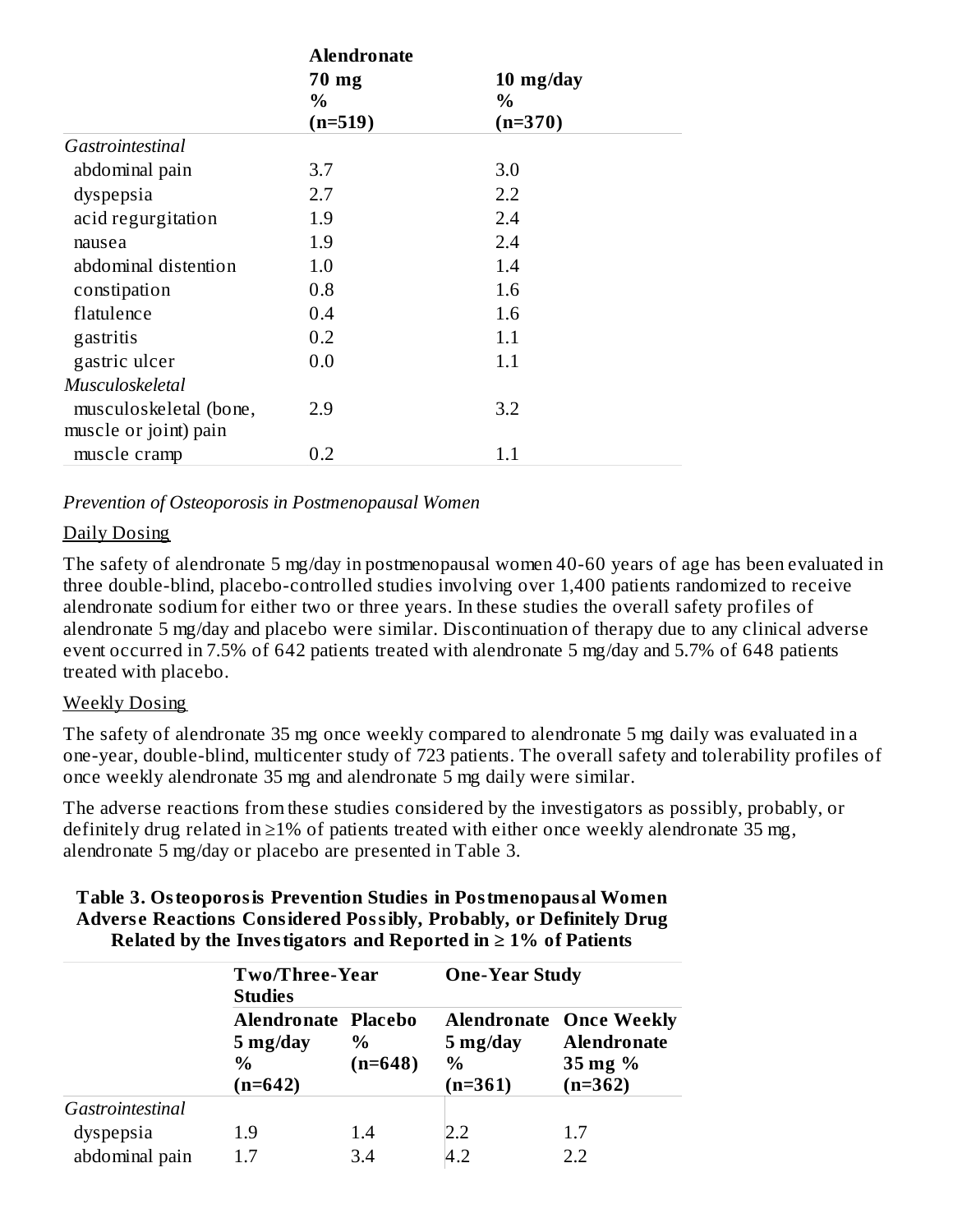| acid regurgitation 1.4 |     | 2.5 | 4.2 | 4.7 |
|------------------------|-----|-----|-----|-----|
| nausea                 | 1.4 | 1.4 | 2.5 | 1.4 |
| diarrhea               | 1.1 | 1.7 | 1.1 | 0.6 |
| constipation           | 0.9 | 0.5 | 1.7 | 0.3 |
| abdominal              | 0.2 | 0.3 | 1.4 | 1.1 |
| distention             |     |     |     |     |
| Musculoskeletal        |     |     |     |     |
| musculoskeletal        | 0.8 | 0.9 | 1.9 | 2.2 |
| (bone, muscle or       |     |     |     |     |
| joint) pain            |     |     |     |     |
|                        |     |     |     |     |

### *Concomitant Use with Estrogen/Hormone Replacement Therapy*

In two studies (of one and two years' duration) of postmenopausal osteoporotic women (total: n=853), the safety and tolerability profile of combined treatment with alendronate 10 mg once daily and estrogen ± progestin (n=354) was consistent with those of the individual treatments.

### *Osteoporosis in Men*

In two placebo-controlled, double-blind, multicenter studies in men (a two-year study of alendronate 10 mg/day and a one-year study of once weekly alendronate 70 mg) the rates of discontinuation of therapy due to any clinical adverse event were 2.7% for alendronate 10 mg/day vs. 10.5% for placebo, and 6.4% for once weekly alendronate 70 mg vs. 8.6% for placebo. The adverse reactions considered by the investigators as possibly, probably, or definitely drug related in ≥2% of patients treated with either alendronate or placebo are presented in Table 4.

|                                    | <b>Two-Year Study</b>                              |                             | <b>One-Year Study</b>                                                            |                  |
|------------------------------------|----------------------------------------------------|-----------------------------|----------------------------------------------------------------------------------|------------------|
|                                    | Alendronate<br>$10 \; mg/day$<br>$\%$<br>$(n=146)$ | Placebo<br>$\%$<br>$(n=95)$ | <b>Once Weekly Once</b><br><b>Alendronate Weekly</b><br>70 mg<br>$\%$<br>(n=109) | $\%$<br>$(n=58)$ |
| Gastrointestinal                   |                                                    |                             |                                                                                  |                  |
| acid regurgitation                 | 4.1                                                | 3.2                         | 0.0                                                                              | 0.0              |
| flatulence                         | 4.1                                                | 1.1                         | 0.0                                                                              | 0.0              |
| gastroesophageal<br>reflux disease | 0.7                                                | 3.2                         | 2.8                                                                              | 0.0              |
| dyspepsia                          | 3.4                                                | 0.0                         | 2.8                                                                              | 1.7              |
| diarrhea                           | 1.4                                                | 1.1                         | 2.8                                                                              | 0.0              |
| abdominal pain                     | 2.1                                                | 1.1                         | 0.9                                                                              | 3.4              |
| nausea                             | 2.1                                                | 0.0                         | 0.0                                                                              | 0.0              |

#### **Table 4. Osteoporosis Studies in Men Advers e Reactions Considered Possibly, Probably, or Definitely Drug Related by the Investigators and Reported in ≥ 2% of Patients**

### *Glucocorticoid-Induced Osteoporosis*

In two, one-year, placebo-controlled, double-blind, multicenter studies in patients receiving glucocorticoid treatment, the overall safety and tolerability profiles of alendronate 5 and 10 mg/day were generally similar to that of placebo. The adverse reactions considered by the investigators as possibly, probably, or definitely drug related in ≥1% of patients treated with either alendronate 5 or 10 mg/day or placebo are presented in Table 5.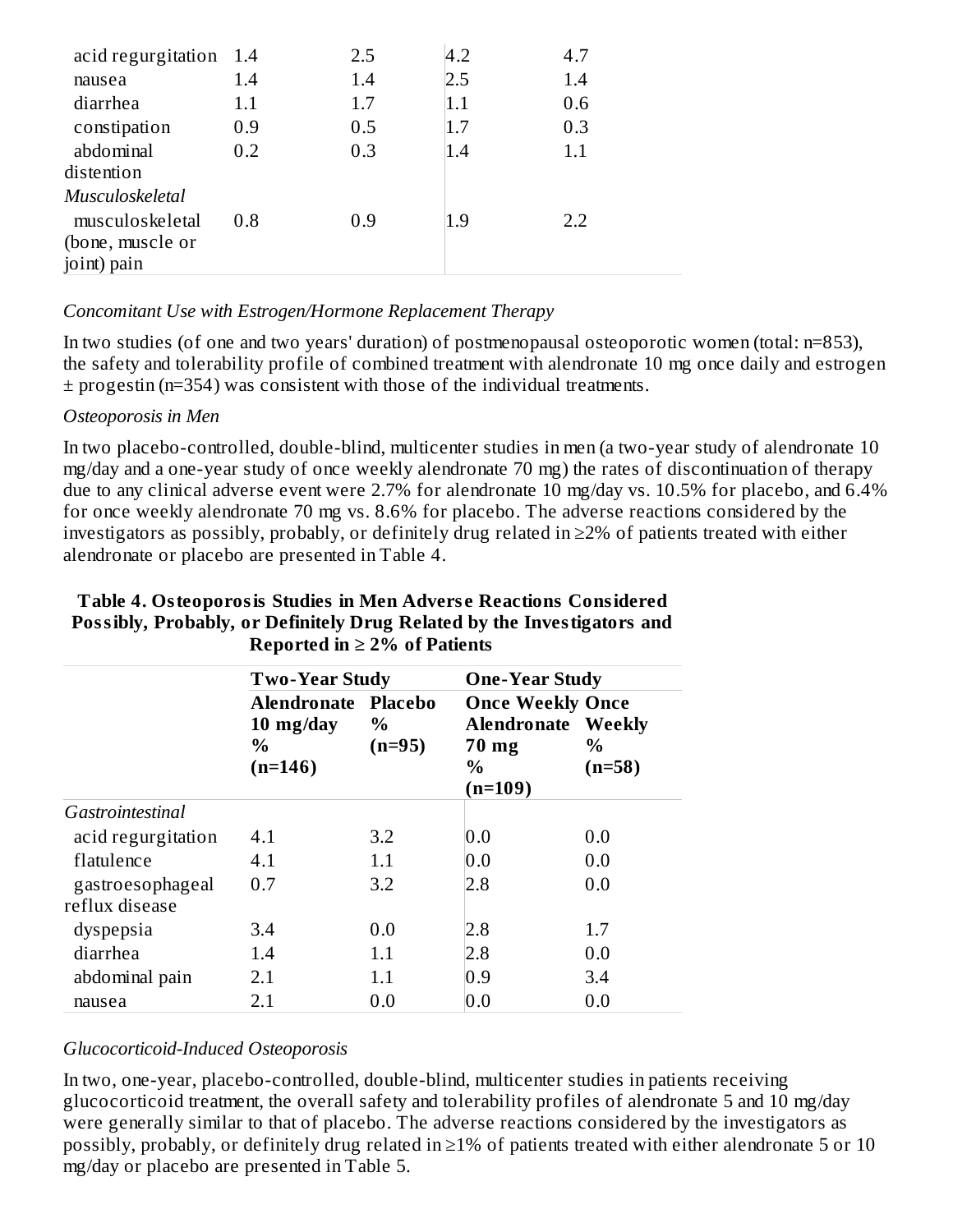|                    | <b>Alendronate</b><br>10 mg/day | <b>Alendronate</b><br>5 mg/day | <b>Placebo</b>    |
|--------------------|---------------------------------|--------------------------------|-------------------|
|                    | $\frac{0}{0}$<br>$(n=157)$      | $\frac{0}{0}$<br>$(n=161)$     | $\%$<br>$(n=159)$ |
| Gastrointestinal   |                                 |                                |                   |
| abdominal pain     | 3.2                             | 1.9                            | 0.0               |
| acid regurgitation | 2.5                             | 1.9                            | 1.3               |
| constipation       | 1.3                             | 0.6                            | 0.0               |
| melena             | 1.3                             | 0.0                            | 0.0               |
| nausea             | 0.6                             | 1.2                            | 0.6               |
| diarrhea           | 0.0                             | 0.0                            | 1.3               |
| <b>Nervous</b>     |                                 |                                |                   |
| System/Psychiatric |                                 |                                |                   |
| headache           | 0.6                             | 0.0                            | 1.3               |

**Table 5. One-Year Studies in Glucocorticoid -Treated Patients Advers e Reactions Considered Possibly, Probably, or Definitely Drug Related by the Investigators and Reported in ≥ 1% of Patients**

The overall safety and tolerability profile in the glucocorticoid-induced osteoporosis population that continued therapy for the second year of the studies (alendronate sodium: n=147) was consistent with that observed in the first year.

### *Paget's Disease of Bone*

In clinical studies (osteoporosis and Paget's disease), adverse events reported in 175 patients taking alendronate 40 mg/day for 3-12 months were similar to those in postmenopausal women treated with alendronate 10 mg/day. However, there was an apparent increased incidence of upper gastrointestinal adverse reactions in patients taking alendronate 40 mg/day (17.7% alendronate sodium vs. 10.2% placebo). One case of esophagitis and two cases of gastritis resulted in discontinuation of treatment.

Additionally, musculoskeletal (bone, muscle or joint) pain, which has been described in patients with Paget's disease treated with other bisphosphonates, was considered by the investigators as possibly, probably, or definitely drug related in approximately 6% of patients treated with alendronate 40 mg/day versus approximately 1% of patients treated with placebo, but rarely resulted in discontinuation of therapy. Discontinuation of therapy due to any clinical adverse events occurred in 6.4% of patients with Paget's disease treated with alendronate 40 mg/day and 2.4% of patients treated with placebo.

### **6.2 Post-Marketing Experience**

The following adverse reactions have been identified during post-approval use of alendronate. Because these reactions are reported voluntarily from a population of uncertain size, it is not always possible to reliably estimate their frequency or establish a causal relationship to drug exposure.

*Body as a Whole:* hypersensitivity reactions including urticaria and angioedema. Transient symptoms of myalgia, malaise, asthenia and fever have been reported with alendronate, typically in association with initiation of treatment. Symptomatic hypocalcemia has occurred, generally in association with predisposing conditions. Peripheral edema.

*Gastrointestinal:* esophagitis, esophageal erosions, esophageal ulcers, esophageal stricture or perforation, and oropharyngeal ulceration. Gastric or duodenal ulcers, some severe and with complications, have also been reported *[see Dosage and Administration (2.6); Warnings and Precautions (5.1)].*

Localized osteonecrosis of the jaw, generally associated with tooth extraction and/or local infection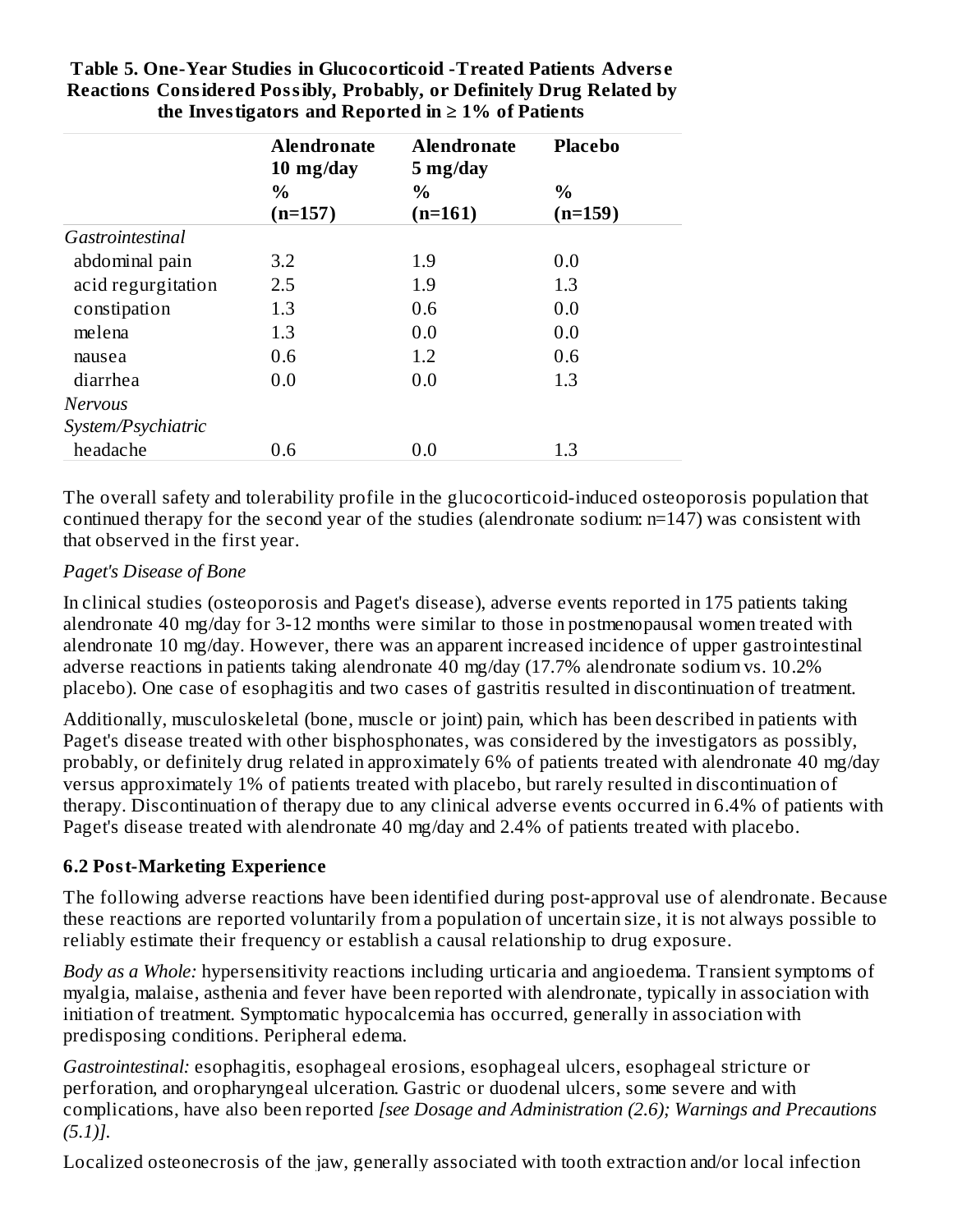with delayed healing, has been reported *[see Warnings and Precautions (5.4)].*

*Musculoskeletal:* bone, joint, and/or muscle pain, occasionally severe, and incapacitating *[see Warnings and Precautions (5.3)];* joint swelling; low-energy femoral shaft and subtrochanteric fractures *[see Warnings and Precautions (5.5)].*

*Nervous System:* dizziness and vertigo.

*Pulmonary:* acute asthma exacerbations.

*Skin:* rash (occasionally with photosensitivity), pruritus, alopecia, severe skin reactions, including Stevens-Johnson syndrome and toxic epidermal necrolysis.

*Special Senses:* uveitis, scleritis or episcleritis.

# **7 DRUG INTERACTIONS**

### **7.1 Calcium Supplements/Antacids**

Co-administration of alendronate sodium and calcium, antacids, or oral medications containing multivalent cations will interfere with absorption of alendronate sodium. Therefore, instruct patients to wait at least one-half hour after taking alendronate sodium before taking any other oral medications.

### **7.2 Aspirin**

In clinical studies, the incidence of upper gastrointestinal adverse events was increased in patients receiving concomitant therapy with daily doses of alendronate greater than 10 mg and aspirin-containing products.

### **7.3 Nonsteroidal Anti-Inflammatory Drugs**

Alendronate sodium may be administered to patients taking nonsteroidal anti-inflammatory drugs (NSAIDs). In a 3-year, controlled, clinical study (n=2027) during which a majority of patients received concomitant NSAIDs, the incidence of upper gastrointestinal adverse events was similar in patients taking alendronate 5 or 10 mg/day compared to those taking placebo. However, since NSAID use is associated with gastrointestinal irritation, caution should be used during concomitant use with alendronate sodium.

### **8 USE IN SPECIFIC POPULATIONS**

### **8.1 Pregnancy**

### *Pregnancy Category C:*

There are no studies in pregnant women. Alendronate sodium should be used during pregnancy only if the potential benefit justifies the potential risk to the mother and fetus.

Bisphosphonates are incorporated into the bone matrix, from which they are gradually released over a period of years. The amount of bisphosphonate incorporated into adult bone, and hence, the amount available for release back into the systemic circulation, is directly related to the dose and duration of bisphosphonate use. There are no data on fetal risk in humans. However, there is a theoretical risk of fetal harm, predominantly skeletal, if a woman becomes pregnant after completing a course of bisphosphonate therapy. The impact of variables such as time between cessation of bisphosphonate therapy to conception, the particular bisphosphonate used, and the route of administration (intravenous versus oral) on the risk has not been studied.

Reproduction studies in rats showed decreased postimplantation survival and decreased body weight gain in normal pups at doses less than half of the recommended clinical dose. Sites of incomplete fetal ossification were statistically significantly increased in rats beginning at approximately 3 times the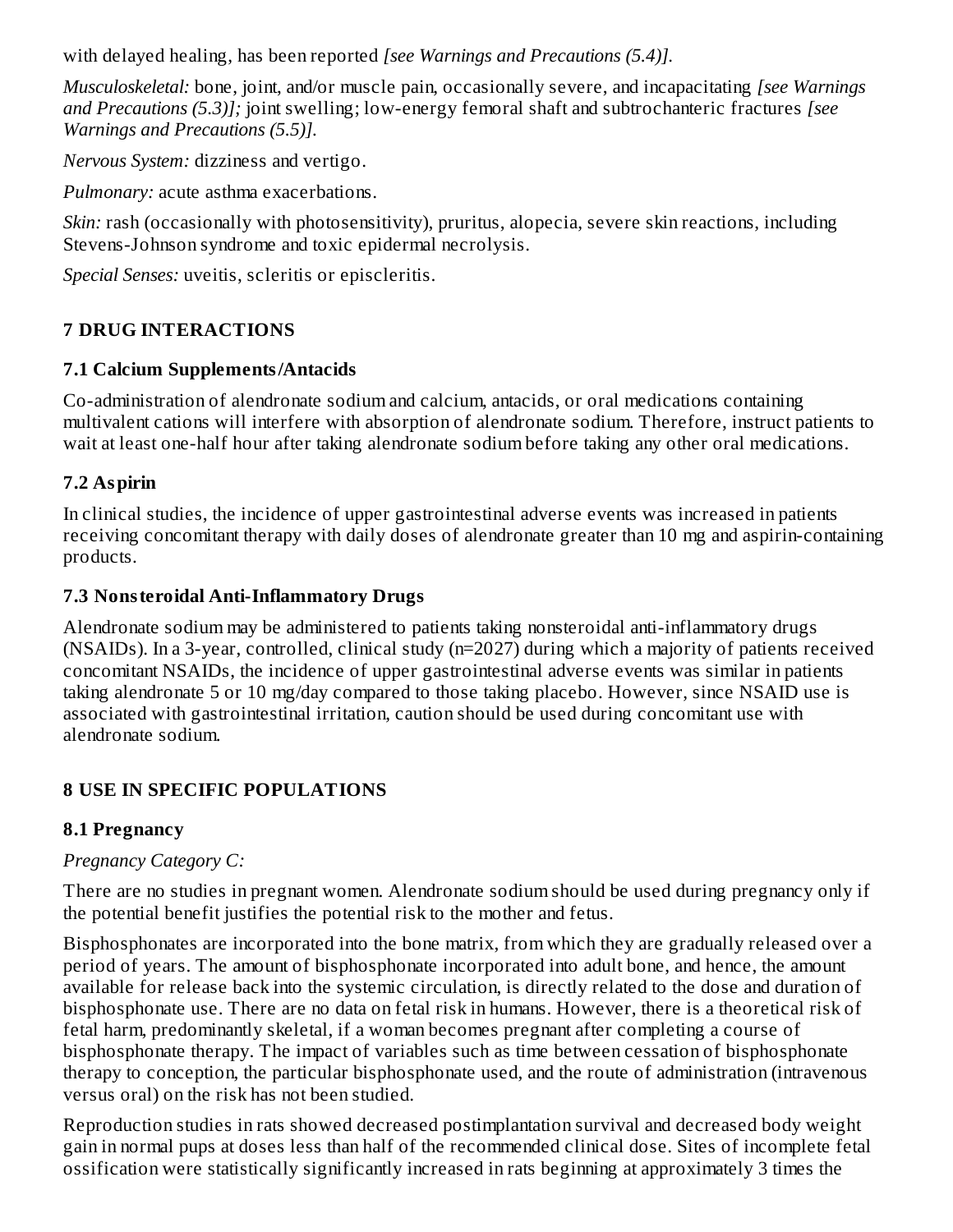clinical dose in vertebral (cervical, thoracic, and lumbar), skull, and sternebral bones. No similar fetal effects were seen when pregnant rabbits were treated with doses approximately 10 times the clinical dose.

Both total and ionized calcium decreased in pregnant rats at approximately 4 times the clinical dose resulting in delays and failures of delivery. Protracted parturition due to maternal hypocalcemia occurred in rats at doses as low as one tenth the clinical dose when rats were treated from before mating through gestation. Maternotoxicity (late pregnancy deaths) also occurred in the female rats treated at approximately 4 times the clinical dose for varying periods of time ranging from treatment only during pre-mating to treatment only during early, middle, or late gestation; these deaths were lessened but not eliminated by cessation of treatment. Calcium supplementation either in the drinking water or by minipump could not ameliorate the hypocalcemia or prevent maternal and neonatal deaths due to delays in delivery; intravenous calcium supplementation prevented maternal, but not fetal deaths.

Exposure multiples based on surface area, mg/m  $^2$ , were calculated using a 40-mg human daily dose. Animal dose ranged between 1 and 15 mg/kg/day in rats and up to 40 mg/kg/day in rabbits.

# **8.3 Nursing Mothers**

It is not known whether alendronate is excreted in human milk. Because many drugs are excreted in human milk, caution should be exercised when alendronate sodium is administered to nursing women.

# **8.4 Pediatric Us e**

Alendronate is not indicated for use in pediatric patients.

The safety and efficacy of alendronate sodium were examined in a randomized, double-blind, placebocontrolled two-year study of 139 pediatric patients, aged 4-18 years, with severe osteogenesis imperfecta (OI). One-hundred-and-nine patients were randomized to 5 mg alendronate daily (weight <40 kg) or 10 mg alendronate daily (weight ≥40 kg) and 30 patients to placebo. The mean baseline lumbar spine BMD Z-score of the patients was -4.5. The mean change in lumbar spine BMD Z-score from baseline to Month 24 was 1.3 in the alendronate sodium-treated patients and 0.1 in the placebo-treated patients. Treatment with alendronate sodium did not reduce the risk of fracture. Sixteen percent of the alendronate sodium patients who sustained a radiologically-confirmed fracture by Month 12 of the study had delayed fracture healing (callus remodeling) or fracture non-union when assessed radiographically at Month 24 compared with 9% of the placebo-treated patients. In alendronate sodium-treated patients, bone histomorphometry data obtained at Month 24 demonstrated decreased bone turnover and delayed mineralization time; however, there were no mineralization defects. There were no statistically significant differences between the alendronate sodium and placebo groups in reduction of bone pain. The oral bioavailability in children was similar to that observed in adults.

The overall safety profile of alendronate sodium in OI patients treated for up to 24 months was generally similar to that of adults with osteoporosis treated with alendronate sodium. However, there was an increased occurrence of vomiting in OI patients treated with alendronate sodium compared to placebo. During the 24-month treatment period, vomiting was observed in 32 of 109 (29.4%) patients treated with alendronate sodium and 3 of 30 (10%) patients treated with placebo.

In a pharmacokinetic study, 6 of 24 pediatric OI patients who received a single oral dose of alendronate sodium 35 or 70 mg developed fever, flu-like symptoms, and/or mild lymphocytopenia within 24 to 48 hours after administration. These events, lasting no more than 2 to 3 days and responding to acetaminophen, are consistent with an acute-phase response that has been reported in patients receiving bisphosphonates, including alendronate sodium. *[See Adverse Reactions (6.2).]*

# **8.5 Geriatric Us e**

Of the patients receiving alendronate sodium in the Fracture Intervention Trial (FIT), 71% (n=2302) were ≥65 years of age and 17% (n=550) were ≥75 years of age. Of the patients receiving alendronate sodium in the United States and Multinational osteoporosis treatment studies in women, osteoporosis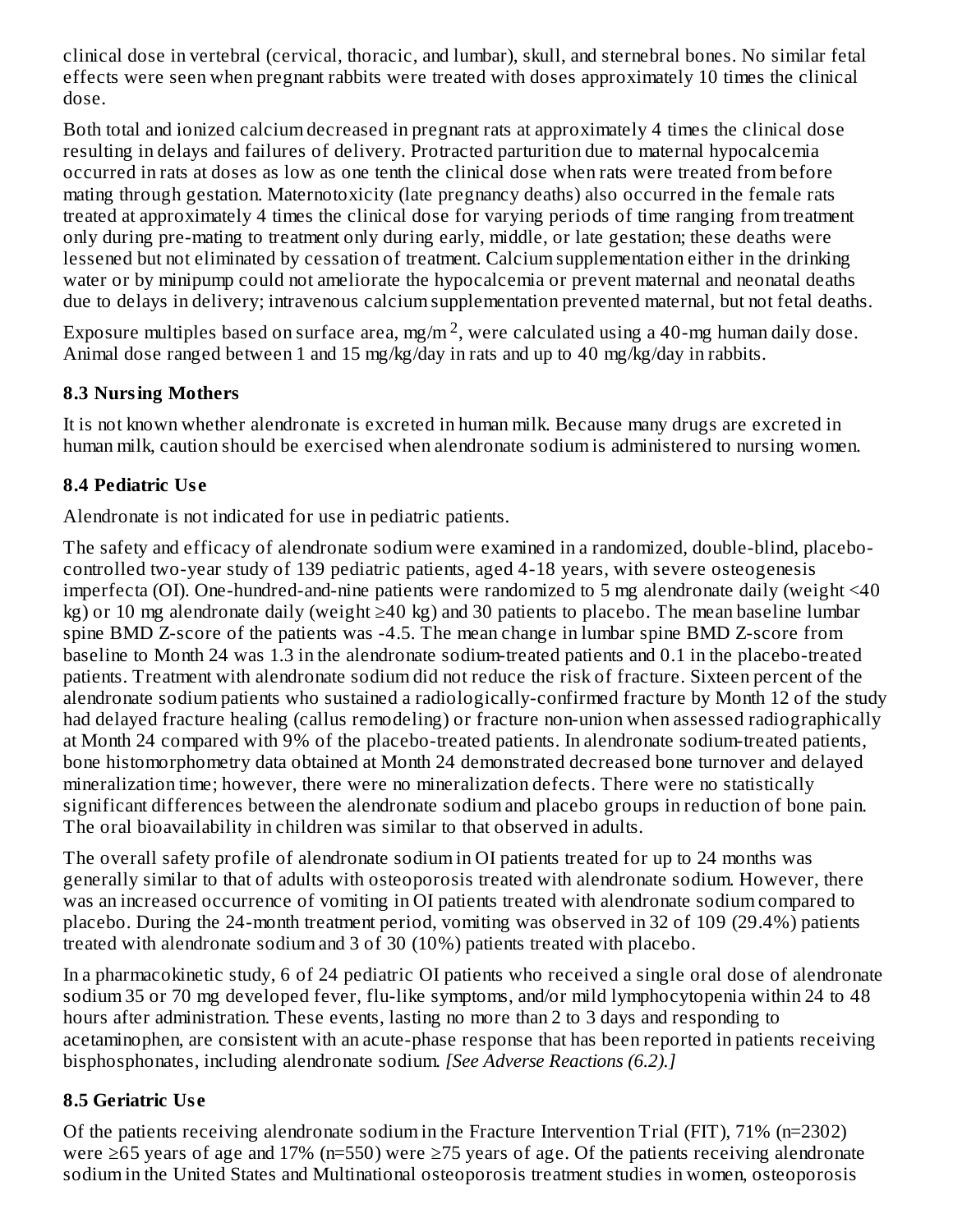studies in men, glucocorticoid-induced osteoporosis studies, and Paget's disease studies *[see Clinical Studies (14.1), (14.3), (14.4), (14.5)]* , 45%, 54%, 37%, and 70%, respectively, were 65 years of age or over. No overall differences in efficacy or safety were observed between these patients and younger patients, but greater sensitivity of some older individuals cannot be ruled out.

### **8.6 Renal Impairment**

Alendronate sodium is not recommended for patients with creatinine clearance <35 mL/min. No dosage adjustment is necessary in patients with creatinine clearance values between 35-60 mL/min *[see Clinical Pharmacology (12.3)]* .

### **8.7 Hepatic Impairment**

As there is evidence that alendronate is not metabolized or excreted in the bile, no studies were conducted in patients with hepatic impairment. No dosage adjustment is necessary *[see Clinical Pharmacology (12.3)].*

# **10 OVERDOSAGE**

Significant lethality after single oral doses was seen in female rats and mice at 552 mg/kg (3256 mg/m  $^2$ ) and 966 mg/kg (2898 mg/m<sup>2</sup>), respectively. In males, these values were slightly higher, 626 and 1280 mg/kg, respectively. There was no lethality in dogs at oral doses up to 200 mg/kg (4000 mg/m<sup>2</sup>).

No specific information is available on the treatment of overdosage with alendronate sodium. Hypocalcemia, hypophosphatemia, and upper gastrointestinal adverse events, such as upset stomach, heartburn, esophagitis, gastritis, or ulcer, may result from oral overdosage. Milk or antacids should be given to bind alendronate. Due to the risk of esophageal irritation, vomiting should not be induced and the patient should remain fully upright.

Dialysis would not be beneficial.

# **11 DESCRIPTION**

Alendronate sodium is a bisphosphonate that acts as a specific inhibitor of osteoclast-mediated bone resorption.

Bisphosphonates are synthetic analogs of pyrophosphate that bind to the hydroxyapatite found in bone.

Alendronate sodium is chemically described as (4-amino-1-hydroxybutylidene) bisphosphonic acid monosodium salt trihydrate. The empirical formula of alendronate sodium is C  $_4$ H  $_{12}$ NNaO 7P  $_2$ ·3H  $_2$ O and its formula weight is 325.12. The structural formula is:



Alendronate sodium is a white, crystalline, nonhygroscopic powder. It is soluble in water, very slightly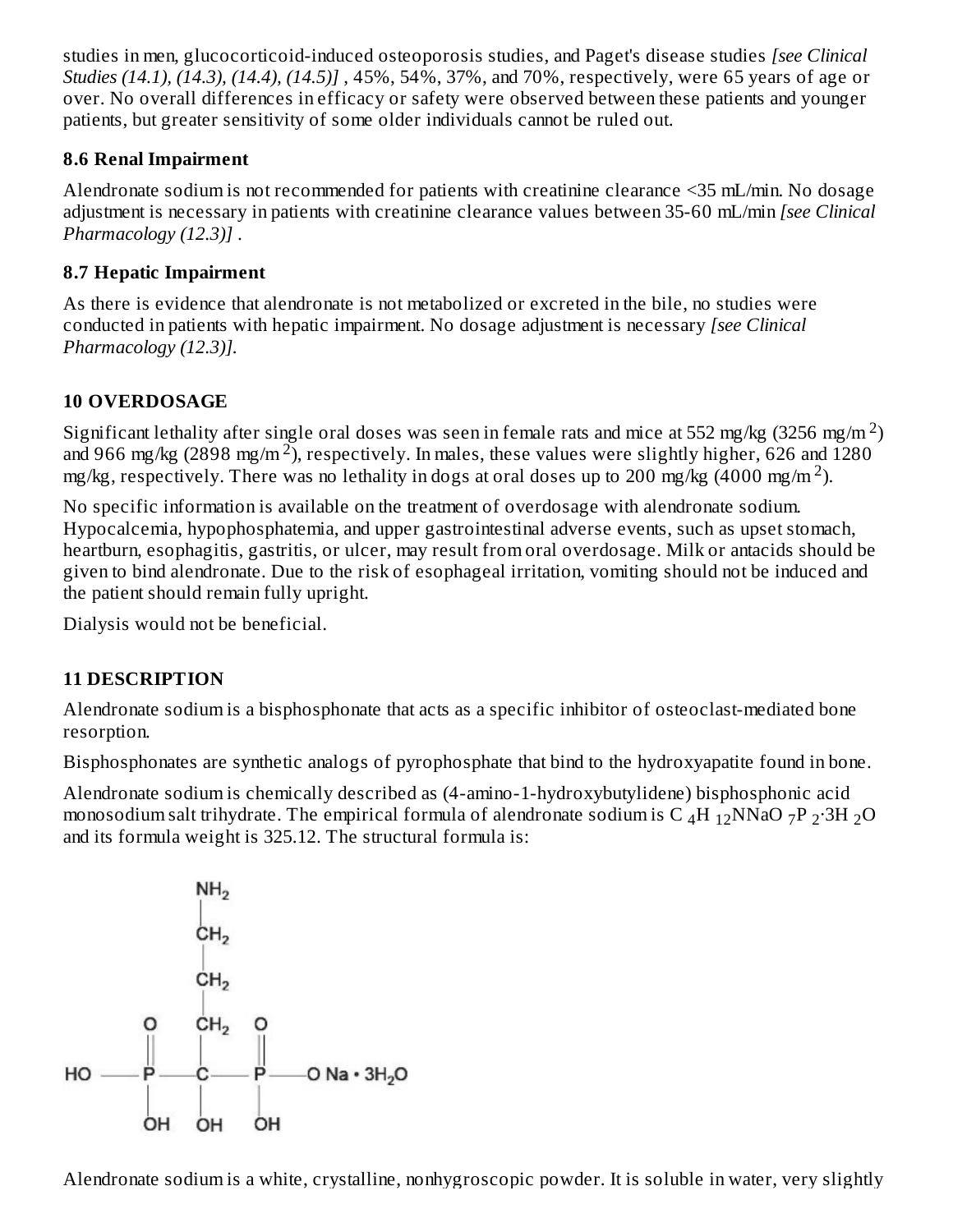Alendronate sodium is a white, crystalline, nonhygroscopic powder. It is soluble in water, very slightly soluble in alcohol, and practically insoluble in chloroform.

Alendronate sodium tablets, USP for oral administration contain 6.53, 13.06, 45.69 or 91.37 mg of alendronate monosodium salt trihydrate, which is the molar equivalent of 5, 10, 35 and 70 mg, respectively, of free acid, and the following inactive ingredients: microcrystalline cellulose, croscarmellose sodium, and magnesium stearate.

# **12 CLINICAL PHARMACOLOGY**

### **12.1 Mechanism of Action**

Animal studies have indicated the following mode of action. At the cellular level, alendronate shows preferential localization to sites of bone resorption, specifically under osteoclasts. The osteoclasts adhere normally to the bone surface but lack the ruffled border that is indicative of active resorption. Alendronate does not interfere with osteoclast recruitment or attachment, but it does inhibit osteoclast activity. Studies in mice on the localization of radioactive  $[~^3H]$ alendronate in bone showed about 10fold higher uptake on osteoclast surfaces than on osteoblast surfaces. Bones examined 6 and 49 days after  $\lceil \sqrt[3]{H} \rceil$ alendronate administration in rats and mice, respectively, showed that normal bone was formed on top of the alendronate, which was incorporated inside the matrix. While incorporated in bone matrix, alendronate is not pharmacologically active. Thus, alendronate must be continuously administered to suppress osteoclasts on newly formed resorption surfaces. Histomorphometry in baboons and rats showed that alendronate treatment reduces bone turnover (i.e., the number of sites at which bone is remodeled). In addition, bone formation exceeds bone resorption at these remodeling sites, leading to progressive gains in bone mass.

### **12.2 Pharmacodynamics**

Alendronate is a bisphosphonate that binds to bone hydroxyapatite and specifically inhibits the activity of osteoclasts, the bone-resorbing cells. Alendronate reduces bone resorption with no direct effect on bone formation, although the latter process is ultimately reduced because bone resorption and formation are coupled during bone turnover.

### *Osteoporosis in Postmenopausal Women*

Osteoporosis is characterized by low bone mass that leads to an increased risk of fracture. The diagnosis can be confirmed by the finding of low bone mass, evidence of fracture on x-ray, a history of osteoporotic fracture, or height loss or kyphosis, indicative of vertebral (spinal) fracture. Osteoporosis occurs in both males and females but is most common among women following the menopause, when bone turnover increases and the rate of bone resorption exceeds that of bone formation. These changes result in progressive bone loss and lead to osteoporosis in a significant proportion of women over age 50. Fractures, usually of the spine, hip, and wrist, are the common consequences. From age 50 to age 90, the risk of hip fracture in white women increases 50-fold and the risk of vertebral fracture 15- to 30-fold. It is estimated that approximately 40% of 50-year-old women will sustain one or more osteoporosis-related fractures of the spine, hip, or wrist during their remaining lifetimes. Hip fractures, in particular, are associated with substantial morbidity, disability, and mortality.

Daily oral doses of alendronate (5, 20, and 40 mg for six weeks) in postmenopausal women produced biochemical changes indicative of dose-dependent inhibition of bone resorption, including decreases in urinary calcium and urinary markers of bone collagen degradation (such as deoxypyridinoline and cross-linked N-telopeptides of type I collagen). These biochemical changes tended to return toward baseline values as early as 3 weeks following the discontinuation of therapy with alendronate and did not differ from placebo after 7 months.

Long-term treatment of osteoporosis with alendronate 10 mg/day (for up to five years) reduced urinary excretion of markers of bone resorption, deoxypyridinoline and cross-linked N-telopeptides of type l collagen, by approximately 50% and 70%, respectively, to reach levels similar to those seen in healthy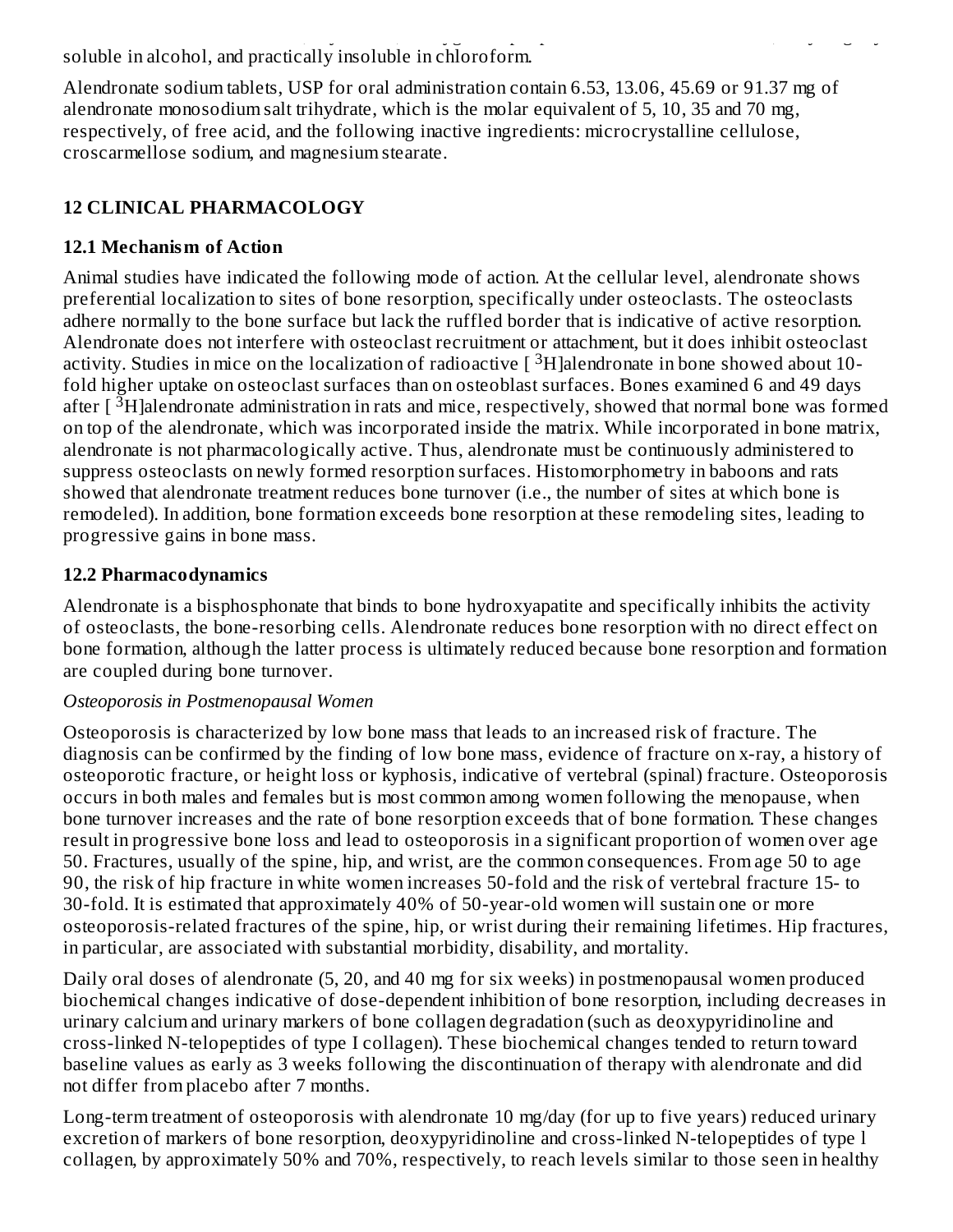premenopausal women. Similar decreases were seen in patients in osteoporosis prevention studies who received alendronate 5 mg/day. The decrease in the rate of bone resorption indicated by these markers was evident as early as one month and at three to six months reached a plateau that was maintained for the entire duration of treatment with alendronate sodium. In osteoporosis treatment studies alendronate 10 mg/day decreased the markers of bone formation, osteocalcin and bone specific alkaline phosphatase by approximately 50%, and total serum alkaline phosphatase by approximately 25 to 30% to reach a plateau after 6 to 12 months. In osteoporosis prevention studies alendronate 5 mg/day decreased osteocalcin and total serum alkaline phosphatase by approximately 40% and 15%, respectively. Similar reductions in the rate of bone turnover were observed in postmenopausal women during one-year studies with once weekly alendronate 70 mg for the treatment of osteoporosis and once weekly alendronate 35 mg for the prevention of osteoporosis. These data indicate that the rate of bone turnover reached a new steadystate, despite the progressive increase in the total amount of alendronate deposited within bone.

As a result of inhibition of bone resorption, asymptomatic reductions in serum calcium and phosphate concentrations were also observed following treatment with alendronate sodium. In the long-term studies, reductions from baseline in serum calcium (approximately 2%) and phosphate (approximately 4 to 6%) were evident the first month after the initiation of alendronate 10 mg. No further decreases in serum calcium were observed for the five-year duration of treatment; however, serum phosphate returned toward prestudy levels during years three through five. Similar reductions were observed with alendronate 5 mg/day. In one-year studies with once weekly alendronate 35 and 70 mg, similar reductions were observed at 6 and 12 months. The reduction in serum phosphate may reflect not only the positive bone mineral balance due to alendronate sodium but also a decrease in renal phosphate reabsorption.

#### *Osteoporosis in Men*

Treatment of men with osteoporosis with alendronate 10 mg/day for two years reduced urinary excretion of cross-linked N-telopeptides of type I collagen by approximately 60% and bone-specific alkaline phosphatase by approximately 40%. Similar reductions were observed in a one-year study in men with osteoporosis receiving once weekly alendronate 70 mg.

#### *Glucocorticoid-Induced Osteoporosis*

Sustained use of glucocorticoids is commonly associated with development of osteoporosis and resulting fractures (especially vertebral, hip, and rib). It occurs both in males and females of all ages. Osteoporosis occurs as a result of inhibited bone formation and increased bone resorption resulting in net bone loss. Alendronate decreases bone resorption without directly inhibiting bone formation.

In clinical studies of up to two years' duration, alendronate 5 and 10 mg/day reduced cross-linked Ntelopeptides of type I collagen (a marker of bone resorption) by approximately 60% and reduced bonespecific alkaline phosphatase and total serum alkaline phosphatase (markers of bone formation) by approximately 15 to 30% and 8 to 18%, respectively. As a result of inhibition of bone resorption, alendronate 5 and 10 mg/day induced asymptomatic decreases in serum calcium (approximately 1 to 2%) and serum phosphate (approximately 1 to 8%).

### *Paget's Disease of Bone*

Paget's disease of bone is a chronic, focal skeletal disorder characterized by greatly increased and disorderly bone remodeling. Excessive osteoclastic bone resorption is followed by osteoblastic new bone formation, leading to the replacement of the normal bone architecture by disorganized, enlarged, and weakened bone structure. Clinical manifestations of Paget's disease range from no symptoms to severe morbidity due to bone pain, bone deformity, pathological fractures, and neurological and other complications. Serum alkaline phosphatase, the most frequently used biochemical index of disease activity, provides an objective measure of disease severity and response to therapy. Alendronate sodium decreases the rate of bone resorption directly, which leads to an indirect decrease in bone formation. In clinical trials, alendronate sodium 40 mg once daily for six months produced significant decreases in serum alkaline phosphatase as well as in urinary markers of bone collagen degradation. As a result of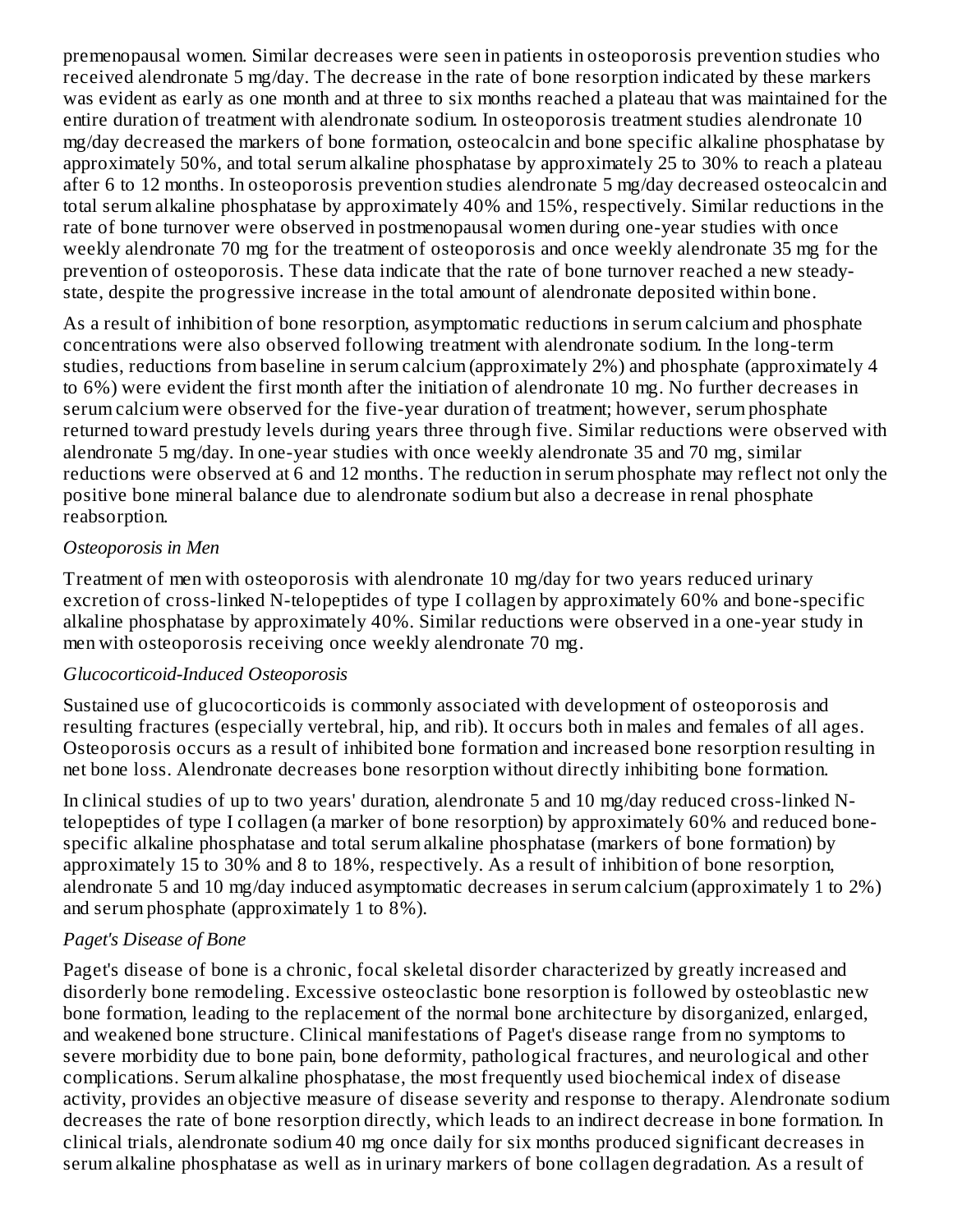the inhibition of bone resorption, alendronate sodium induced generally mild, transient, and asymptomatic decreases in serum calcium and phosphate.

### **12.3 Pharmacokinetics**

### *Absorption*

Relative to an intravenous reference dose, the mean oral bioavailability of alendronate in women was 0.64% for doses ranging from 5 to 70 mg when administered after an overnight fast and two hours before a standardized breakfast. Oral bioavailability of the 10 mg tablet in men (0.59%) was similar to that in women when administered after an overnight fast and 2 hours before breakfast. Alendronate sodium 70 mg oral solution and alendronate sodium 70 mg tablet are equally bioavailable.

A study examining the effect of timing of a meal on the bioavailability of alendronate was performed in 49 postmenopausal women. Bioavailability was decreased (by approximately 40%) when 10 mg alendronate was administered either 0.5 or 1 hour before a standardized breakfast, when compared to dosing 2 hours before eating. In studies of treatment and prevention of osteoporosis, alendronate was effective when administered at least 30 minutes before breakfast.

Bioavailability was negligible whether alendronate was administered with or up to two hours after a standardized breakfast. Concomitant administration of alendronate with coffee or orange juice reduced bioavailability by approximately 60%.

### *Distribution*

Preclinical studies (in male rats) show that alendronate transiently distributes to soft tissues following 1 mg/kg intravenous administration but is then rapidly redistributed to bone or excreted in the urine. The mean steady-state volume of distribution, exclusive of bone, is at least 28 L in humans. Concentrations of drug in plasma following therapeutic oral doses are too low (less than 5 ng/mL) for analytical detection. Protein binding in human plasma is approximately 78%.

### *Metabolism*

There is no evidence that alendronate is metabolized in animals or humans.

### *Excretion*

Following a single intravenous dose of [  $\rm ^{14}C$  ]alendronate, approximately 50% of the radioactivity was excreted in the urine within 72 hours and little or no radioactivity was recovered in the feces. Following a single 10 mg intravenous dose, the renal clearance of alendronate was 71 mL/min (64, 78; 90% confidence interval [CI]), and systemic clearance did not exceed 200 mL/min. Plasma concentrations fell by more than 95% within 6 hours following intravenous administration. The terminal half-life in humans is estimated to exceed 10 years, probably reflecting release of alendronate from the skeleton.

Based on the above, it is estimated that after 10 years of oral treatment with alendronate (10 mg daily) the amount of alendronate released daily from the skeleton is approximately 25% of that absorbed from the gastrointestinal tract.

### *Specific Populations*

*Gender:* Bioavailability and the fraction of an intravenous dose excreted in urine were similar in men and women.

*Geriatric:* Bioavailability and disposition (urinary excretion) were similar in elderly and younger patients. No dosage adjustment is necessary in elderly patients.

*Race:* Pharmacokinetic differences due to race have not been studied.

*Renal Impairment:* Preclinical studies show that, in rats with kidney failure, increasing amounts of drug are present in plasma, kidney, spleen, and tibia. In healthy controls, drug that is not deposited in bone is rapidly excreted in the urine. No evidence of saturation of bone uptake was found after 3 weeks dosing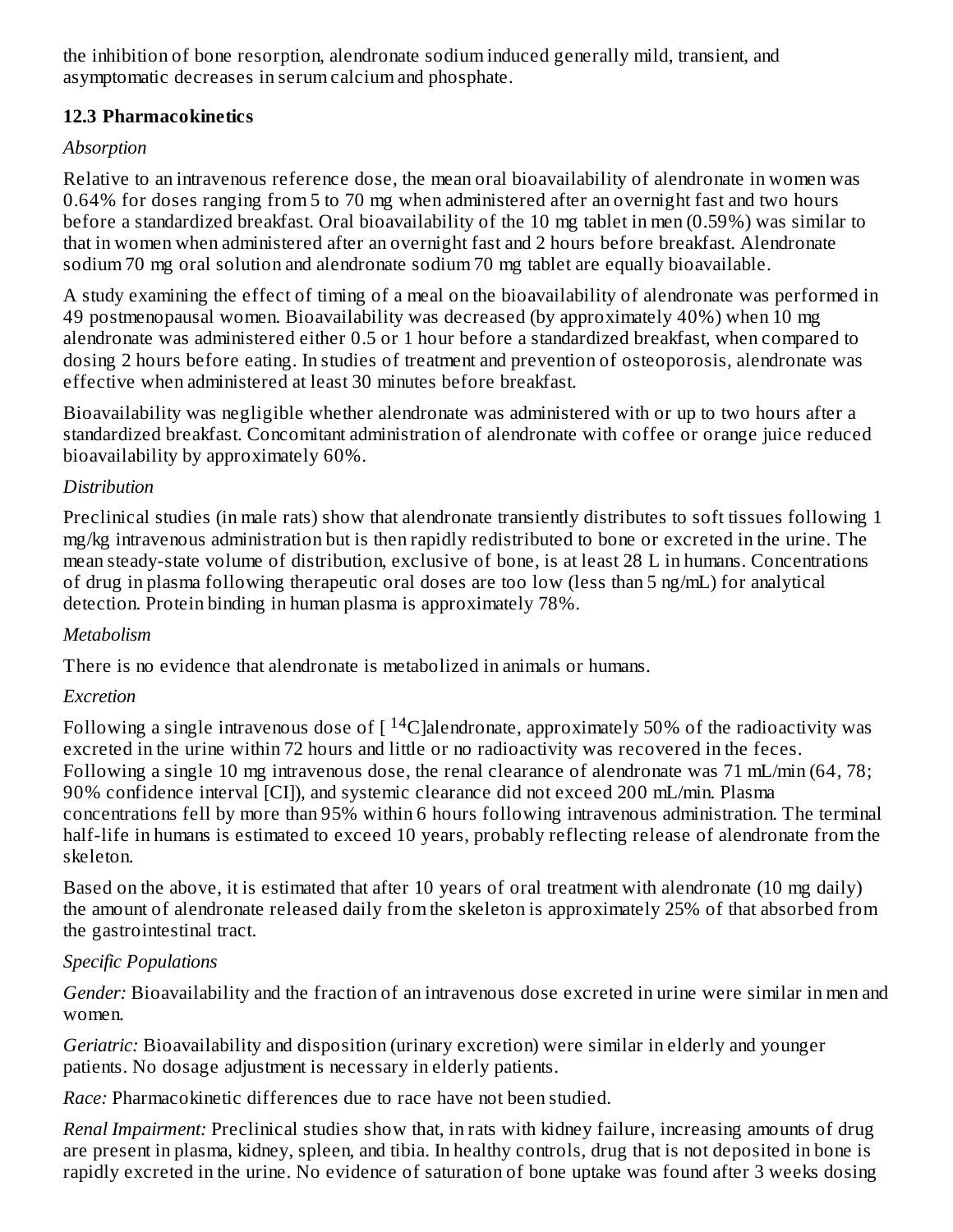with cumulative intravenous doses of 35 mg/kg in young male rats. Although no formal renal impairment pharmacokinetic study has been conducted in patients, it is likely that, as in animals, elimination of alendronate via the kidney will be reduced in patients with impaired renal function. Therefore, somewhat greater accumulation of alendronate in bone might be expected in patients with impaired renal function.

No dosage adjustment is necessary for patients with creatinine clearance 35 to 60 mL/min. Alendronate sodium is not recommended for patients with creatinine clearance <35 mL/min due to lack of experience with alendronate in renal failure.

*Hepatic Impairment:* As there is evidence that alendronate is not metabolized or excreted in the bile, no studies were conducted in patients with hepatic impairment. No dosage adjustment is necessary.

### *Drug Interactions*

Intravenous ranitidine was shown to double the bioavailability of oral alendronate. The clinical significance of this increased bioavailability and whether similar increases will occur in patients given oral H 2-antagonists is unknown.

In healthy subjects, oral prednisone (20 mg three times daily for five days) did not produce a clinically meaningful change in the oral bioavailability of alendronate (a mean increase ranging from 20 to 44%).

Products containing calcium and other multivalent cations are likely to interfere with absorption of alendronate.

# **13 NONCLINICAL TOXICOLOGY**

# **13.1 Carcinogenesis, Mutagenesis, Impairment of Fertility**

Harderian gland (a retro-orbital gland not present in humans) adenomas were increased in high-dose female mice (p=0.003) in a 92-week oral carcinogenicity study at doses of alendronate of 1, 3, and 10 mg/kg/day (males) or 1, 2, and 5 mg/kg/day (females). These doses are equivalent to approximately 0.1 to 1 times a maximum recommended daily dose of 40 mg (Paget's disease) based on surface area, mg/m <sup>2</sup>. The relevance of this finding to humans is unknown. Parafollicular cell (thyroid) adenomas were increased in high-dose male rats (p=0.003) in a 2-year oral carcinogenicity study at doses of 1 and 3.75 mg/kg body weight. These doses are equivalent to approximately 0.3 and 1 times a 40 mg human daily dose based on surface area, mg/m<sup>2</sup>. The relevance of this finding to humans is unknown.

Alendronate was not genotoxic in the *in vitro* microbial mutagenesis assay with and without metabolic activation, in an *in vitro* mammalian cell mutagenesis assay, in an *in vitro* alkaline elution assay in rat hepatocytes, and in an *in vivo* chromosomal aberration assay in mice. In an *in vitro* chromosomal aberration assay in Chinese hamster ovary cells, however, alendronate gave equivocal results.

Alendronate had no effect on fertility (male or female) in rats at oral doses up to 5 mg/kg/day (approximately 1 times a 40 mg human daily dose based on surface area, mg/m<sup>2</sup>).

# **13.2 Animal Toxicology and/or Pharmacology**

The relative inhibitory activities on bone resorption and mineralization of alendronate and etidronate were compared in the Schenk assay, which is based on histological examination of the epiphyses of growing rats. In this assay, the lowest dose of alendronate that interfered with bone mineralization (leading to osteomalacia) was 6000-fold the antiresorptive dose. The corresponding ratio for etidronate was one to one. These data suggest that alendronate administered in therapeutic doses is highly unlikely to induce osteomalacia.

# **14 CLINICAL STUDIES**

### **14.1 Treatment of Osteoporosis in Postmenopausal Women**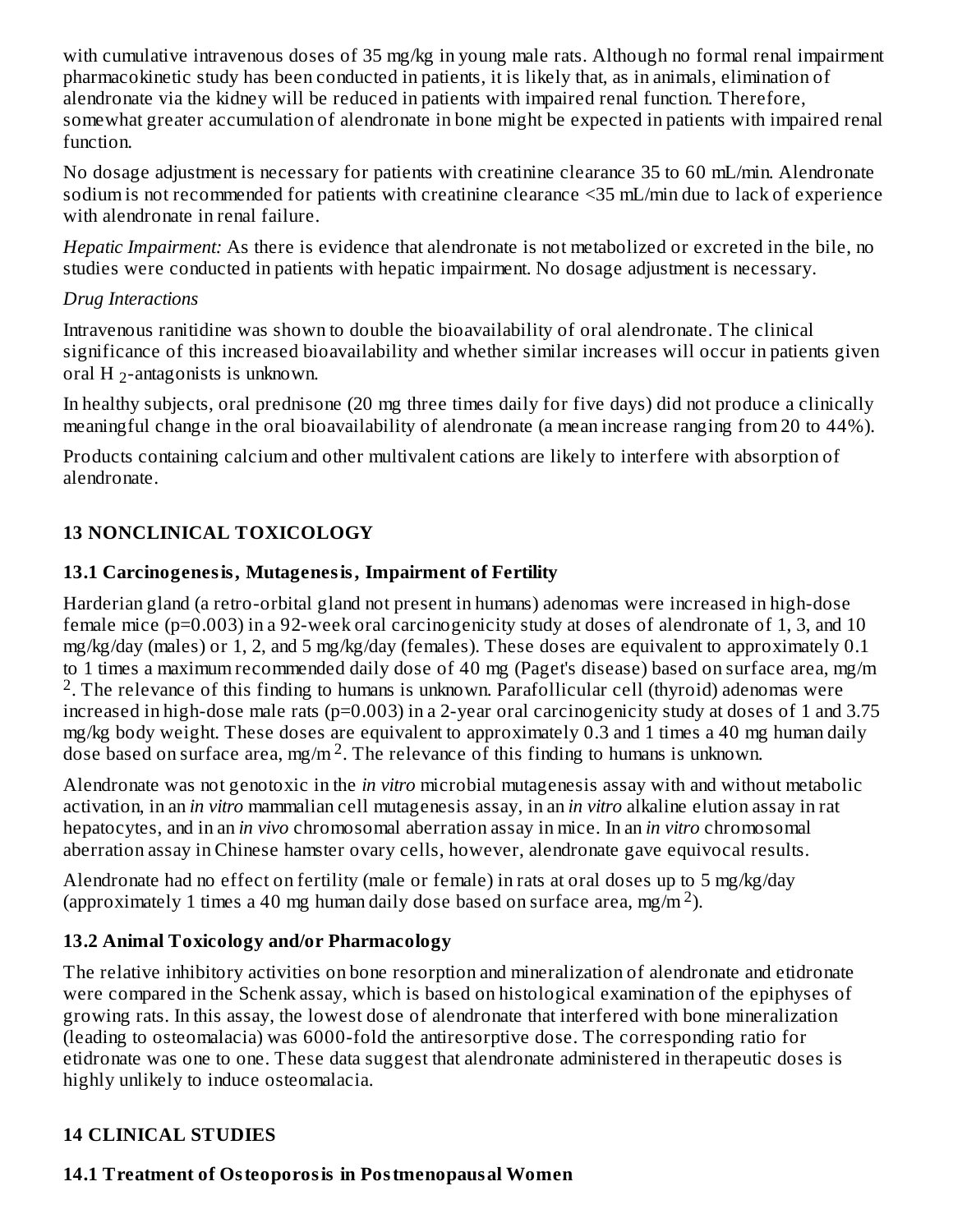### Daily Dosing

The efficacy of alendronate 10 mg daily was assessed in four clinical trials. Study 1, a three-year, multicenter double-blind, placebo-controlled, US clinical study enrolled 478 patients with a BMD Tscore at or below minus 2.5 with or without a prior vertebral fracture; Study 2, a three-year, multicenter double blind placebo controlled Multinational clinical study enrolled 516 patients with a BMD T-score at or below minus 2.5 with or without a prior vertebral fracture; Study 3, the Three-Year Study of the Fracture Intervention Trial (FIT) a study which enrolled 2027 postmenopausal patients with at least one baseline vertebral fracture; and Study 4, the Four-Year Study of FIT: a study which enrolled 4432 postmenopausal patients with low bone mass but without a baseline vertebral fracture.

### *Effect on Fracture Incidence*

To assess the effects of alendronate sodium on the incidence of vertebral fractures (detected by digitized radiography; approximately one third of these were clinically symptomatic), the U.S. and Multinational studies were combined in an analysis that compared placebo to the pooled dosage groups of alendronate (5 or 10 mg for three years or 20 mg for two years followed by 5 mg for one year). There was a statistically significant reduction in the proportion of patients treated with alendronate sodium experiencing one or more new vertebral fractures relative to those treated with placebo (3.2% vs. 6.2%; a 48% relative risk reduction). A reduction in the total number of new vertebral fractures (4.2 vs. 11.3 per 100 patients) was also observed. In the pooled analysis, patients who received alendronate sodium had a loss in stature that was statistically significantly less than was observed in those who received placebo (-3.0 mm vs. -4.6 mm).

The Fracture Intervention Trial (FIT) consisted of two studies in postmenopausal women: the Three-Year Study of patients who had at least one baseline radiographic vertebral fracture and the Four-Year Study of patients with low bone mass but without a baseline vertebral fracture. In both studies of FIT, 96% of randomized patients completed the studies (i.e., had a closeout visit at the scheduled end of the study); approximately 80% of patients were still taking study medication upon completion.

#### *Fracture Intervention Trial: Three-Year Study (patients with at least one baseline radiographic vertebral fracture)*

This randomized, double-blind, placebo-controlled, 2027-patient study (alendronate sodium, n=1022; placebo, n=1005) demonstrated that treatment with alendronate sodium resulted in statistically significant reductions in fracture incidence at three years as shown in Table 6.

|                                                            | <b>Percent of Patients</b>                  |            |                                                            |                                                      |  |
|------------------------------------------------------------|---------------------------------------------|------------|------------------------------------------------------------|------------------------------------------------------|--|
|                                                            | Alendronate Placebo<br>Sodium<br>$(n=1022)$ | $(n=1005)$ | <b>Absolute</b><br><b>Reduction Reduction</b><br>Incidence | <b>Relative</b><br>in Fracture in Fracture<br>Risk % |  |
| Patients with:                                             |                                             |            |                                                            |                                                      |  |
| Vertebral fracture<br>(diagnosed by $X$ -ray) <sup>*</sup> |                                             |            |                                                            |                                                      |  |
| $\geq$ 1 new vertebral                                     | 7.9                                         | 15.0       | 7.1                                                        | 47 <sup>†</sup>                                      |  |
| fracture                                                   |                                             |            |                                                            |                                                      |  |
| $\geq$ new vertebral                                       | 0.5                                         | 4.9        | 4.4                                                        | $90^{\mathrm{t}}$                                    |  |
| fractures                                                  |                                             |            |                                                            |                                                      |  |
| Clinical (symptomatic)<br>fractures                        |                                             |            |                                                            |                                                      |  |
| Any clinical                                               | 13.8                                        | 18.1       | 4.3                                                        | $26 \pm$                                             |  |

#### **Table 6: Effect of Alendronate Sodium on Fracture Incidence in the Three-Year Study of FIT (patients with vertebral fracture at bas eline)**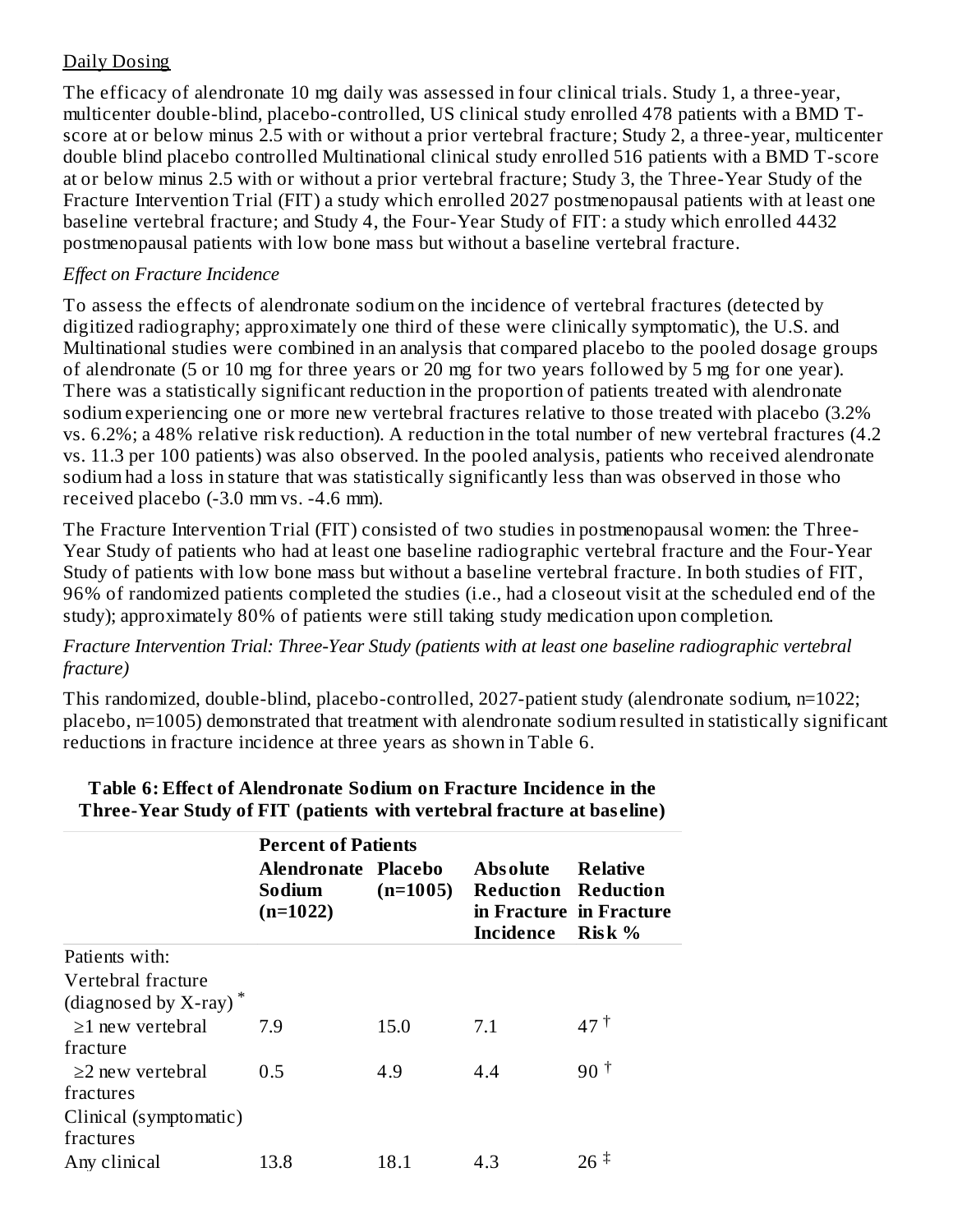| (symptomatic) fracture       |     |     |     |                 |
|------------------------------|-----|-----|-----|-----------------|
| $\geq$ 1 clinical            | 2.3 | 5.0 | 27  | $54\frac{8}{3}$ |
| (symptomatic) vertebral      |     |     |     |                 |
| fracture                     |     |     |     |                 |
| Hip fracture                 | 1.1 | フフ  | 11  | $51$ 1          |
| Wrist (forearm) fracture 2.2 |     | 4 T | า ฯ | 48 ¶ิ           |
|                              |     |     |     |                 |

\* Number evaluable for vertebral fractures: Alendronate sodium, n=984 ; placebo, n=966

 $\dagger$  p<0.001,

 $\ddagger$  p=0.007,

§ p<0.01,

 $\n **p** < 0.05\n$ 

Furthermore, in this population of patients with baseline vertebral fracture, treatment with alendronate sodium significantly reduced the incidence of hospitalizations (25.0% vs. 30.7%).

In the Three-Year Study of FIT, fractures of the hip occurred in 22 (2.2%) of 1005 patients on placebo and 11 (1.1%) of 1022 patients on alendronate sodium, p=0.047. Figure 1 displays the cumulative incidence of hip fractures in this study.

#### **Figure 1: Cumulative Incidence of Hip Fractures in the Three-Year Study of FIT (patients with radiographic vertebral fracture at bas eline)**



*Fracture Intervention Trial: Four-Year Study (patients with low bone mass but without a baseline radiographic vertebral fracture)*

This randomized, double-blind, placebo-controlled, 4432-patient study (alendronate sodium, n=2214; placebo, n=2218) further investigated the reduction in fracture incidence due to alendronate sodium. The intent of the study was to recruit women with osteoporosis, defined as a baseline femoral neck BMD at least two standard deviations below the mean for young adult women. However, due to subsequent revisions to the normative values for femoral neck BMD, 31% of patients were found not to meet this entry criterion and thus this study included both osteoporotic and non-osteoporotic women. The results are shown in Table 7 for the patients with osteoporosis.

### **Table 7: Effect of Alendronate Sodium on Fracture Incidence in Osteoporotic Patients in the Four-Year Study of FIT (patients without \***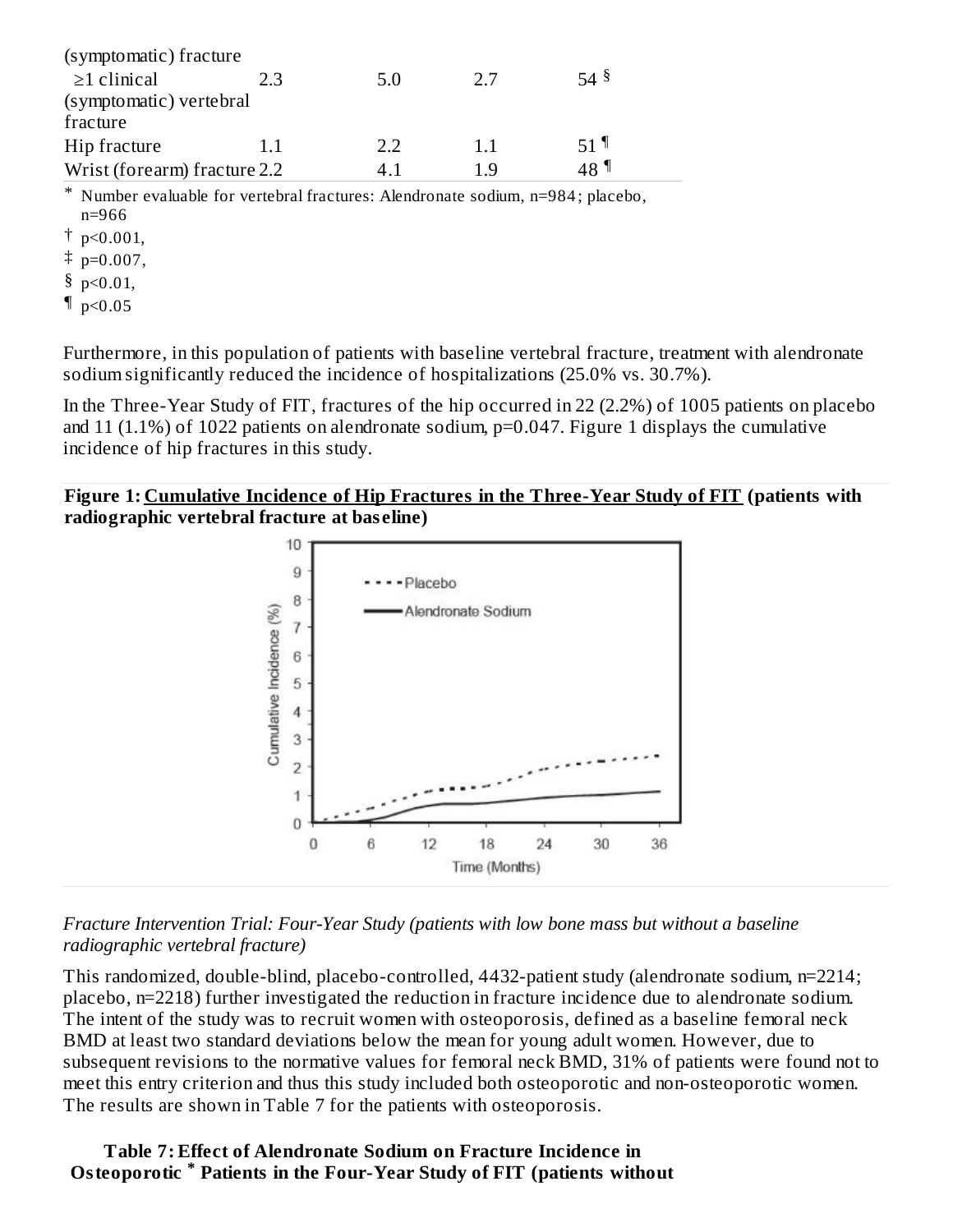**vertebral fracture bas eline)**

|                                   | <b>Percent of Patients</b>                  |            |                                                  |                                                                   |  |
|-----------------------------------|---------------------------------------------|------------|--------------------------------------------------|-------------------------------------------------------------------|--|
|                                   | Alendronate Placebo<br>Sodium<br>$(n=1545)$ | $(n=1521)$ | <b>Absolute</b><br>Reduction<br><b>Incidence</b> | <b>Relative</b><br>Reduction<br>in Fracture in Fracture<br>Risk % |  |
| Patients with:                    |                                             |            |                                                  |                                                                   |  |
| Vertebral fracture                |                                             |            |                                                  |                                                                   |  |
| (diagnosed by X-ray) $^{\dagger}$ |                                             |            |                                                  |                                                                   |  |
| $\geq$ 1 new vertebral            | 2.5                                         | 4.8        | 2.3                                              | $48^{\frac{+}{+}}$                                                |  |
| fracture                          |                                             |            |                                                  |                                                                   |  |
| $\geq$ 2 new vertebral            | 0.1                                         | 0.6        | 0.5                                              | 78 <sup>§</sup>                                                   |  |
| fractures                         |                                             |            |                                                  |                                                                   |  |
| Clinical (symptomatic)            |                                             |            |                                                  |                                                                   |  |
| fractures                         |                                             |            |                                                  |                                                                   |  |
| Any clinical                      | 12.9                                        | 16.2       | 3.3                                              | $22$ 1                                                            |  |
| (symptomatic) fractures           |                                             |            |                                                  |                                                                   |  |
| $\geq$ 1 clinical                 | 1.0                                         | 1.6        | 0.6                                              | 41 (NS) $#$                                                       |  |
| (symptomatic) vertebral           |                                             |            |                                                  |                                                                   |  |
| fracture                          |                                             |            |                                                  |                                                                   |  |
| Hip fracture                      | 1.0                                         | 1.4        | 0.4                                              | 29 (NS) <sup>#</sup>                                              |  |
| Wrist (forearm) fracture 3.9      |                                             | 3.8        | $-0.1$                                           | $NS$ <sup>#</sup>                                                 |  |

\* Baseline femoral neck BMD at least 2 SD below the mean for young adult women

† Number evaluable for vertebral fractures: Alendronate sodium, n=14 26; placebo, n=14 28

‡ p<0.001,

§ p=0.035,

 $\n <sup>•</sup> p=0.01,$ 

 $^\#$  Not significant. This study was not powered to detect differences at these sites.

### *Fracture Results Across Studies*

In the Three-Year Study of FIT, alendronate sodium reduced the percentage of women experiencing at least one new radiographic vertebral fracture from 15.0% to 7.9% (47% relative risk reduction, p<0.001); in the Four-Year Study of FIT, the percentage was reduced from 3.8% to 2.1% (44% relative risk reduction, p=0.001); and in the combined U.S./Multinational studies, from 6.2% to 3.2% (48% relative risk reduction, p=0.034).

Alendronate sodium reduced the percentage of women experiencing multiple (two or more) new vertebral fractures from 4.2% to 0.6% (87% relative risk reduction, p<0.001) in the combined U.S./Multinational studies and from 4.9% to 0.5% (90% relative risk reduction, p<0.001) in the Three-Year Study of FIT. In the Four-Year Study of FIT, alendronate sodium reduced the percentage of osteoporotic women experiencing multiple vertebral fractures from 0.6% to 0.1% (78% relative risk reduction, p=0.035).

Thus, alendronate sodium reduced the incidence of radiographic vertebral fractures in osteoporotic women whether or not they had a previous radiographic vertebral fracture.

### *Effect on Bone Mineral Density*

The bone mineral density efficacy of alendronate 10 mg once daily in postmenopausal women, 44 to 84 years of age, with osteoporosis (lumbar spine bone mineral density [BMD] of at least 2 standard deviations below the premenopausal mean) was demonstrated in four double-blind, placebo-controlled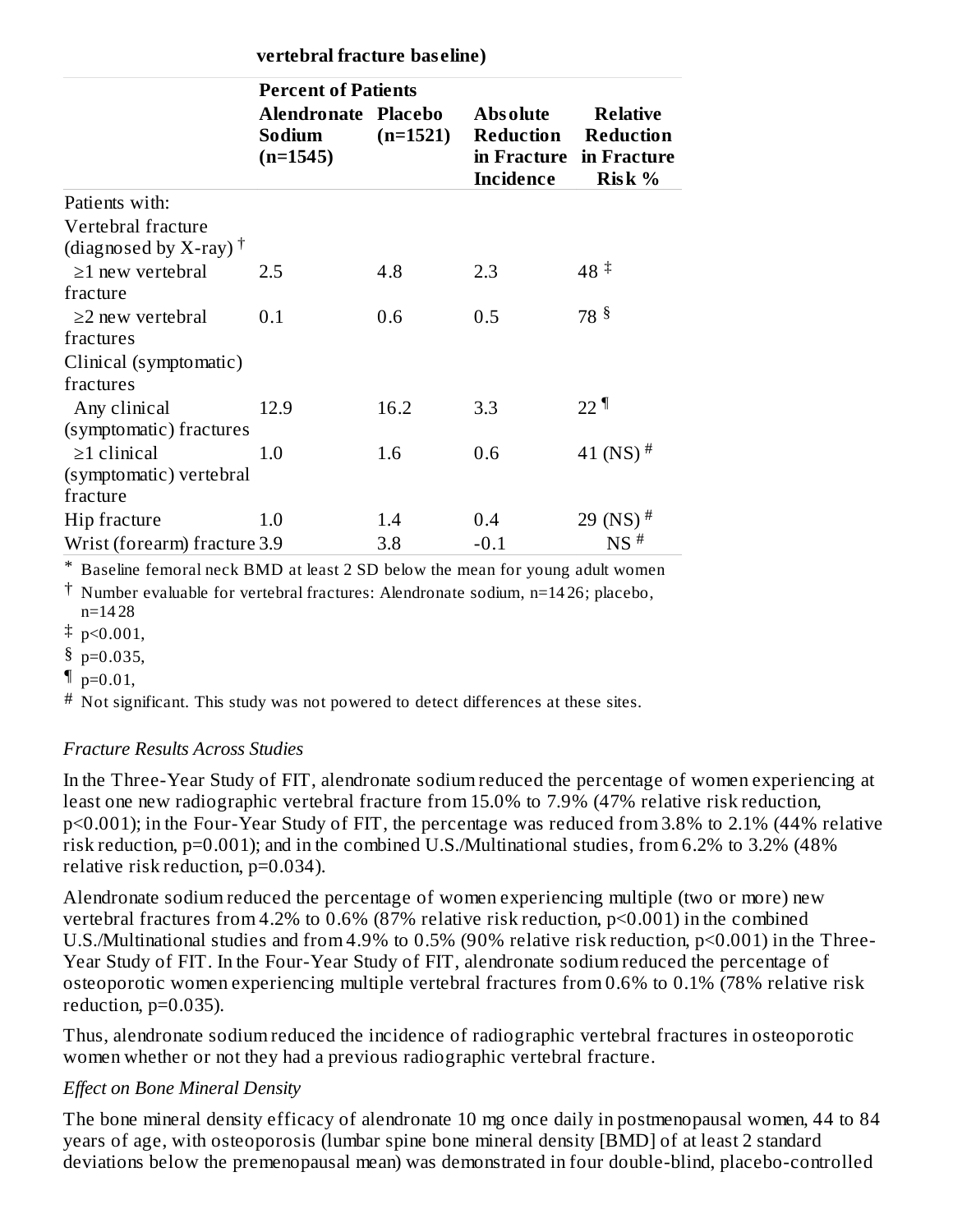clinical studies of two or three years' duration. Figure 2 shows the mean increases in BMD of the lumbar spine, femoral neck, and trochanter in patients receiving alendronate 10 mg/day relative to placebo-treated patients at three years for each of these studies.

#### **Figure 2: Osteoporosis Treatment Studies in Postmenopausal Women**

Increase in BMD

Alendronate 10 mg/day at Three Years



At three years significant increases in BMD, relative both to baseline and placebo, were seen at each measurement site in each study in patients who received alendronate 10 mg/day. Total body BMD also increased significantly in each study, suggesting that the increases in bone mass of the spine and hip did not occur at the expense of other skeletal sites. Increases in BMD were evident as early as three months and continued throughout the three years of treatment. (See Figure 3 for lumbar spine results.) In the two-year extension of these studies, treatment of 147 patients with alendronate 10 mg/day resulted in continued increases in BMD at the lumbar spine and trochanter (absolute additional increases between years 3 and 5: lumbar spine, 0.94%; trochanter, 0.88%). BMD at the femoral neck, forearm and total body were maintained. Alendronate sodium was similarly effective regardless of age, race, baseline rate of bone turnover, and baseline BMD in the range studied (at least 2 standard deviations below the premenopausal mean).

### **Figure 3: Osteoporosis Treatment Studies in Postmenopausal Women**

Time Course of Effect of Alendronate 10 mg/day Versus Placebo: Lumbar Spine BMD Percent Change From Baseline



In patients with postmenopausal osteoporosis treated with alendronate 10 mg/day for one or two years, the effects of treatment withdrawal were assessed. Following discontinuation, there were no further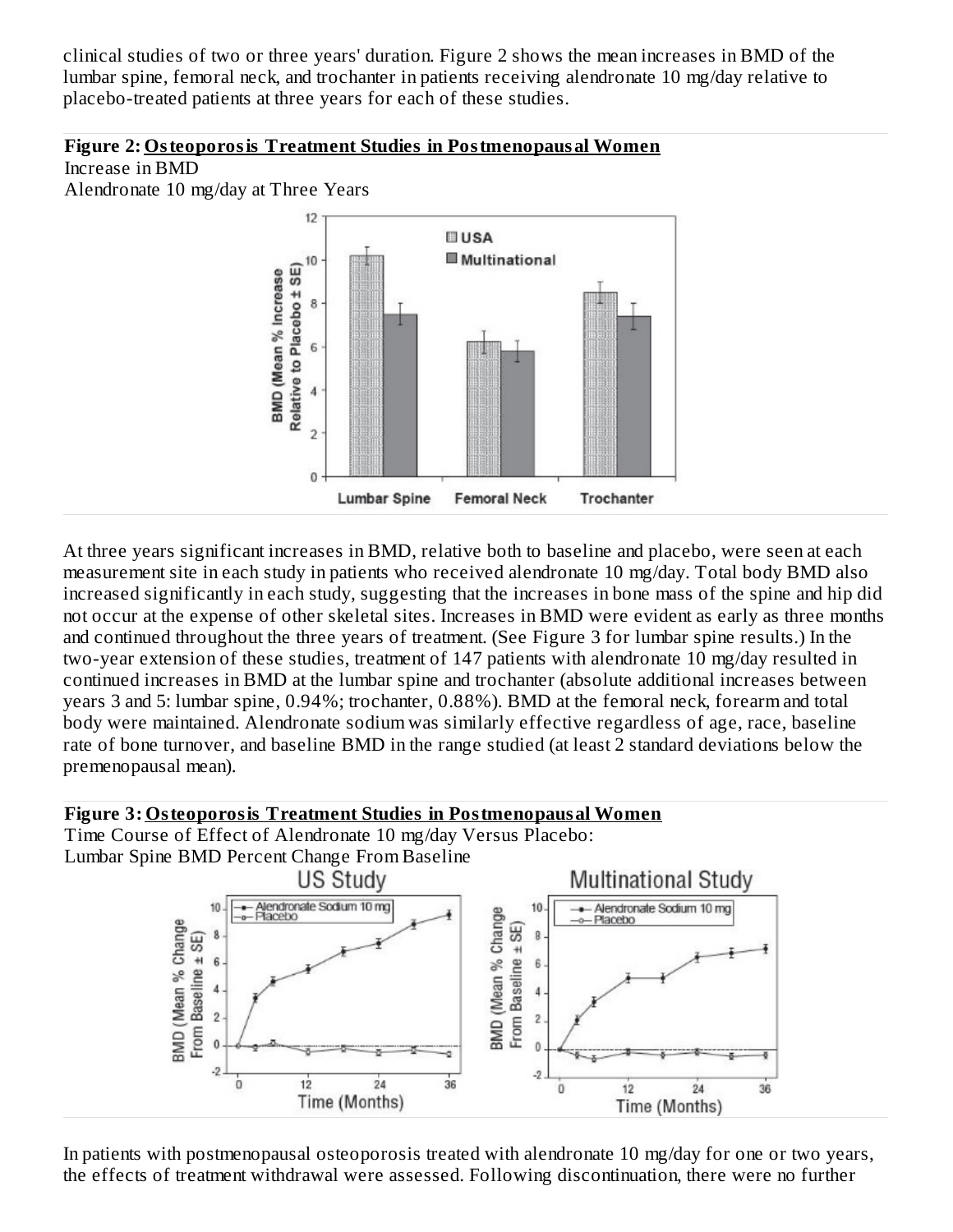increases in bone mass and the rates of bone loss were similar to those of the placebo groups.

### *Bone Histology*

Bone histology in 270 postmenopausal patients with osteoporosis treated with alendronate sodium at doses ranging from 1 to 20 mg/day for one, two, or three years revealed normal mineralization and structure, as well as the expected decrease in bone turnover relative to placebo. These data, together with the normal bone histology and increased bone strength observed in rats and baboons exposed to long-term alendronate treatment, support the conclusion that bone formed during therapy with alendronate sodium is of normal quality.

### *Effect on Height*

Alendronate sodium, over a three- or four-year period, was associated with statistically significant reductions in loss of height vs. placebo in patients with and without baseline radiographic vertebral fractures. At the end of the FIT studies the between-treatment group differences were 3.2 mm in the Three-Year Study and 1.3 mm in the Four-Year Study.

### Weekly Dosing

The therapeutic equivalence of once weekly alendronate 70 mg (n=519) and alendronate 10 mg daily (n=370) was demonstrated in a one-year, double-blind, multicenter study of postmenopausal women with osteoporosis. In the primary analysis of completers, the mean increases from baseline in lumbar spine BMD at one year were 5.1% (4.8, 5.4%; 95% CI) in the 70-mg once-weekly group (n=440) and 5.4% (5.0, 5.8%; 95% CI) in the 10-mg daily group (n=330). The two treatment groups were also similar with regard to BMD increases at other skeletal sites. The results of the intention-to-treat analysis were consistent with the primary analysis of completers.

### *Concomitant Use with Estrogen/Hormone Replacement Therapy (HRT)*

The effects on BMD of treatment with alendronate 10 mg once daily and conjugated estrogen (0.625 mg/day) either alone or in combination were assessed in a two-year, double-blind, placebo-controlled study of hysterectomized postmenopausal osteoporotic women (n=425). At two years, the increases in lumbar spine BMD from baseline were significantly greater with the combination (8.3%) than with either estrogen or alendronate sodium alone (both 6.0%). The effects on BMD when alendronate sodium was added to stable doses (for at least one year) of HRT (estrogen ± progestin) were assessed in a one-year, double-blind, placebo-controlled study in postmenopausal osteoporotic women (n=428). The addition of alendronate 10 mg once daily to HRT produced, at one year, significantly greater increases in lumbar spine BMD (3.7%) vs. HRT alone (1.1%).

In these studies, significant increases or favorable trends in BMD for combined therapy compared with HRT alone were seen at the total hip, femoral neck, and trochanter. No significant effect was seen for total body BMD.

Histomorphometric studies of transiliac biopsies in 92 subjects showed normal bone architecture. Compared to placebo there was a 98% suppression of bone turnover (as assessed by mineralizing surface) after 18 months of combined treatment with alendronate sodium and HRT, 94% on alendronate sodium alone, and 78% on HRT alone. The long-term effects of combined alendronate sodium and HRT on fracture occurrence and fracture healing have not been studied.

### **14.2 Prevention of Osteoporosis in Postmenopausal Women**

### Daily Dosing

Prevention of bone loss was demonstrated in two double-blind, placebo-controlled studies of postmenopausal women 40-60 years of age. One thousand six hundred nine patients (alendronate 5 mg/day; n=498) who were at least six months postmenopausal were entered into a two-year study without regard to their baseline BMD. In the other study, 447 patients (alendronate 5 mg/day; n=88), who were between six months and three years postmenopause, were treated for up to three years. In the placebo-treated patients BMD losses of approximately 1% per year were seen at the spine, hip (femoral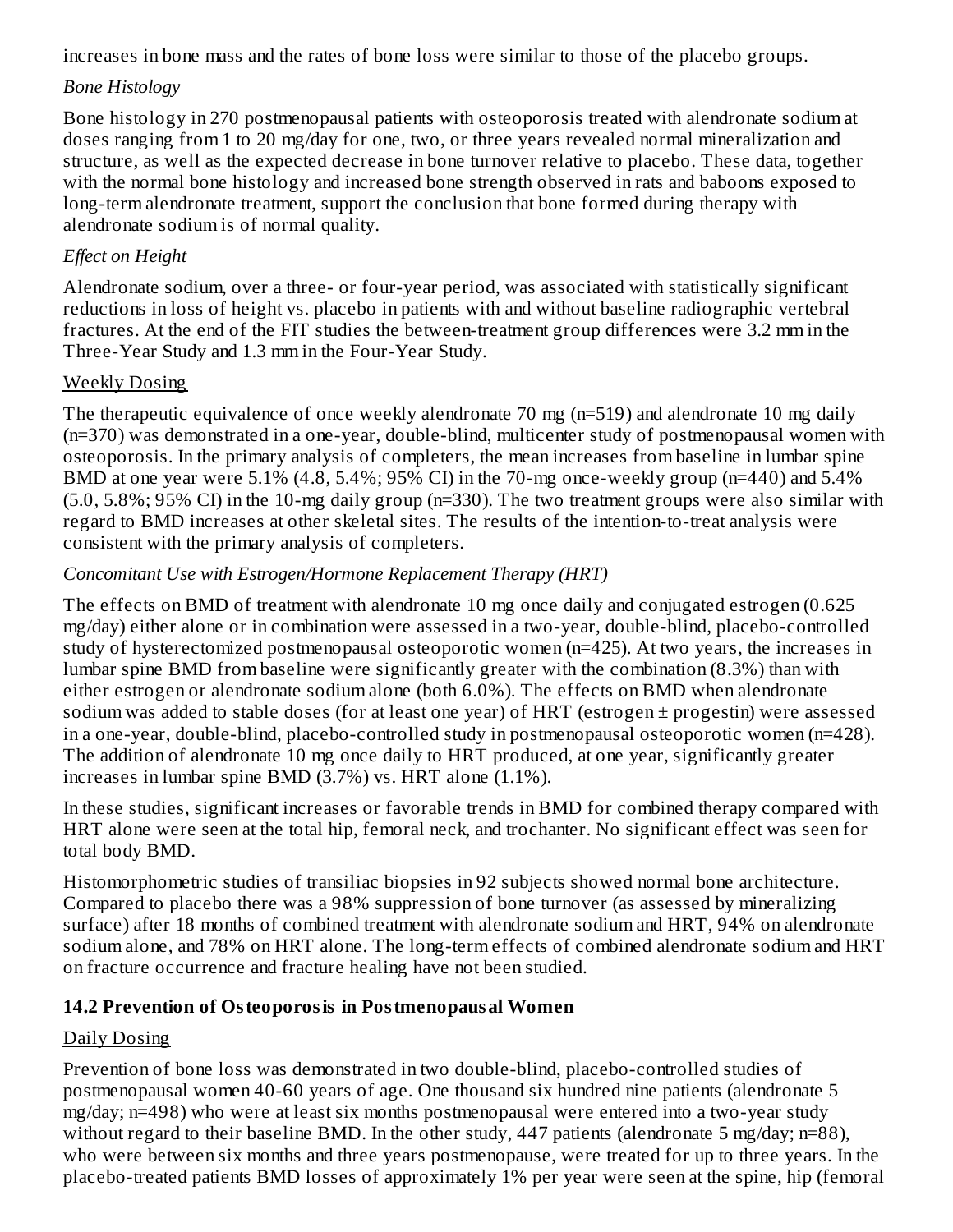neck and trochanter) and total body. In contrast, alendronate 5 mg/day prevented bone loss in the majority of patients and induced significant increases in mean bone mass at each of these sites (see Figure 4). In addition, alendronate 5 mg/day reduced the rate of bone loss at the forearm by approximately half relative to placebo. Alendronate 5 mg/day was similarly effective in this population regardless of age, time since menopause, race and baseline rate of bone turnover.



### *Bone Histology*

Bone histology was normal in the 28 patients biopsied at the end of three years who received alendronate at doses of up to 10 mg/day.

### Weekly Dosing

The therapeutic equivalence of once weekly alendronate 35 mg (n=362) and alendronate 5 mg daily (n=361) was demonstrated in a one-year, double-blind, multicenter study of postmenopausal women without osteoporosis. In the primary analysis of completers, the mean increases from baseline in lumbar spine BMD at one year were 2.9% (2.6, 3.2%; 95% CI) in the 35-mg once-weekly group (n=307) and 3.2% (2.9, 3.5%; 95% CI) in the 5-mg daily group (n=298). The two treatment groups were also similar with regard to BMD increases at other skeletal sites. The results of the intention-to-treat analysis were consistent with the primary analysis of completers.

### **14.3 Treatment to Increas e Bone Mass in Men with Osteoporosis**

The efficacy of alendronate sodium in men with hypogonadal or idiopathic osteoporosis was demonstrated in two clinical studies.

### Daily Dosing

A two-year, double-blind, placebo-controlled, multicenter study of alendronate 10 mg once daily enrolled a total of 241 men between the ages of 31 and 87 (mean, 63). All patients in the trial had either a BMD T-score  $\leq$ -2 at the femoral neck and  $\leq$ -1 at the lumbar spine, or a baseline osteoporotic fracture and a BMD T-score ≤-1 at the femoral neck. At two years, the mean increases relative to placebo in BMD in men receiving alendronate 10 mg/day were significant at the following sites: lumbar spine, 5.3%; femoral neck, 2.6%; trochanter, 3.1%; and total body, 1.6%. Treatment with alendronate sodium also reduced height loss (alendronate sodium, -0.6 mm vs. placebo, -2.4 mm).

### Weekly Dosing

A one-year, double-blind, placebo-controlled, multicenter study of once weekly alendronate 70 mg enrolled a total of 167 men between the ages of 38 and 91 (mean, 66). Patients in the study had either a BMD T-score  $\leq$ -2 at the femoral neck and  $\leq$ -1 at the lumbar spine, or a BMD T-score  $\leq$ -2 at the lumbar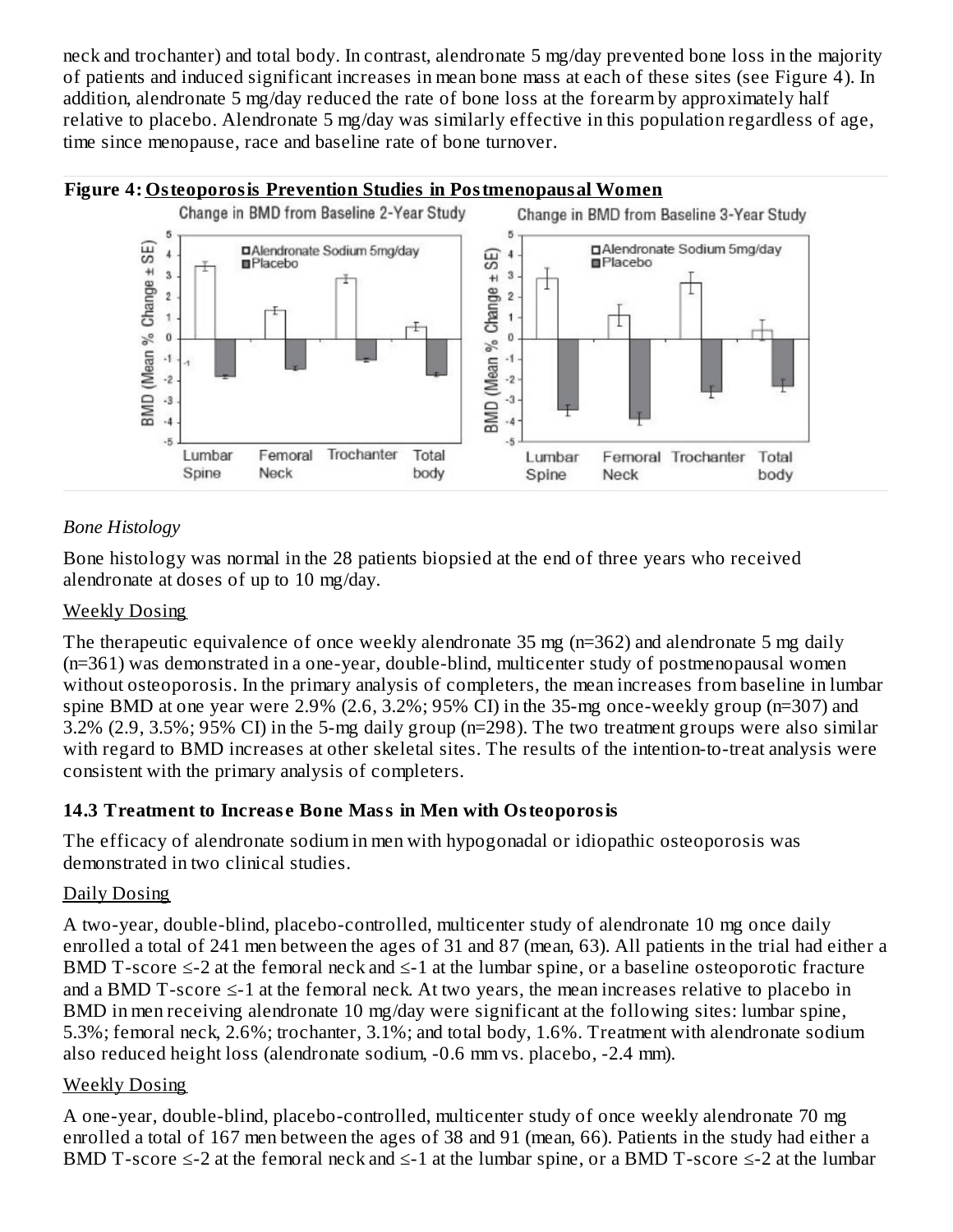spine and ≤-1 at the femoral neck, or a baseline osteoporotic fracture and a BMD T-score ≤-1 at the femoral neck. At one year, the mean increases relative to placebo in BMD in men receiving alendronate 70 mg once weekly were significant at the following sites: lumbar spine, 2.8%; femoral neck, 1.9%; trochanter, 2.0%; and total body, 1.2%. These increases in BMD were similar to those seen at one year in the 10 mg once-daily study.

In both studies, BMD responses were similar regardless of age (≥65 years vs. <65 years), gonadal function (baseline testosterone <9 ng/dL vs.  $\geq$ 9 ng/dL), or baseline BMD (femoral neck and lumbar spine T-score ≤-2.5 vs. >-2.5).

### **14.4 Treatment of Glucocorticoid-Induced Osteoporosis**

The efficacy of alendronate 5 and 10 mg once daily in men and women receiving glucocorticoids (at least 7.5 mg/day of prednisone or equivalent) was demonstrated in two, one-year, double-blind, randomized, placebo-controlled, multicenter studies of virtually identical design, one performed in the United States and the other in 15 different countries (Multinational [which also included alendronate 2.5 mg/day]). These studies enrolled 232 and 328 patients, respectively, between the ages of 17 and 83 with a variety of glucocorticoid-requiring diseases. Patients received supplemental calcium and vitamin D. Figure 5 shows the mean increases relative to placebo in BMD of the lumbar spine, femoral neck, and trochanter in patients receiving alendronate 5 mg/day for each study.

### **Figure 5: Studies in Glucocorticoid - Treated Patients**

Increase in BMD

Alendronate 5 mg/day at One Year



After one year, significant increases relative to placebo in BMD were seen in the combined studies at each of these sites in patients who received alendronate 5 mg/day. In the placebo-treated patients, a significant decrease in BMD occurred at the femoral neck (-1.2%), and smaller decreases were seen at the lumbar spine and trochanter. Total body BMD was maintained with alendronate 5 mg/day. The increases in BMD with alendronate 10 mg/day were similar to those with alendronate 5 mg/day in all patients except for postmenopausal women not receiving estrogen therapy. In these women, the increases (relative to placebo) with alendronate 10 mg/day were greater than those with alendronate 5 mg/day at the lumbar spine (4.1% vs. 1.6%) and trochanter (2.8% vs. 1.7%), but not at other sites. Alendronate sodium was effective regardless of dose or duration of glucocorticoid use. In addition, alendronate sodium was similarly effective regardless of age (<65 vs. ≥65 years), race (Caucasian vs. other races), gender, underlying disease, baseline BMD, baseline bone turnover, and use with a variety of common medications.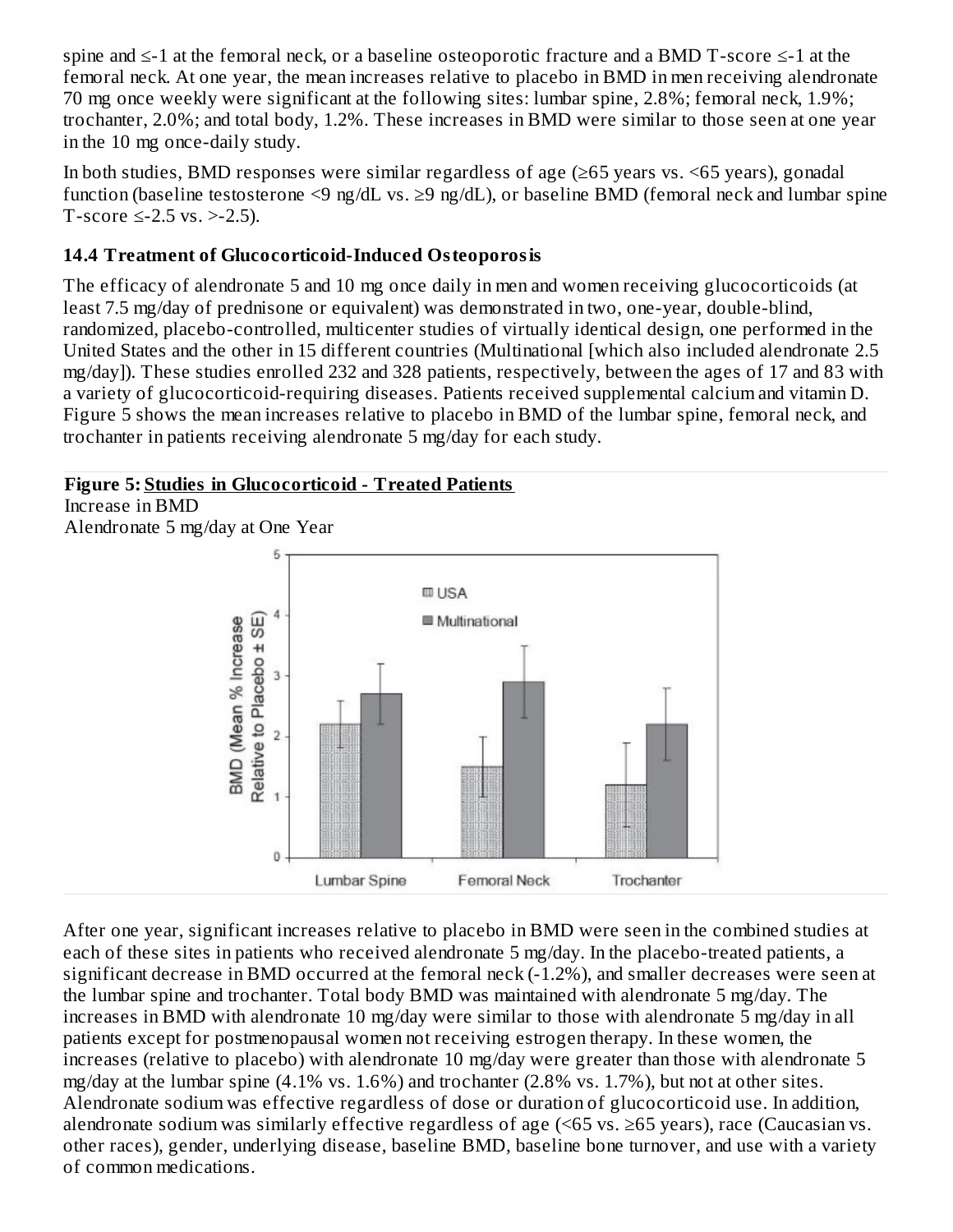Bone histology was normal in the 49 patients biopsied at the end of one year who received alendronate at doses of up to 10 mg/day.

Of the original 560 patients in these studies, 208 patients who remained on at least 7.5 mg/day of prednisone or equivalent continued into a one-year double-blind extension. After two years of treatment, spine BMD increased by 3.7% and 5.0% relative to placebo with alendronate 5 and 10 mg/day, respectively. Significant increases in BMD (relative to placebo) were also observed at the femoral neck, trochanter, and total body.

After one year, 2.3% of patients treated with alendronate 5 or 10 mg/day (pooled) vs. 3.7% of those treated with placebo experienced a new vertebral fracture (not significant). However, in the population studied for two years, treatment with alendronate (pooled dosage groups: 5 or 10 mg for two years or 2.5 mg for one year followed by 10 mg for one year) significantly reduced the incidence of patients with a new vertebral fracture (alendronate sodium 0.7% vs. placebo 6.8%).

### **14.5 Treatment of Paget's Dis eas e of Bone**

The efficacy of alendronate 40 mg once daily for six months was demonstrated in two double-blind clinical studies of male and female patients with moderate to severe Paget's disease (alkaline phosphatase at least twice the upper limit of normal): a placebo-controlled, multinational study and a U.S. comparative study with etidronate disodium 400 mg/day. Figure 6 shows the mean percent changes from baseline in serum alkaline phosphatase for up to six months of randomized treatment.

### **Figure 6: Studies in Paget's Dis eas e of Bone**

Effect on Serum Alkaline Phosphatase of Alendronate 40 mg/day Versus Placebo or Etidronate 400 mg/day



At six months the suppression in alkaline phosphatase in patients treated with alendronate sodium was significantly greater than that achieved with etidronate and contrasted with the complete lack of response in placebo-treated patients. Response (defined as either normalization of serum alkaline phosphatase or decrease from baseline ≥60%) occurred in approximately 85% of patients treated with alendronate sodium in the combined studies vs. 30% in the etidronate group and 0% in the placebo group. Alendronate sodium was similarly effective regardless of age, gender, race, prior use of other bisphosphonates, or baseline alkaline phosphatase within the range studied (at least twice the upper limit of normal). Bone histology was evaluated in 33 patients with Paget's disease treated with alendronate 40 mg/day for 6 months. As in patients treated for osteoporosis [see Clinical Studies (14.1)], alendronate sodium did not impair mineralization, and the expected decrease in the rate of bone turnover was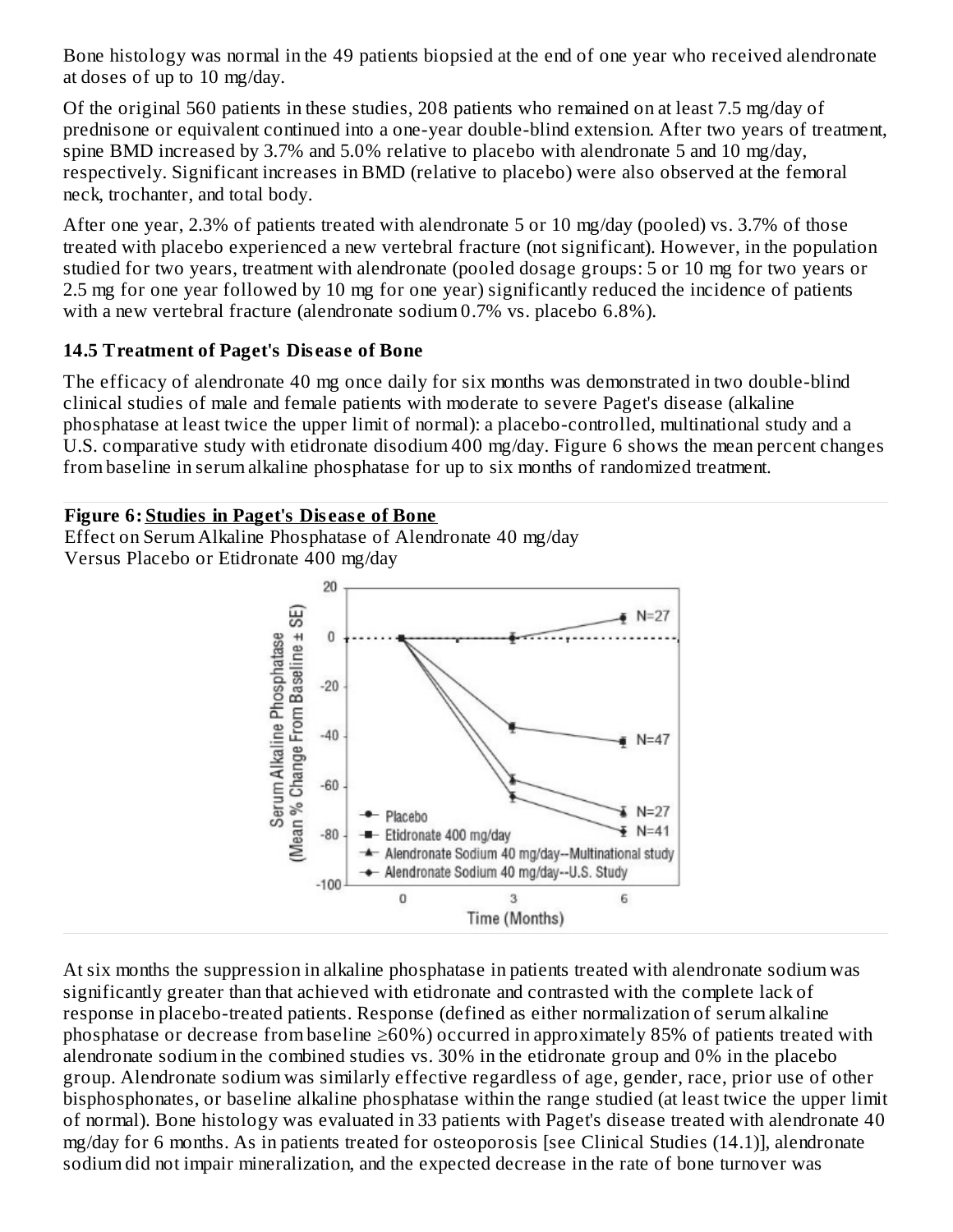observed. Normal lamellar bone was produced during treatment with alendronate sodium, even where preexisting bone was woven and disorganized. Overall, bone histology data support the conclusion that bone formed during treatment with alendronate sodium is of normal quality.

### **16 HOW SUPPLIED/STORAGE AND HANDLING**

### *How Supplied*

Alendronate sodium tablets USP, 35 mg (alendronate), are modified oval, white to off-white tablets; one side debossed 'AP207', the other side blank. They are supplied as follows:

NDC 60429-055-72 unit-of-use blister packages of 12

Alendronate sodium tablets USP, 70 mg (alendronate), are modified oval, white to off-white tablets; one side debossed 'AP205', the other side blank. They are supplied as follows:

NDC 60429-056-72 unit-of-use blister packages of 12

*Storage*

Store in a well-closed container at 20° - 25°C (68° - 77°F); excursions permitted to 15° - 30°C (59° - 86°F) [see USP Controlled Room Temperature].

# **17 PATIENT COUNSELING INFORMATION**

See FDA-approved patient labeling (Medication Guide).

Instruct patients to read the Medication Guide before starting therapy with alendronate sodium and to reread it each time the prescription is renewed.

### **17.1 Osteoporosis Recommendations, Including Calcium and Vitamin D Supplementation**

Instruct patients to take supplemental calcium and vitamin D, if daily dietary intake is inadequate. Weightbearing exercise should be considered along with the modification of certain behavioral factors, such as cigarette smoking and/or excessive alcohol consumption, if these factors exist.

### **17.2 Dosing Instructions**

Instruct patients that the expected benefits of alendronate sodium may only be obtained when it is taken with plain water the first thing upon arising for the day at least 30 minutes before the first food, beverage, or medication of the day. Even dosing with orange juice or coffee has been shown to markedly reduce the absorption of alendronate sodium *[see Clinical Pharmacology (12.3)].*

Instruct patients not to chew or suck on the tablet because of a potential for oropharyngeal ulceration.

Instruct patients to swallow each tablet of alendronate sodium with a full glass of water (6-8 ounces) to facilitate delivery to the stomach and thus reduce the potential for esophageal irritation.

Instruct patients not to lie down for at least 30 minutes and until after their first food of the day.

Instruct patients not to take alendronate sodium at bedtime or before arising for the day. Patients should be informed that failure to follow these instructions may increase their risk of esophageal problems.

Instruct patients that if they develop symptoms of esophageal disease (such as difficulty or pain upon swallowing, retrosternal pain or new or worsening heartburn) they should stop taking alendronate sodium and consult their physician.

If patients miss a dose of once weekly alendronate sodium tablet, instruct patients to take one dose on the morning after they remember. They should not take two doses on the same day but should return to taking one dose once a week, as originally scheduled on their chosen day.

Manufactured by: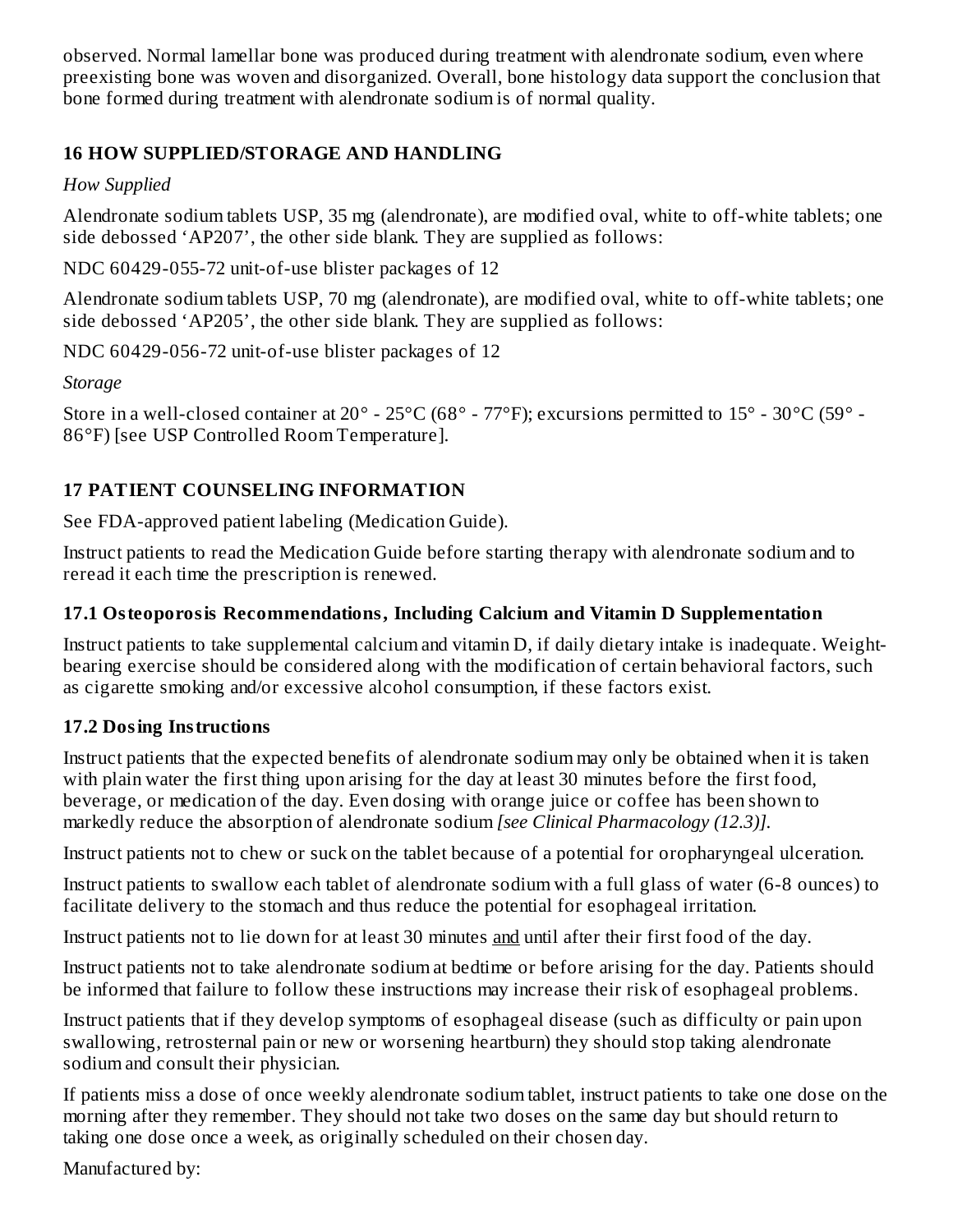AustarPharma, LLC 18 Mayfield Avenue Edison, NJ 08837, USA

Marketed/ Packaged by: **GSMS, Inc.** Camarillo, CA 93012 USA

LBL106 REV072515

#### **Medication Guide Alendronate Sodium Tablets, USP**

Read the Medication Guide that comes with Alendronate Sodium Tablets before you start taking it and each time you get a refill. There may be new information. This Medication Guide does not take the place of talking with your doctor about your medical condition or treatment. Talk to your doctor if you have any questions about Alendronate Sodium Tablets.

### **What is the most important information I should know about alendronate sodium tablets?**

#### **Alendronate sodium tablets can caus e s erious side effects including:**

- 1. Esophagus problems
- 2. Low calcium levels in your blood (hypocalcemia)
- 3. Bone, joint, or muscle pain
- 4. Severe jaw bone problems (osteonecrosis)
- 5. Unusual thigh bone fractures
- 6. **Esophagus problems.**

**Some people who take alendronate sodium tablets may develop problems in the esophagus (the tube that connects the mouth and the stomach). Thes e problems include irritation, inflammation, or ulcers of the esophagus which may sometimes bleed.**

- **It is important that you take alendronate sodium tablets exactly as pres cribed to help lower your chance of getting esophagus problems. (See the s ection " How should I take alendronate sodium tablets?")**
- **Stop taking alendronate sodium tablets and call your doctor right away if you get chest pain, new or wors ening heartburn, or have trouble or pain when you swallow.**

### 7. **Low calcium levels in your blood (hypocalcemia).**

Alendronate sodium tablets may lower the calcium levels in your blood. If you have low blood calcium before you start taking alendronate sodium tablets, it may get worse during treatment. Your low blood calcium must be treated before you take alendronate sodium tablets. Most people with low blood calcium levels do not have symptoms, but some people may have symptoms. Call your doctor right away if you have symptoms of low blood calcium such as:Your doctor may prescribe calcium and vitamin D to help prevent low calcium levels in your blood, while you take alendronate sodium tablets. Take calcium and vitamin D as your doctor tells you to.

- Spasms, twitches, or cramps in your muscles
- Numbness or tingling in your fingers, toes, or around your mouth

### 8. **Bone, joint, or mus cle pain.**

Some people who take alendronate sodium tablets develop severe bone, joint, or muscle pain.

9. **Severe jaw bone problems (osteonecrosis).**

Severe jaw bone problems may happen when you take alendronate sodium tablets. Your doctor should examine your mouth before you start alendronate sodium tablets. Your doctor may tell you to see your dentist before you start alendronate sodium tablets. It is important for you to practice good mouth care during treatment with alendronate sodium tablets.

10. **Unusual thigh bone fractures.**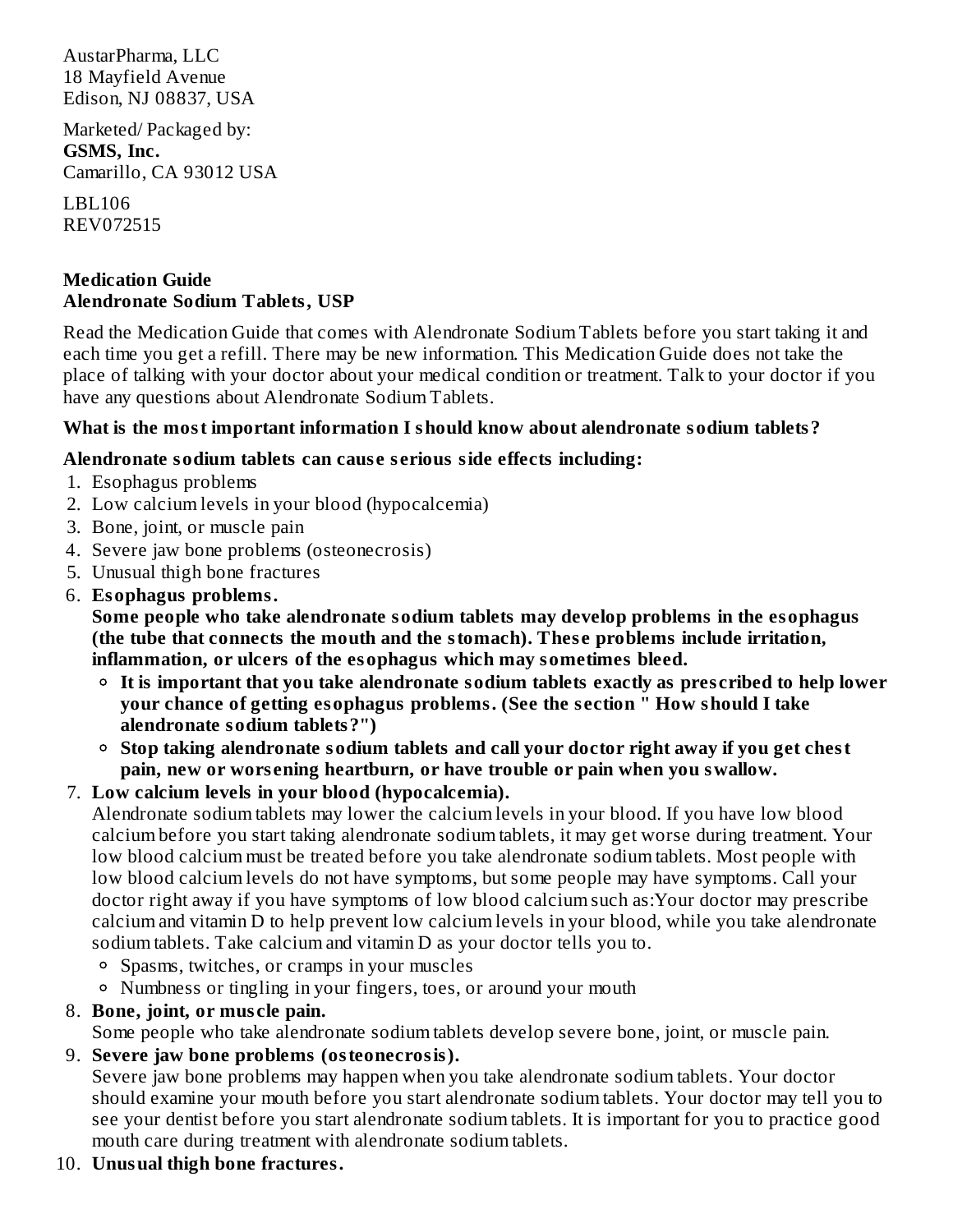Some people have developed unusual fractures in their thigh bone. Symptoms of a fracture may include new or unusual pain in your hip, groin, or thigh.

### **Call your doctor right away if you have any of thes e side effects.**

### **What is alendronate sodium tablet?**

Alendronate sodium tablet is a prescription medicine used to:

- Treat or prevent osteoporosis in women after menopause. It helps reduce the chance of having a hip or spinal fracture (break).
- Increase bone mass in men with osteoporosis.
- Treat osteoporosis in either men or women who are taking corticosteroid medicines.
- Treat certain men and women who have Paget's disease of the bone.

It is not known how long alendronate sodium tablet works for the treatment and prevention of osteoporosis. You should see your doctor regularly to determine if alendronate sodium tablet is still right for you.

Alendronate sodium tablet is not for use in children.

# **Who should not take alendronate sodium tablets?**

# **Do not take alendronate sodium tablets if you:**

- Have certain problems with your esophagus, the tube that connects your mouth with your stomach
- Cannot stand or sit upright for at least 30 minutes
- Have low levels of calcium in your blood
- Are allergic to alendronate sodium tablet or any of its ingredients. A list of ingredients is at the end of this leaflet.

# **What should I tell my doctor before taking alendronate sodium tablets?**

### **Before you start alendronate sodium tablets, be sure to talk to your doctor if you:**

- Have problems with swallowing
- Have stomach or digestive problems
- Have low blood calcium
- Plan to have dental surgery or teeth removed
- Have kidney problems
- Have been told you have trouble absorbing minerals in your stomach or intestines (malabsorption syndrome)
- Are pregnant, or plan to become pregnant. It is not known if alendronate sodium tablets can harm your unborn baby.
- Are breast-feeding or plan to breast-feed. It is not known if alendronate sodium passes into your milk and may harm your baby.

Especially tell your doctor if you take:

- antacids
- aspirin
- Nonsteroidal Anti-Inflammatory (NSAID) medicines

**Tell your doctor about all the medicines you take,** including prescription and non-prescription medicines, vitamins, and herbal supplements. Certain medicines may affect how alendronate sodium tablet works.

Know the medicines you take. Keep a list of them and show it to your doctor and pharmacist each time you get a new medicine.

# **How should I take alendronate sodium tablets?**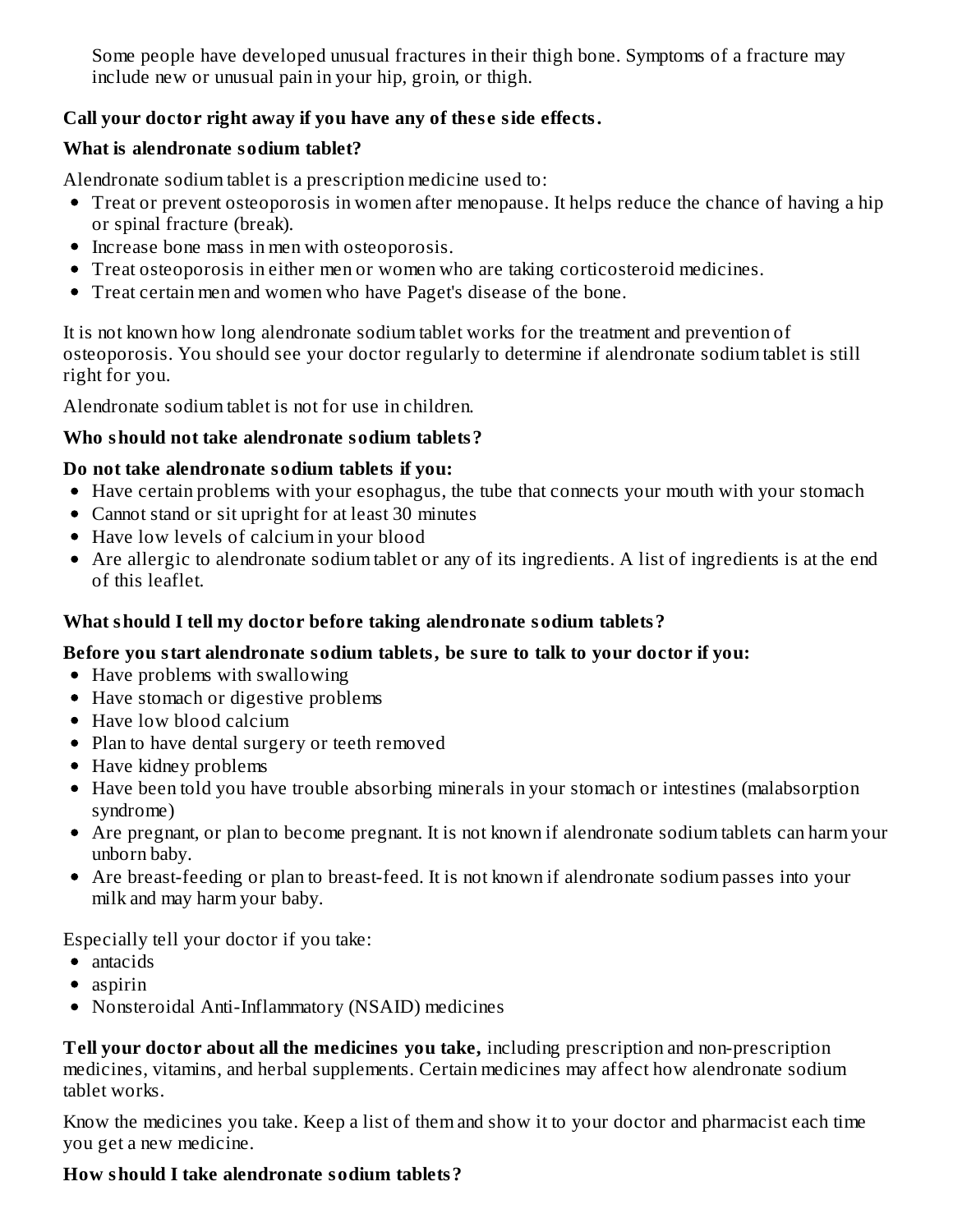- Take alendronate sodium tablets exactly as your doctor tells you.
- **Alendronate sodium tablet works only if taken on an empty stomach.**
- Take alendronate sodium tablets, **after** you get up for the day and **before** taking your first food, drink, or other medicine.
- Take alendronate sodium tablets while you are sitting or standing.
- **Do not chew or suck on a tablet of alendronate sodium.**
- Swallow alendronate sodium tablet with a full glass (6-8 oz) of plain water only.
- **Do not** take alendronate sodium tablets with mineral water, coffee, tea, soda, or juice.
	- If you take **Alendronate Sodium Tablets Daily:**
		- Take 1 alendronate sodium tablet one time a day, every day **after** you get up for the day and **before** taking your first food, drink, or other medicine.
	- If you take **Once Weekly Alendronate Sodium Tablets:**
		- Choose the day of the week that best fits your schedule.
		- Take 1 dose of alendronate sodium tablets every week on your chosen day **after** you get up for the day and **before** taking your first food, drink, or other medicine.

After swallowing alendronate sodium tablet, wait at least 30 minutes:

- Before you lie down. You may sit, stand or walk, and do normal activities like reading.
- Before you take your first food or drink except for plain water.
- Before you take other medicines, including antacids, calcium, and other supplements and vitamins.

### **Do not lie down for at least 30 minutes after you take alendronate sodium tablets and after you eat your first food of the day.**

If you miss a dose of alendronate sodium tablets, do not take it later in the day. Take your missed dose on the next morning after you remember and then return to your normal schedule. Do not take 2 doses on the same day.

If you take too much alendronate sodium, call your doctor. Do not try to vomit. Do not lie down.

# **What are the possible side effects of alendronate sodium tablets?**

Alendronate sodium tablets may cause serious side effects.

See **" What is the most important information I should know about alendronate sodium tablets?"**

# **The most common side effects of alendronate sodium tablets are:**

- Stomach area (abdominal) pain
- Heartburn
- Constipation
- Diarrhea
- Upset stomach
- Pain in your bones, joints, or muscles
- Nausea

You may get allergic reactions, such as hives or swelling of your face, lips, tongue, or throat. Worsening of asthma has been reported.

Tell your doctor if you have any side effect that bothers you or that does not go away.

These are not all the possible side effects of alendronate sodium tablets. For more information, ask your doctor or pharmacist.

Call your doctor for medical advice about side effects. You may report side effects to GSMS, Inc. at 1- (800) 284-8633 or FDA at 1-800-FDA-1088.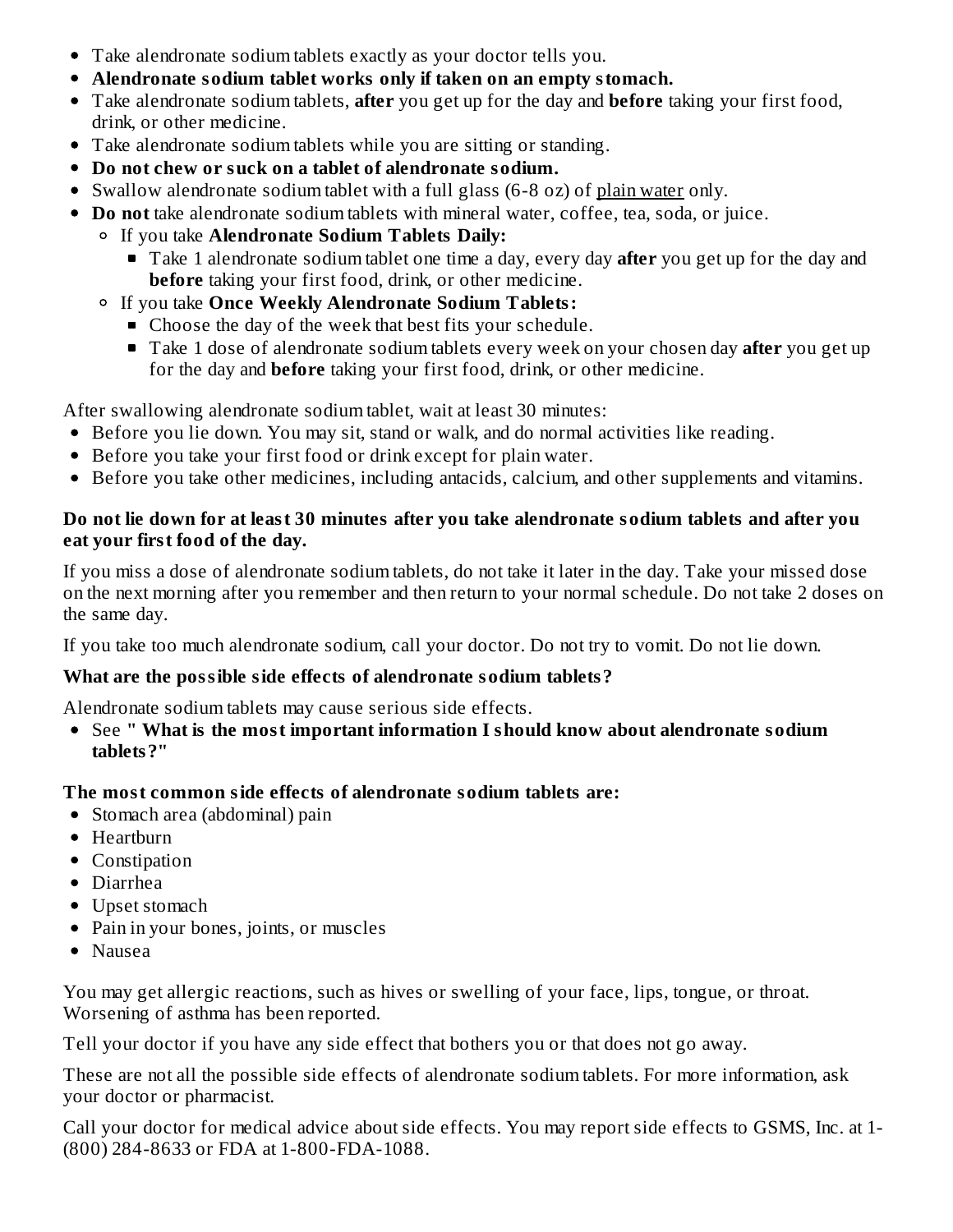### **How do I store alendronate sodium tablets?**

- Store at  $20^{\circ}$   $25^{\circ}$ C (68° 77°F); excursions permitted to  $15^{\circ}$   $30^{\circ}$ C (59°  $86^{\circ}$ F).
	- Keep alendronate sodium tablets in a tightly closed container.

### **Keep alendronate sodium tablets and all medicines out of the reach of children.**

### **General information about the safe and effective us e of alendronate sodium tablets.**

Medicines are sometimes prescribed for purposes other than those listed in a Medication Guide. Do not use alendronate sodium tablets for a condition for which it was not prescribed. Do not give alendronate sodium tablets to other people, even if they have the same symptoms you have. It may harm them.

This Medication Guide summarizes the most important information about alendronate sodium tablets. If you would like more information, talk with your doctor. You can ask your doctor or pharmacist for information about alendronate sodium tablets that is written for health professionals.

For more information, call (800) 284-8633.

### **What are the ingredients in alendronate sodium tablets?**

Active ingredient: alendronate sodium

Inactive ingredients: microcrystalline cellulose, croscarmellose sodium, and magnesium stearate.

### **Rx only**

Manufactured by: AustarPharma LLC Edison, NJ 08837, USA

Marketed/ Packaged by: **GSMS, Inc.** Camarillo, CA 93012 USA

This Medication Guide has been approved by the U.S. Food and Drug Administration.

LBL107 REV072515

# **Package/Label Display Panel-35mg 12 (3 x 4) Unit-Dos e Tablets**

Representative sample of labeling (see HOW SUPPLIED section for complete listing):

GSMS, Inc. NDC 60429-055-72 Alendronate Sodium Tablets, USP 35 mg Rx 12 (3 x 4) Unit-Dose Tablets Once Weekly Alendronate Sodium Tablets, USP 35 mg\* \* EACH TABLET CONTAINS 45.69 mg alendronate sodium (35 mg free acid equivalent).

USUAL ADULT DOSAGE: One 35 mg tablet once weekly. See accompanying package insert for complete dosage information.

PHARMACIST: Dispense the Medication Guide provided separately to each patient.

This package not intended for household use. For institutional use only.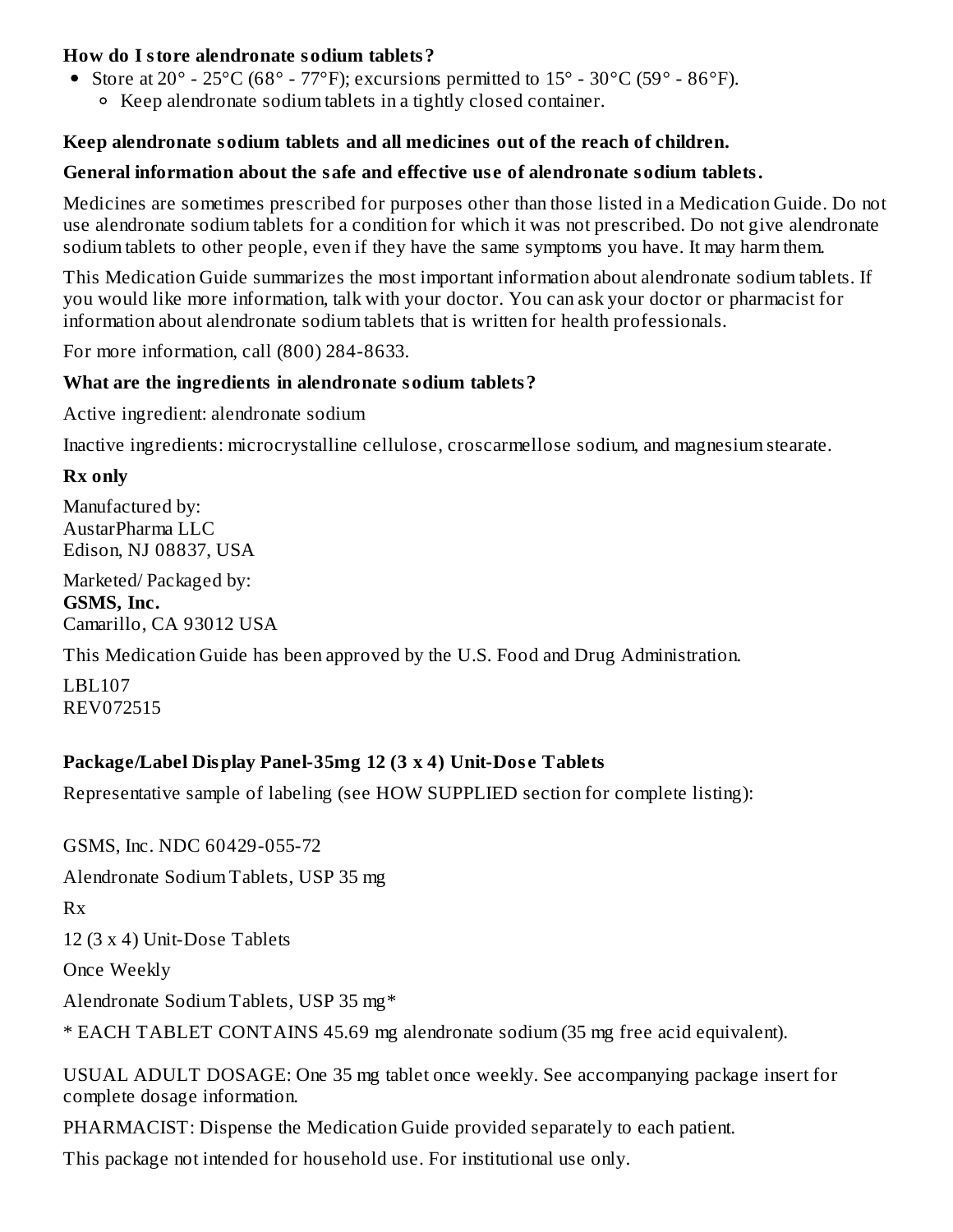Package not child resistant

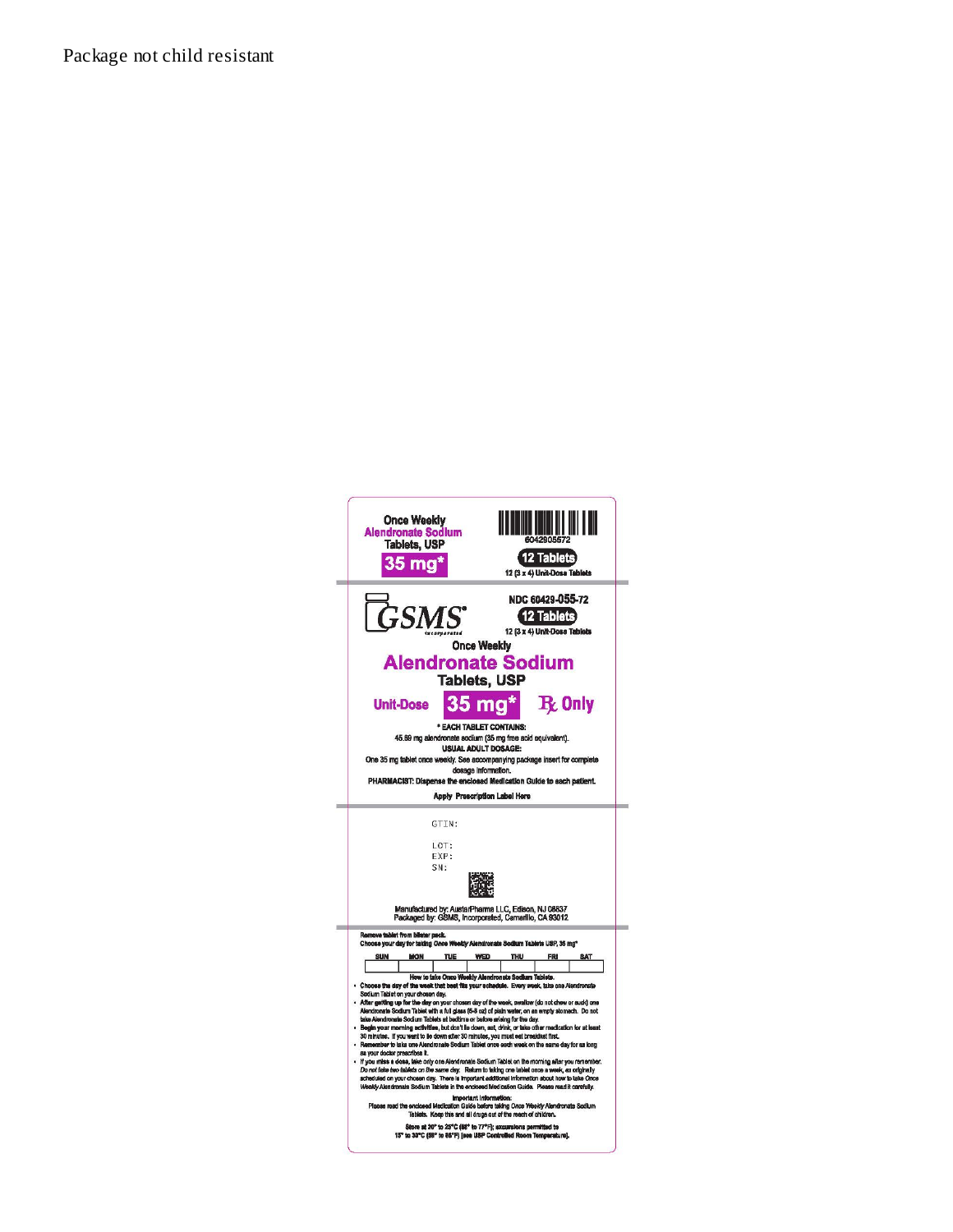# **Package/Label Display Panel-70mg 12 (3 x 4) Unit-Dos e Tablets**

Representative sample of labeling (see HOW SUPPLIED section for complete listing):

GSMS, Inc. NDC 60429-056-72

Alendronate Sodium Tablets, USP

70 mg

Rx

12 (3 x 4) Unit-Dose Tablets

\* EACH TABLET CONTAINS 91.37 mg alendronate sodium (70 mg free acid equivalent).

USUAL ADULT DOSAGE: One 70 mg tablet once weekly. See accompanying package insert for complete dosage information.

PHARMACIST: Dispense the Medication Guide provided separately to each patient.

This package not intended for household use. For institutional use only. Package not child resistant

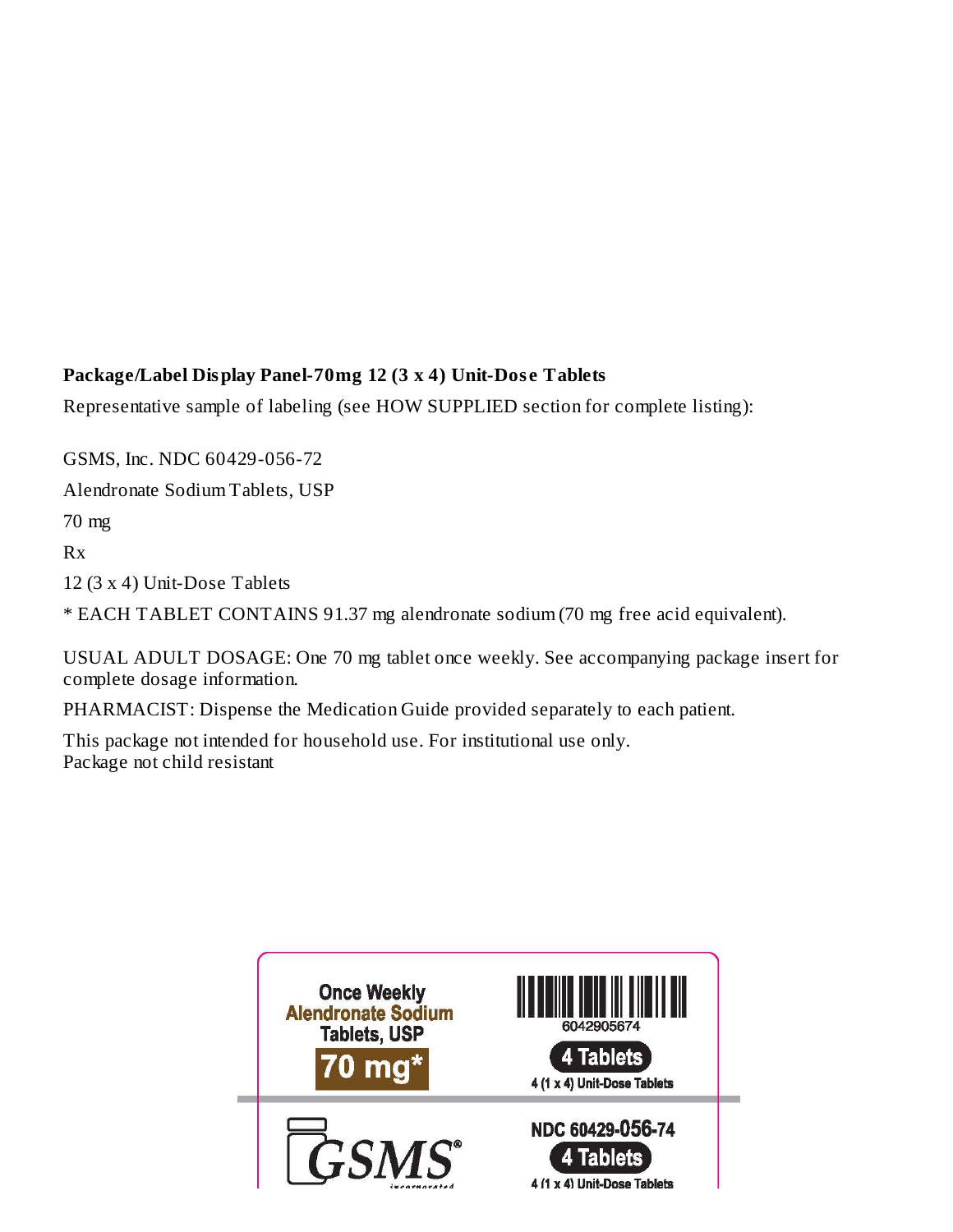

### **ALENDRONATE SODIUM**

alendronate sodium tablet

**Product Information**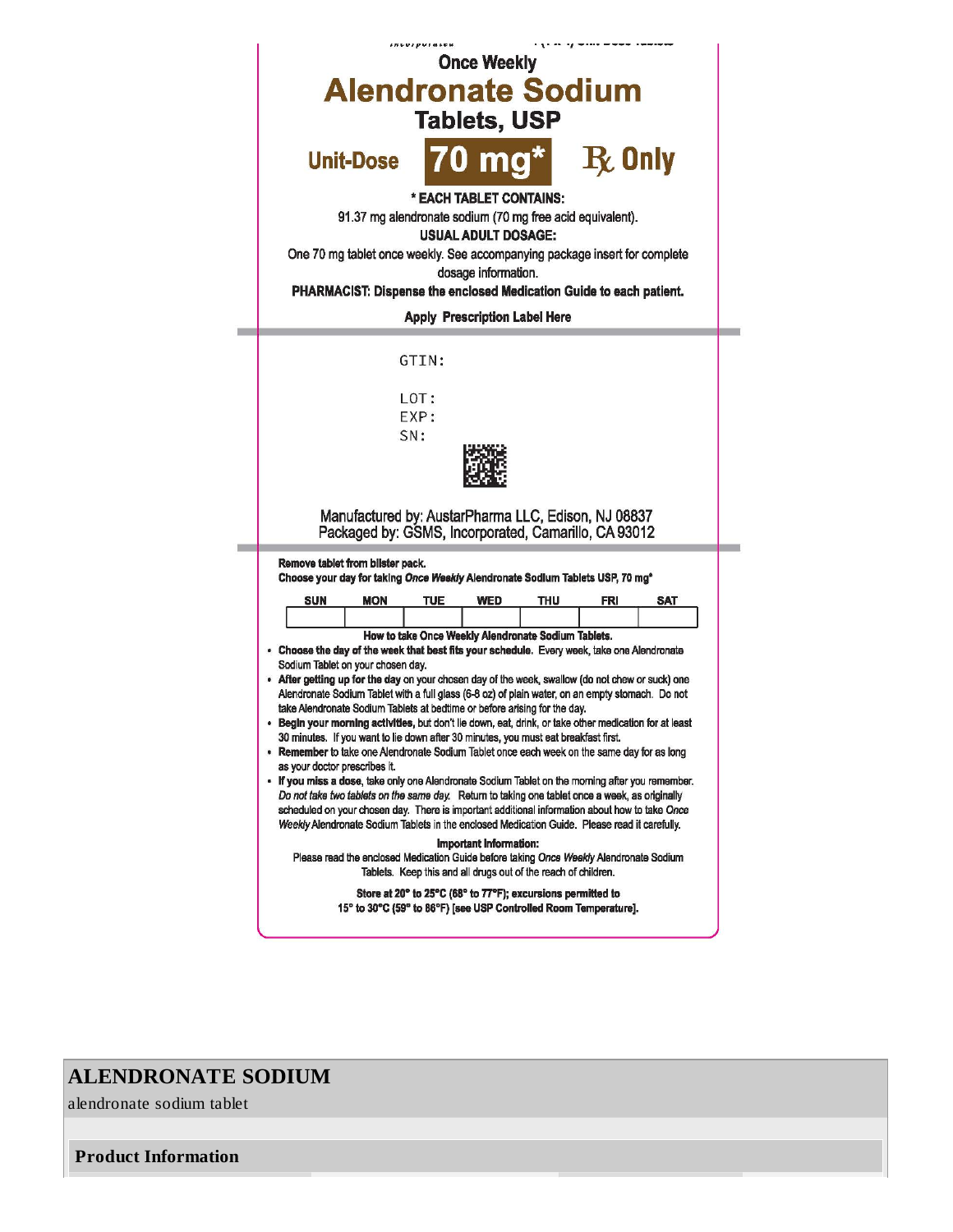|              | Product Type                                                                      |                                        | HUMAN PRESCRIPTION DRUG                                                    | Item Code (Source)                      |                 | NDC:60429-055             |          |  |
|--------------|-----------------------------------------------------------------------------------|----------------------------------------|----------------------------------------------------------------------------|-----------------------------------------|-----------------|---------------------------|----------|--|
|              |                                                                                   | <b>Route of Administration</b><br>ORAL |                                                                            |                                         |                 |                           |          |  |
|              |                                                                                   |                                        |                                                                            |                                         |                 |                           |          |  |
|              |                                                                                   |                                        |                                                                            |                                         |                 |                           |          |  |
|              | <b>Active Ingredient/Active Moiety</b>                                            |                                        |                                                                            |                                         |                 |                           |          |  |
|              |                                                                                   |                                        | <b>Ingredient Name</b>                                                     |                                         |                 | <b>Basis of Strength</b>  | Strength |  |
|              |                                                                                   |                                        | ALENDRONATE SO DIUM (UNII: 2UY4M2U3RA) (ALENDRONIC ACID - UNII:X1J18R4W8P) |                                         | ALENDRONIC ACID |                           | 35 mg    |  |
|              |                                                                                   |                                        |                                                                            |                                         |                 |                           |          |  |
|              |                                                                                   |                                        |                                                                            |                                         |                 |                           |          |  |
|              | <b>Inactive Ingredients</b>                                                       |                                        |                                                                            |                                         |                 |                           |          |  |
|              |                                                                                   |                                        | <b>Ingredient Name</b>                                                     |                                         |                 |                           | Strength |  |
|              | CROSCARMELLOSE SODIUM (UNII: M28OL1HH48)                                          |                                        | MICRO CRYSTALLINE CELLULO SE (UNII: OP1R32D61U)                            |                                         |                 |                           |          |  |
|              | MAGNESIUM STEARATE (UNII: 70097M6I30)                                             |                                        |                                                                            |                                         |                 |                           |          |  |
|              |                                                                                   |                                        |                                                                            |                                         |                 |                           |          |  |
|              |                                                                                   |                                        |                                                                            |                                         |                 |                           |          |  |
|              | <b>Product Characteristics</b>                                                    |                                        |                                                                            |                                         |                 |                           |          |  |
|              | Color<br>white (off-white)<br><b>Score</b>                                        |                                        |                                                                            |                                         |                 | no score                  |          |  |
|              | OVAL (modified, debossed)<br>Size<br><b>Shape</b>                                 |                                        |                                                                            | $10 \,\mathrm{mm}$                      |                 |                           |          |  |
|              | Flavor<br><b>Imprint Code</b>                                                     |                                        |                                                                            |                                         | AP207           |                           |          |  |
|              | <b>Contains</b>                                                                   |                                        |                                                                            |                                         |                 |                           |          |  |
|              |                                                                                   |                                        |                                                                            |                                         |                 |                           |          |  |
|              |                                                                                   |                                        |                                                                            |                                         |                 |                           |          |  |
|              | <b>Packaging</b>                                                                  |                                        |                                                                            |                                         |                 |                           |          |  |
| #            | <b>Item Code</b>                                                                  |                                        | <b>Package Description</b>                                                 | Marketing Start Date Marketing End Date |                 |                           |          |  |
|              | 1 NDC:60429-055-74 1 in 1 CARTON                                                  |                                        |                                                                            | 04/03/2014                              |                 | 07/31/2017                |          |  |
| $\mathbf{1}$ |                                                                                   |                                        | 4 in 1 BLISTER PACK; Type 0: Not a Combination Product                     |                                         |                 |                           |          |  |
|              | 2 NDC:60429-055-72 3 in 1 CARTON<br>04/03/2014                                    |                                        |                                                                            | 02/28/2017                              |                 |                           |          |  |
|              | $\overline{\mathbf{c}}$<br>4 in 1 BLISTER PACK; Type 0: Not a Combination Product |                                        |                                                                            |                                         |                 |                           |          |  |
|              |                                                                                   |                                        |                                                                            |                                         |                 |                           |          |  |
|              | <b>Marketing Information</b>                                                      |                                        |                                                                            |                                         |                 |                           |          |  |
|              |                                                                                   |                                        |                                                                            |                                         |                 |                           |          |  |
|              | <b>Marketing Category</b>                                                         |                                        | <b>Application Number or Monograph Citation</b>                            | <b>Marketing Start Date</b>             |                 | <b>Marketing End Date</b> |          |  |
|              | <b>ANDA</b>                                                                       | ANDA090258                             |                                                                            | 04/03/2014                              |                 |                           |          |  |
|              |                                                                                   |                                        |                                                                            |                                         |                 |                           |          |  |
|              |                                                                                   |                                        |                                                                            |                                         |                 |                           |          |  |
|              | <b>ALENDRONATE SODIUM</b>                                                         |                                        |                                                                            |                                         |                 |                           |          |  |

| alendronate sodium tablet |  |
|---------------------------|--|
|                           |  |

| <b>Product Information</b>             |                         |                          |  |               |  |
|----------------------------------------|-------------------------|--------------------------|--|---------------|--|
| <b>Product Type</b>                    | HUMAN PRESCRIPTION DRUG | Item Code (Source)       |  | NDC:60429-056 |  |
| <b>Route of Administration</b>         | ORAL                    |                          |  |               |  |
|                                        |                         |                          |  |               |  |
| <b>Active Ingredient/Active Moiety</b> |                         |                          |  |               |  |
|                                        |                         |                          |  |               |  |
| <b>Ingredient Name</b>                 |                         | <b>Basis of Strength</b> |  | Strength      |  |